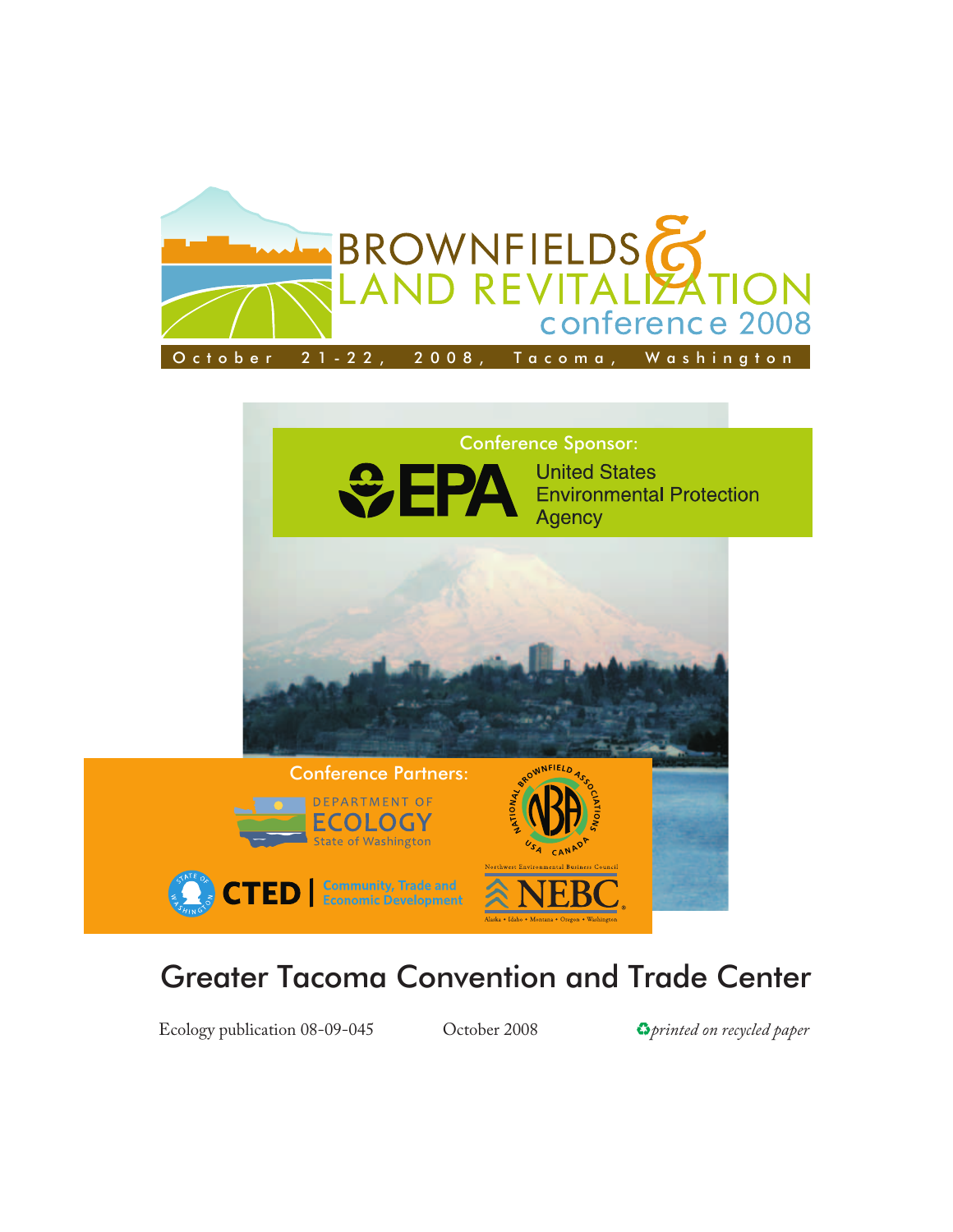

**City of Tacoma** 

**Mayor Bill Baarsma** 



Washington State Brownfields and Land Revitalization Conference

**Dear Conference Attendees and Guests:** 

As Mayor of the City of Tacoma, I am pleased to extend a warm welcome to each of you attending Washington State's first Brownfields and Land Revitalization Conference. I hope that you are able to visit our City between your conference sessions.

Tacoma is a center of rich history, cultural activities, numerous visitor attractions and recreation opportunities - including the Museum of Glass, the Tacoma Art Museum and Washington State History Museum. You can ride on Tacoma's "LINK" light rail. which will transport you to a wide array of destinations from historic theaters at one end of town to quaint restaurants in the Freighthouse Square near the Tacoma Dome. Or venture out a little further into our 12 neighborhood business districts. which offer their own unique characters and dining and shopping experiences.

Please accept my best wishes for a successful conference and for choosing Tacoma as your host City.

Sincerely, m

**Bill Baarsma** Mayor

747 Market Street, Room 1200, Tacoma, Washington 98402-3766, (253) 591-5100, FAX (253) 591-5123

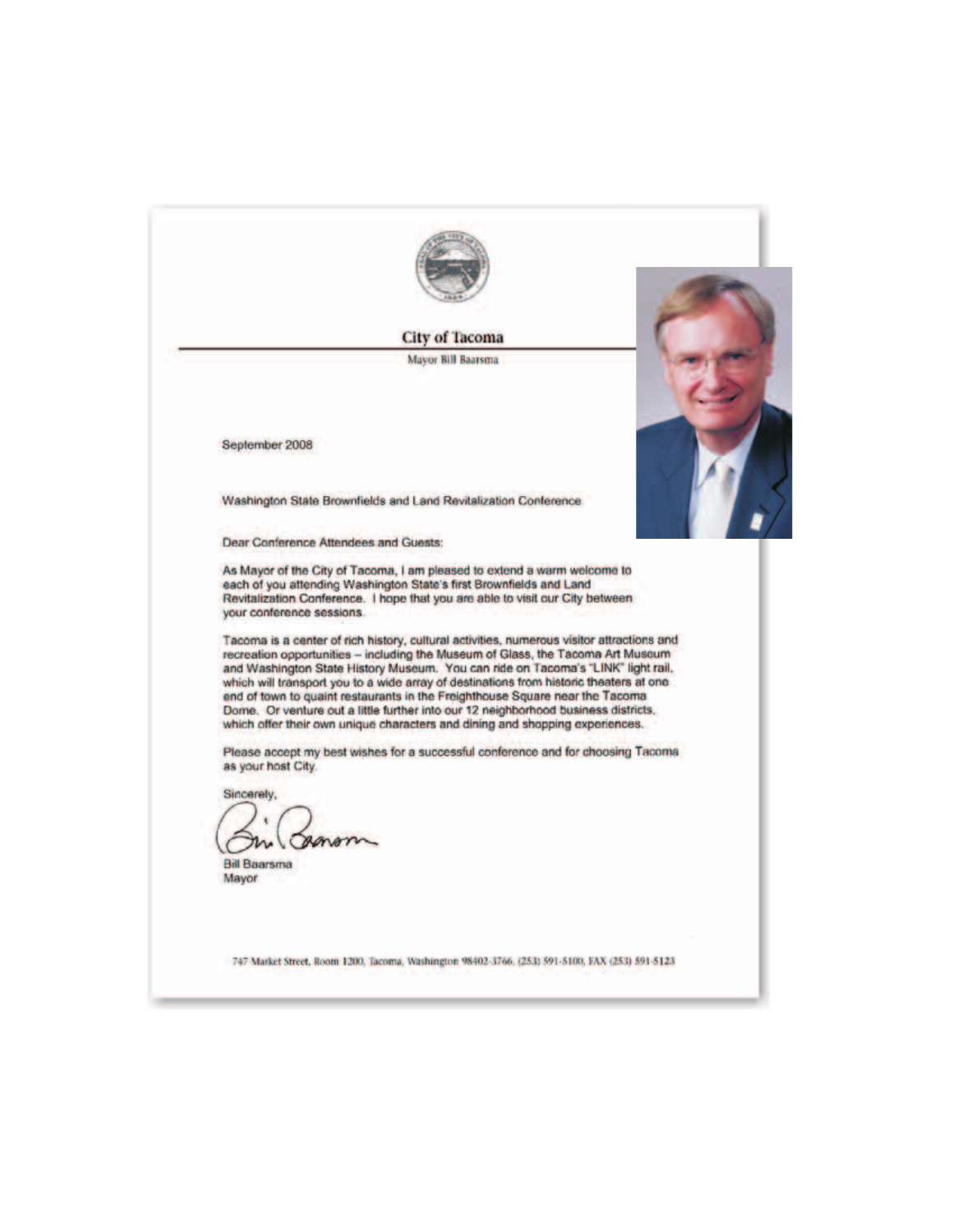



**United States Environmental Protection<br>Agency** 

United States Environmental Protection Agency Region 10 Office, Brownfields 1200 6th Avenue, Suite 900 - ECL 112 Seattle, WA 98101-3140 206-553-7299; *www.epa.gov*

## Conference Partners



Washington State Department of Ecology *Toxics Cleanup Program* 300 Desmond Dr SE, Lacey PO Box 47600, Olympia, WA 98504-7600 360-407-7170; *www.ecy.wa.gov*



#### Washington State Department of Community Trade & Economic Development 128-10th Avenue SW PO Box 42525 Olympia, WA 98504-2525 360-725-4000; *www.cted.wa.gov*



Northwest Environmental Business Council 620 SW 5th Ave., Suite 1008 Portland, OR 97204 503-227-6361; *www.nebc.org*



National Brownfield Associations 8765 W. Higgins Road, Suite 280 Chicago, IL 60631 773-714-0407; *www.brownfieldassociation.org*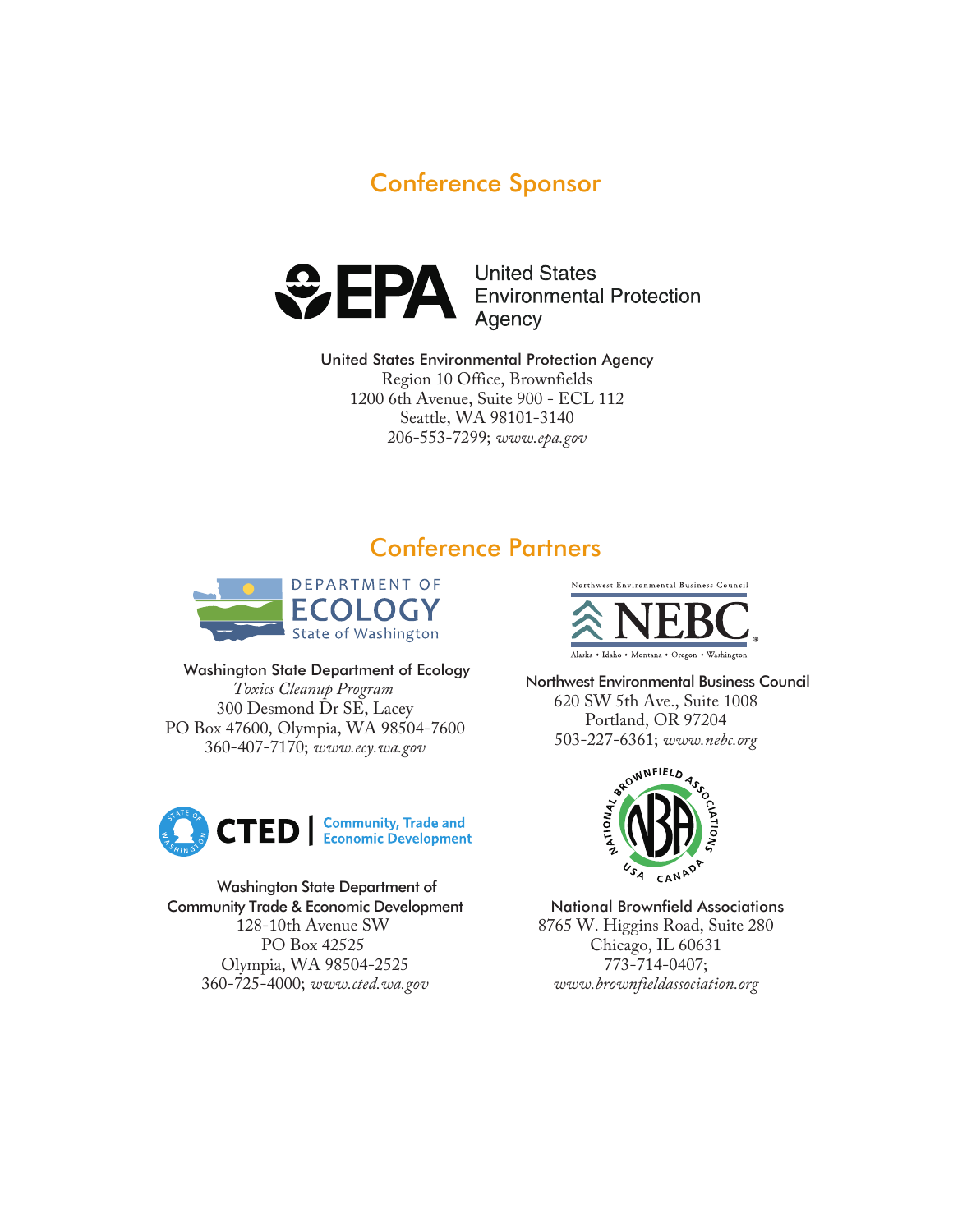## Schedule at a Glance

| Tuesday, October 21, 2008                 |                           |                                                                                                                                             |                                                   |                                             |  |  |  |  |  |
|-------------------------------------------|---------------------------|---------------------------------------------------------------------------------------------------------------------------------------------|---------------------------------------------------|---------------------------------------------|--|--|--|--|--|
| $8:00 \text{ am } -$<br>$4:00 \text{ pm}$ |                           | Registration                                                                                                                                |                                                   |                                             |  |  |  |  |  |
| $8:00$ am-<br>$9:00 \text{ cm}$           |                           | Continental Breakfast                                                                                                                       |                                                   |                                             |  |  |  |  |  |
| $9:00$ am-<br>$10:15$ am                  |                           | <b>Welcoming Remarks</b> (Ballroom)                                                                                                         |                                                   |                                             |  |  |  |  |  |
| $10:15$ am-<br>$10:30$ am                 |                           | <b>Break</b>                                                                                                                                |                                                   |                                             |  |  |  |  |  |
| $10:30$ am -<br>$12:00 \text{ pm}$        | ς<br>ω<br>௨               | <b>Plenary Session</b> ( <i>Ballroom</i> ): Brownfields to Sustainable Communities:<br>Challenges and Solutions In Rural and Urban Settings |                                                   |                                             |  |  |  |  |  |
| $12:00 \text{ pm} -$<br>$1:30$ pm         | O<br><b>S</b><br>≔        | <b>Keynote Lunch</b> (Ballroom):<br>Charlie Bartsch, ICF International                                                                      |                                                   |                                             |  |  |  |  |  |
| $1:30$ pm $-$<br>$3:00$ pm                | <u>م</u><br>$\frac{1}{x}$ | <b>UW Study: The Current State</b><br>of Brownfields in Washington                                                                          | Planning for End Use and<br>Community Involvement | Cleanup Pathways and<br>Process             |  |  |  |  |  |
| $3:00 \text{ pm} -$<br>$3:30$ pm          | ш                         | Networking Break                                                                                                                            |                                                   |                                             |  |  |  |  |  |
| 3:30 pm-<br>$5:00 \text{ pm}$             |                           | <b>UW Study: Local and</b><br><b>National Case Studies</b>                                                                                  | <b>Brownfields Economics</b>                      | Green Remediation:<br><b>Best Practices</b> |  |  |  |  |  |
| $5:00 \text{pm} -$<br>7:00 pm             |                           | <b>NEBC Networking Reception</b>                                                                                                            |                                                   |                                             |  |  |  |  |  |

| Wednesday, October 22, 2008                 |                                                                                            |                                                      |                                                                  |                                                              |                                                                  |  |  |  |
|---------------------------------------------|--------------------------------------------------------------------------------------------|------------------------------------------------------|------------------------------------------------------------------|--------------------------------------------------------------|------------------------------------------------------------------|--|--|--|
| $8:00 \, \text{am} -$<br>$10:00 \text{ cm}$ | Registration                                                                               |                                                      |                                                                  |                                                              |                                                                  |  |  |  |
| $8:00 \, \text{am} -$<br>$8:30$ am          | Continental Breakfast                                                                      |                                                      |                                                                  |                                                              |                                                                  |  |  |  |
| $8:30$ am $-$<br>$10:00 \text{ cm}$         | c<br>$\mathbf{v}$<br>ჲ<br>O                                                                | Workshop: Planning<br>and Brownfields;<br>(Ballroom) | Brownfields Program:<br>Study Findings, Q&A<br><b>Discussion</b> | Leveraging<br>Financial<br>Resources                         | Shoreline Revitaliza-<br>tion: Working With<br><b>Wood Waste</b> |  |  |  |
| $10:00$ am -<br>$10:30 \text{ pm}$          | Networking Break<br>S<br>÷<br>$\bullet$<br>≏                                               |                                                      |                                                                  |                                                              |                                                                  |  |  |  |
| $10:30$ pm $-$<br>$12:00 \text{ pm}$        | $\bullet$ $\blacksquare$<br>$\frac{1}{x}$<br>ш                                             | Workshop: Planning<br>and Brownfields<br>Continued   | Workshop:<br><b>EPA Tools and</b><br>Resources; Rm. 315          | <b>Making Gas</b><br><b>Station Redevel-</b><br>opments Work | Emerging<br><b>Brownfields Issues</b>                            |  |  |  |
| $12:00 \text{ pm} -$<br>$12:30 \text{ pm}$  | <b>Closing Remarks</b> (Ballroom)                                                          |                                                      |                                                                  |                                                              |                                                                  |  |  |  |
| $1 - 3$ pm                                  | <b>Brownfields Boat Tour</b> Shuttle and Lunch Provided <i>(shuttle leaves at 12:40pm)</i> |                                                      |                                                                  |                                                              |                                                                  |  |  |  |

**Washington State Policy Redevelopment Cleanup Workshop** *Rm. 315 Rm. 316 Rm.317*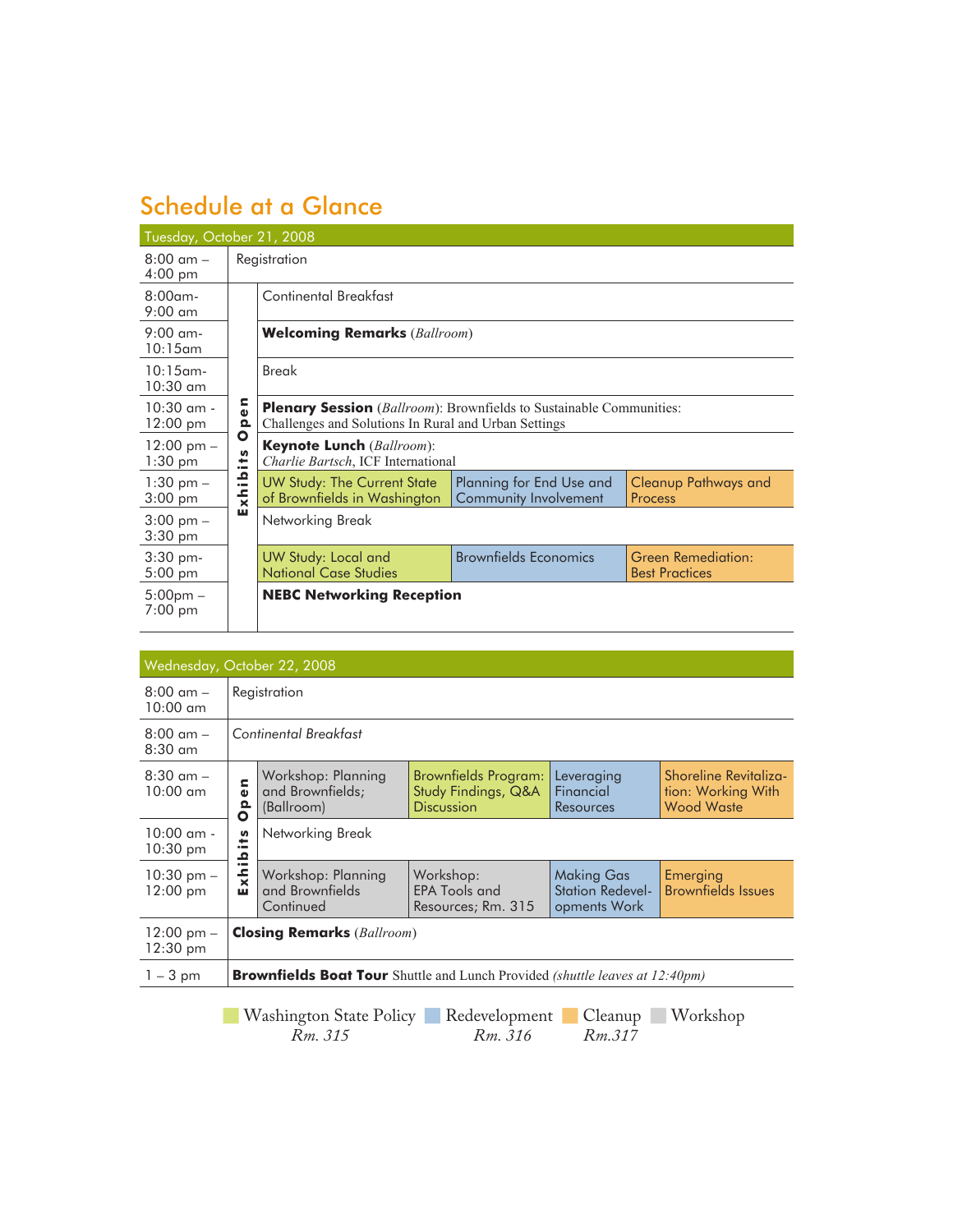## Welcoming Remarks 9:00-10:15 am

#### **Description**

Welcome to the Brownfields and Land Revitalization Conference. Working together, we can enhance communities through the integration of cleanup and land-use planning. In this session, attendees will receive a warm welcome from local, state and federal government leaders. Hear about government brownfields initiatives straight from the officials who are planning and implementing them.

#### Master of Ceremonies:

-*Robert Grott*, Executive Director, Northwest Environmental Business Council

Washington Welcome:

-*Bill Baarsma*, Mayor, City of Tacoma

-*Jay Manning*, Agency Director, Washington Department of Ecology

-*Elin Miller*, Region 10 Administrator, United States Environmental Protection Agency

-*David Lloyd*, Director, Office of Brownfield and Land Revitalization, United States Environmental Protection Agency, Headquarters

## Plenary Session

*Brownfields to Sustainable Communities: Challenges and Solutions in Rural and Urban Settings* 10:30 am - 12:00 pm

#### **Description**

Making sustainable revitalization projects work usually requires innovative ideas. In addition, urban and rural settings present their own unique challenges and opportunities to consider. This session includes a panel of professionals and academics with urban and rural redevelopment experience highlighting sustainable community development, the challenges faced and the inventive solutions utilized to finish projects. Hear case studies from the City of Tacoma, the Port of Bellingham and a variety of rural case studies from Kansas, where rural brownfields redevelopment is on the cutting edge.

#### Moderator:

-*Jim Pendowski*, Toxics Cleanup Program Manager, Washington State Department of Ecology

#### Discussant:

-*Peter B. Meyer,* Ph.D., President and Chief Economist, E.P. Systems Group Inc.

#### **Panelists**

-*David E. Koch*, RBP, Senior Principal, Terracon Consultants, Inc.

-*Sabine Martin* Ph.D., Targeted Assistance to Brownfields Communities Coordinator, Kansas State University

-*Mike Stoner*, Environmental Director, Port of Bellingham

-*Bart Alford*, Senior Planner, City of Tacoma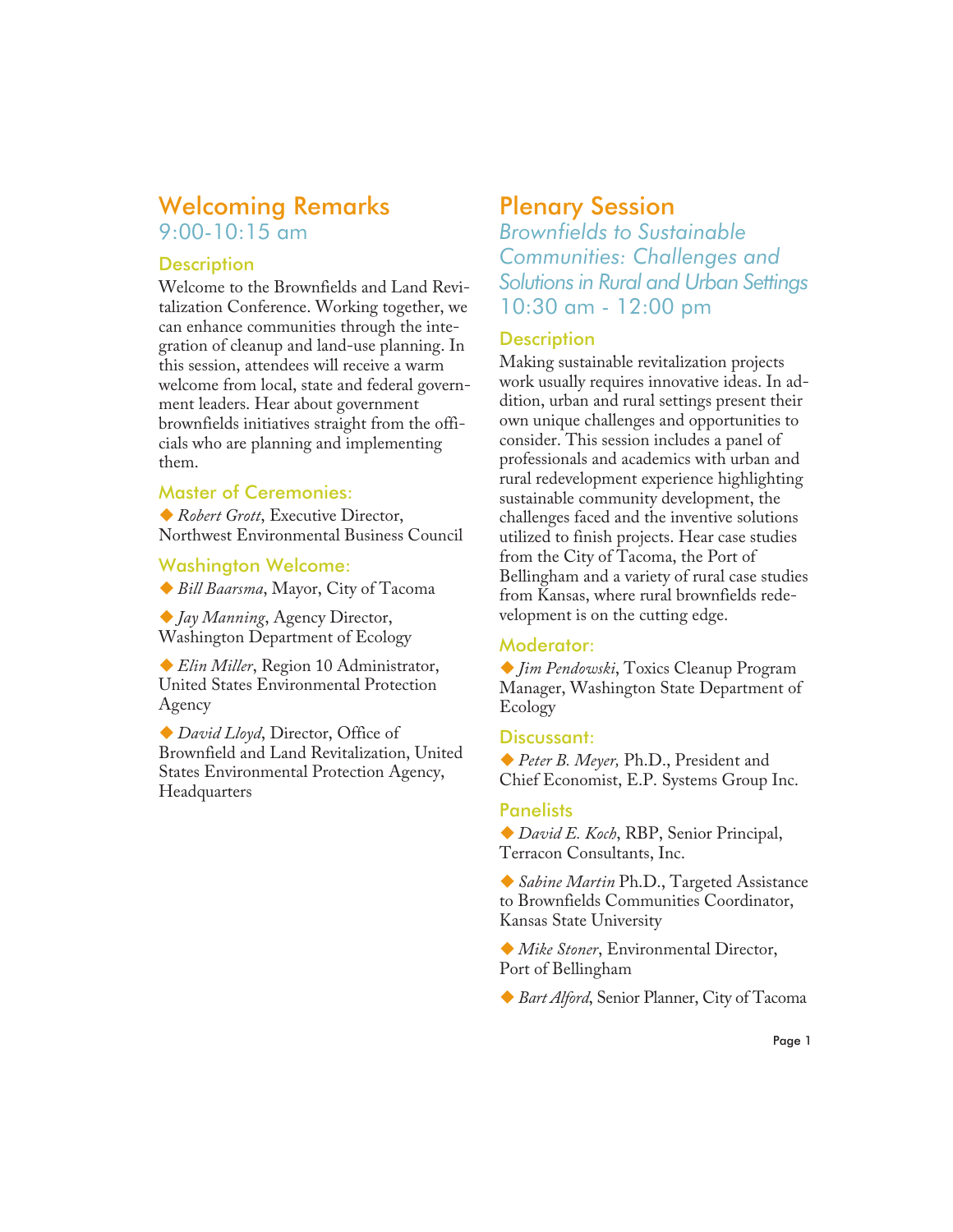## Keynote Lunch

## *How We Got Here, Where We're Heading* 12:00-12:45 pm

#### **Description**

As the brownfield market evolves and matures, it is important to take stock of how we got here and where we are going with this industry. This keynote will provide a historical context for the site cleanup and redevelopment issue, from its inception in 1992, and also suggest trends that may shape the future of the brownfield marketplace: nature of incentives, changing public and private sector roles, innovative low-cost/no-cost brownfield revitalization strategies, and advances in the ways to move brownfield revitalization forward.

#### Introduction:

-*Michael Bellamente*, Program Manager, National Association of Development Organizations

#### Keynote Speaker:

-*Charles Bartsch*, Vice President, ICF International

#### Biography

*Charlie Bartsch* has more than 25 years experience in economic and community development program and policy analysis, focusing on brownfield reuse. He is a nationally recognized authority on emerging public-private and state and federal brownfield financing and process initiatives. Currently, he is Vice President and Senior Fellow for Human Services and Community Development at ICF International. He serves ICF as its brownfields policy expert. Formerly, he was Director of Brownfield Studies at the Northeast-Midwest Institute.

Charlie was instrumental in the evolution of the brownfield issue from its inception in the early 1990s, producing the first evaluation of the emerging brownfield market (the landmark *New Life for Old Buildings*) developing the first case studies of brownfield reuse successes (*Lessons from the Field*), preparing the first *"Brownfields State of the States"* analysis of state reuse programs, and carrying out the first federal cross-agency analysis of programs applicable to brownfield situations (*Guide to Federal Brownfield Programs*). Over the past two decades, he has written numerous other reports and publications, and most recently co-authored *Financing Strategies for Brownfield Cleanup and Redevelopment* and *Recycling America's Gas Stations*. He has also carried out analyses of state brownfield financing programs and EPA's Phoenix Awards project winners.

Charlie often testifies before Congress on issues of economic development, most recently on HUD brownfield financing innovations, brownfield reauthorization, and brownfield tax incentives. He is chair of the National Brownfield Association's Advisory Board, and a national board member of GroundworksUSA. He serves on the advisory board of the National Vacant Property Campaign and the editorial board of BNA's Environmental Due diligence Reporter. Charlie has been a tireless advocate for brownfield revitalization. He has conducted workshops and offered training in more than 40 states and nearly 300 communities. In 2001, he received the International Economic Development Council's Chairman's Award for Outstanding Service for ten years of work on brownfield policies and legislation.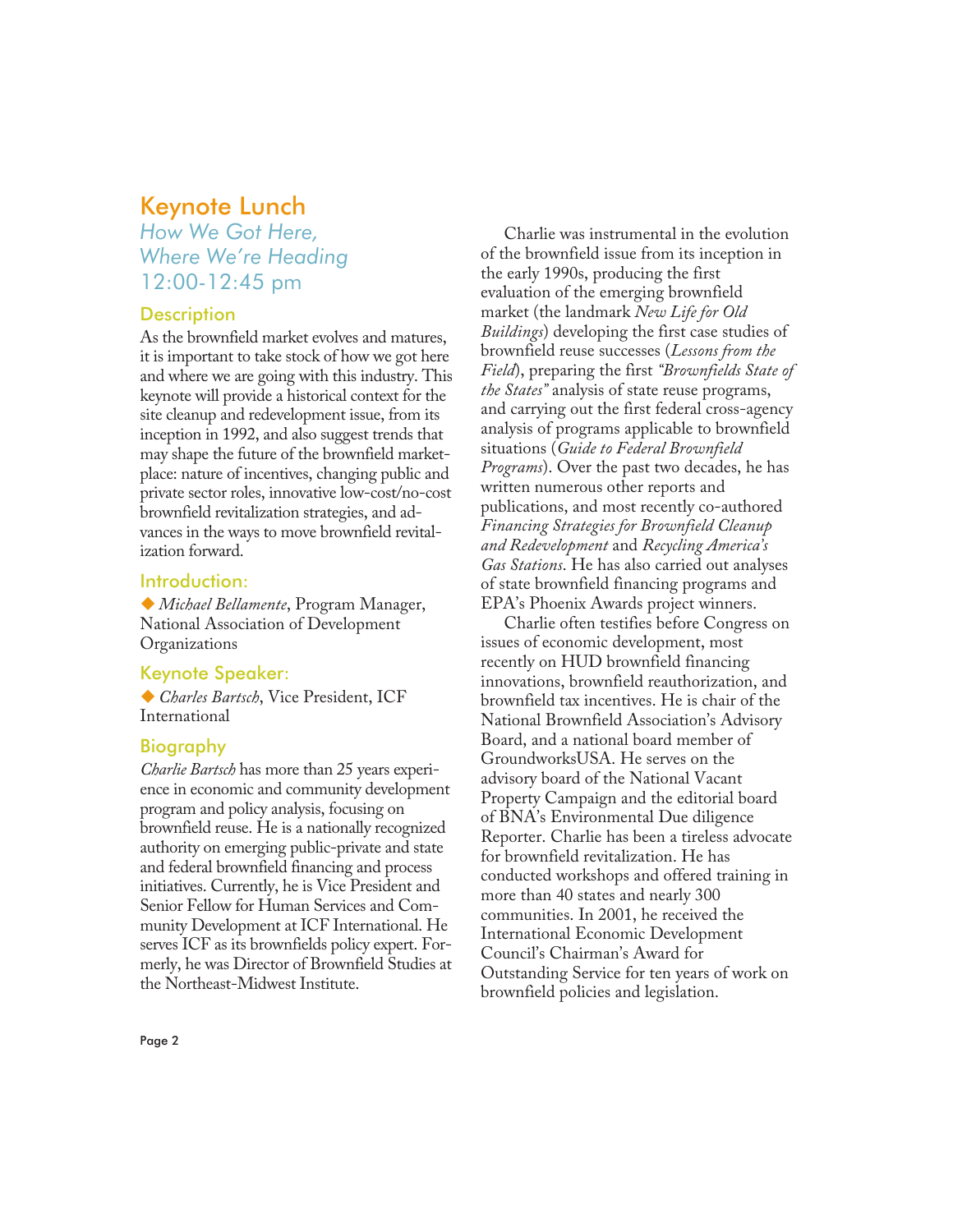## Washington State Policy Track Sessions

University of Washington Brownfields Study

#### About the Study:

The Department of Ecology's Toxics Cleanup Program has contracted with the University of Washington College of Architecture and Urban Planning to conduct a study of brownfields redevelopment in Washington State. The purpose of this research is to examine how Washington State's regulatory processes and financial assistance as administered by the Department of Ecology's Toxic Cleanup Program (Ecology) affects the cleanup of brownfields sites and to make explicit recommendations for how this program might better facilitate integrated cleanup and redevelopment of Washington's brownfields properties. In order to do this, the study has investigated both federal and Washington state policies and processes; conducted studies of several state brownfields programs across the country to provide a basis for a comparative assessment of Washington's brownfields efforts; inventoried the financial programs available in the state for brownfields; and developed several case studies of recent cleanup and redevelopment efforts in Washington State to identify current issues and concerns.

## The Current State of Brownfields in Washington Tuesday, 1:30 – 3:00 pm

#### Description:

This session provides the overall statutory and procedural framework, both federal and state of current brownfields efforts in the State. It begins with a review of federal hazardous waste policy and its relation to brownfields policy, and then discusses the nature, definitions and policy issues concerning brownfields. It then turns to State policy, including discussion of state statutes, reform efforts, and institutional processes and financial resources

#### Moderator:

-*Hilda Blanco*, Ph.D., Professor, University of Washington

#### Discussant:

-*Kristen Yount*, Ph.D., Professor, Northern Kentucky University

#### Panelists:

-*Jim Pendowski*, Program Manager, Washington State Department of Ecology

-*John Means*, Brownfield Program Planner, Washington State Department of Ecology

-*Chuck Wolfe*, Charles R. Wolfe Attorney at Law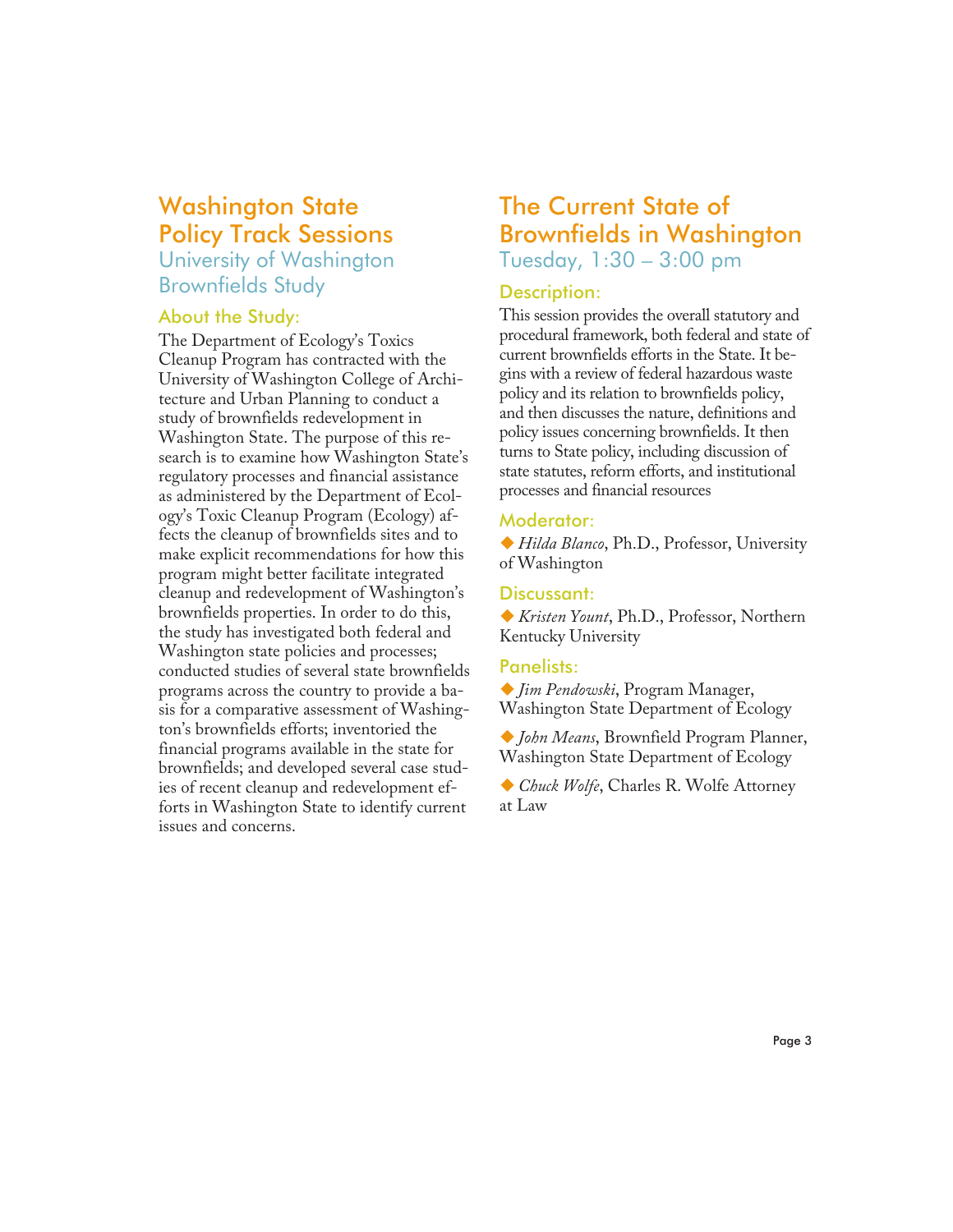## Washington Case Studies Tuesday, 3:30 – 5:00 pm

#### Description:

These case studies provide site and contamination history, key arrangements in the cleanup and redevelopment processes, including main parties involved, liability issues, cleanup, funding and development strategies, as well as an assessment of the strengths and weaknesses and lessons learned.

#### Moderator:

-*Hilda Blanco*, Ph.D., Professor, University of Washington

#### Discussant:

-*Peter B. Meyer*, Ph.D., President and Chief Economist, E.P. Systems Group Inc.

#### Case Studies and Panelists:

-Jimmy Come Lately Creek: *Julie Poncelet*, Doctoral Candidate, University of Washington

-Kendall Yards: *Dan Carlson*, Senior Lecturer, Daniel J. Evans School of Public Affairs, University of Washington

-Broadway Crossing: *Manish Chalana*, Ph.D., Assistant Professor, University of Washington

-Seahawks Headquarters: *Chuck Wolfe*, Charles R. Wolfe Attorney at Law, *Elaine Wine*, Project Manager, Vulcan Inc. *Grant Hainsworth*, Project Manager, ENSR

## Study Findings, Recommendations, and Discussion, Wednesday, 8:30 – 10:00 am

#### **Description**

This session presents the issues and concerns emerging from the assessments of the policy, funding, and case studies presented earlier, as well as key attributes from the California, Colorado, Massachusetts, New Jersey, Oregon and Wisconsin state brownfield programs. The University Study Team will present their recommendations for Washington State for the panel discussion.

#### Moderator:

-*Daniel Carlson*, Senior Lecturer, Daniel J. Evans School of Public Affairs, University of Washington

#### Findings and Recommendations:

-*Hilda Blanco*, Ph.D., Professor, University of Washington

#### Discussion Panelists:

-*Jim Pendowski*, Program Manager, Washington State Department of Ecology

-*Peter B. Meyer*, Ph.D., President and Chief Economist, E.P. Systems Group Inc.

-*Chuck Wolfe*, Charles R. Wolfe Attorney at Law

-*Fritz Wagner*, Ph.D., FAICP, Chair, Department of Landscape Architecture, University of Washington

-*Nancey Green Leigh*, Ph.D., AICP, Professor, Georgia Institute of Technology

-*Manish Chalana*, Ph.D., Assistant Professor, University of Washington

-*Maziar Movassaghi*, Deputy Director, Brownfields & Environmental Restoration Program California Department of Toxics Substances Control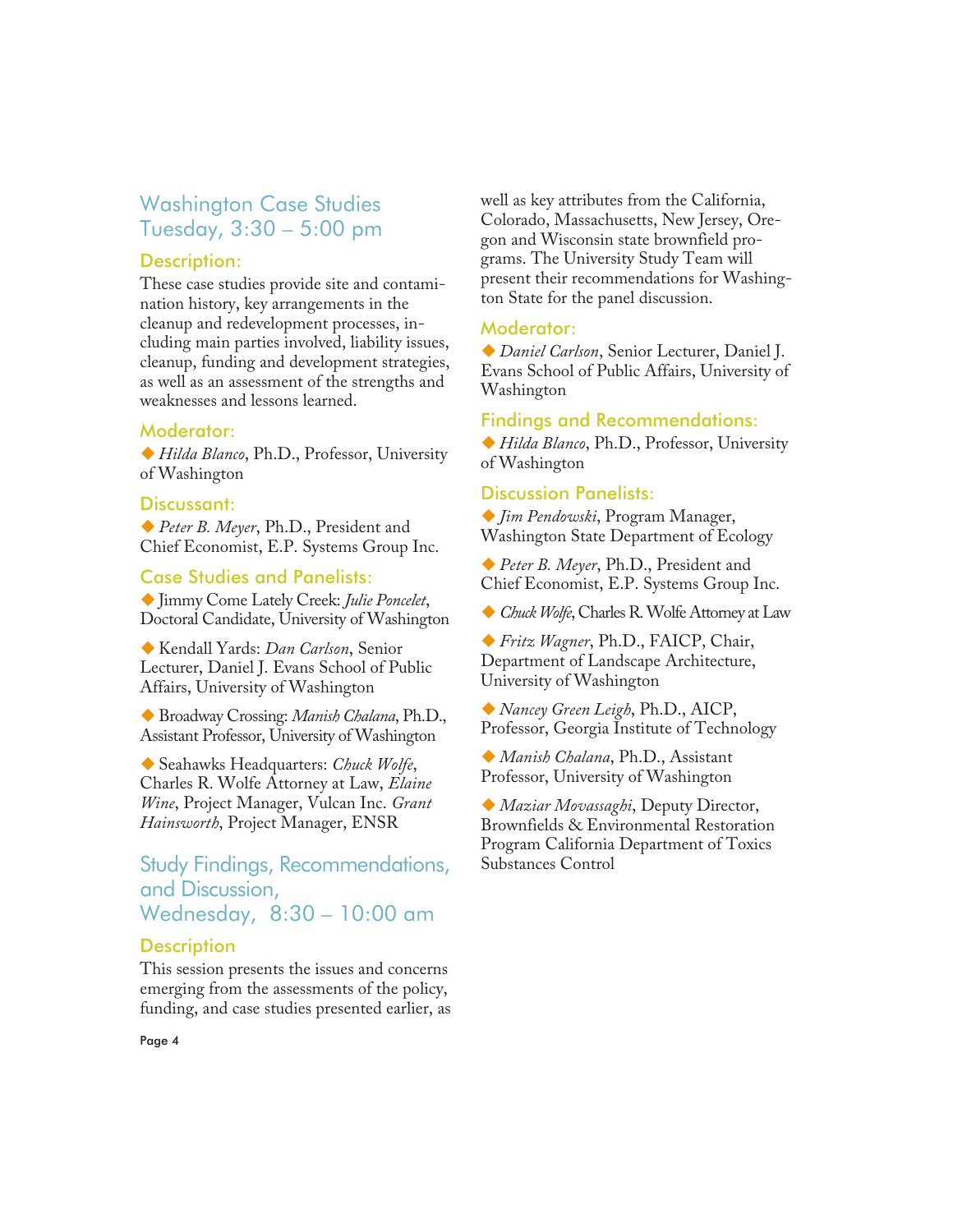## Redevelopment Track Sessions

Planning For End Use and Community Involvement Tuesday, 1:30 – 3:00 pm

#### Description:

Community involvement goes beyond providing education and information. It provides a forum for residents to become informed and involved in revitalization projects in their neighborhood. Tapping into residents' local expertise and community needs creates buy-in for the end use. In turn, this means fewer problems are likely to be encountered as the project moves through assessment, cleanups, and development. Learn what works in community involvement strategies and why it is important to conduct end-use planning with the community early in the process.

#### Moderator:

-*Michael Bellamente*, Program Manager, National Association of Development Organizations

#### Speakers:

-*Lon Yandell*, RG, Principal Geologist, Kleinfelder

-*Jenn Bildersee*, Brownfields Assessments Coordinator, City of Portland

-*Nancey Green Leigh*, Ph.D., AICP, Professor, Georgia Institute of Technology

## Brownfields Economics Tuesday, 3:30 – 5:00 pm

#### Description:

Economic and financial models can be applied to the evaluation of brownfields property to forecast the economic and financial benefits in both rural and urban communities. This session will also discuss how brownfield properties impact property valuation, stigma, and compensation issues.

#### Moderator:

-*Layne Alfonso*, Development Market Director, GeoEngineers

#### Speakers:

-*Eric Hovee*, Principal, E.D., Hovee & Company

-*Jill McCluskey,* Ph.D., Professor, Washington State University

-*Max Kummerow,* Ph.D., Analyst, Greenfield Advisors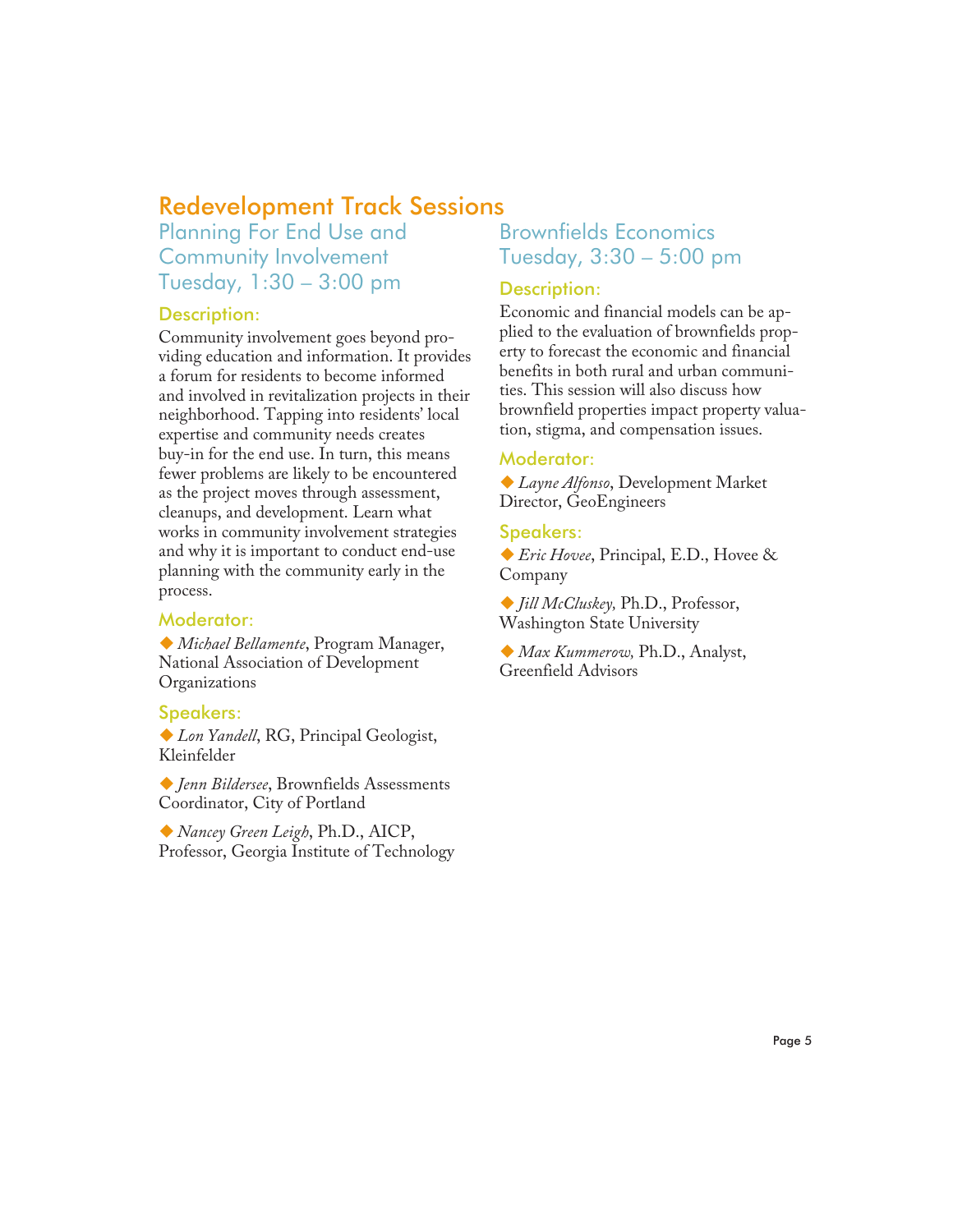## Leveraging Financial Resources Wednesday, 8:30-10:00 am

#### Description:

Projects that clearly integrate remedial actions with the larger community vision often solve multiple problems, leverage multiple funding sources and keep stakeholder focus on the end goal. This is best accomplished when planning and coordination with the community take place before cleanup actions begin. This session explores several options for funding brownfields planning, assessment and cleanup. Learn how to leverage funding sources with an early end-use plan that makes connections between cleanup and other aspects of your project which opens up the door to sources of funding such as infrastructure, water quality, historical rehabilitation, or habitat restoration.

#### Moderator:

-*Dan Koroma,* Ph.D., Brownfields Program Coordinator, Washington State Department of Ecology and the Department of Community Trade and Economic Development

#### Speakers:

-*Richard Ferguson*, Chief Environmental Compliance Officer, US Bank

-*Susan Morales*, Region 10 Coordinator, US EPA Region 10

-*Kristen Yount*, Ph.D., Professor, Northern Kentucky University

-*Lyn Muench*, Former Environmental Program Manager, Jamestown S'Klallam Tribe (Retired)

## Making Gas Station Redevelopments Work Wednesday, 10:30 am – Noon

#### Description:

This session discusses the identification, remediation, and redevelopment of former gas stations. Learn what works and what the challenges are. Our panelists bring a variety of perspectives – private and non-profit, single use and multi-use development, federal and local programs, and local and national efforts. This is a session that touches every community in Washington.

#### **Moderator**

-*Greg Tanbara*, Brownfields Coordinator, Tacoma-Pierce County Health Department

#### Speakers:

-*Felix Flannigan*, Executive Director, MLK Housing Development Association

-*Brett Richer*, Environmental Compliance Manager, Walgreens

-*Steven McNeely*, Environmental Protection Specialist, US EPA Headquarters

-*Ed Platt*, Senior Manager of Environmental Claims, Shell Oil

-*Brett Hunter*, Environmental Project Manager, Chevron

-*Alex Martinac*, Business Development, CB Richard Ellis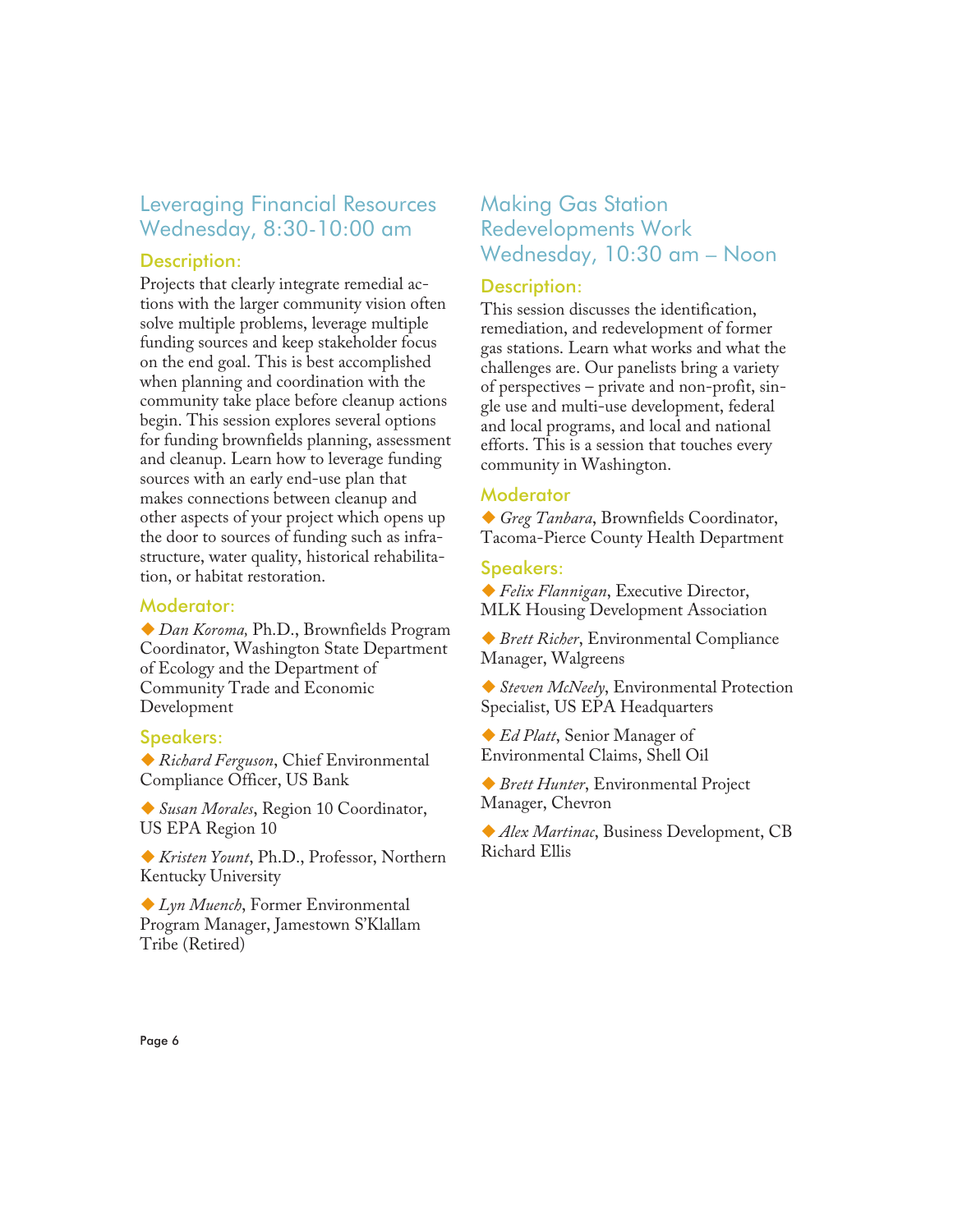## Cleanup Track Sessions Cleanup Pathways and Process

Tuesday, 1:30 – 3:00 pm

#### Description:

The state provides more than one administrative pathway to achieve closure. These include:

- -Consent Decree
- -Agreed Order,
- -Voluntary Cleanup Program (VCP)

The choice of pathway depends on your site and your needs. Learn about the drawbacks and benefits of each pathway and how to determine the best path for your site. Beyond MTCA, there are many other regulatory requirements to work through simultaneously. This session will provide a broad overview of MTCA administrative pathways, and case studies on the Everett Riverfront Redevelopment and Goldendale Cleanup.

#### Moderator:

-*Timothy Brincefield*, Senior Policy Advisor, Region 10 US EPA

#### Speakers:

-*Michael Feldcamp*, Policy Analyst, Washington State Department of Ecology

-Everett Riverfront Redevelopment Project: *Kate Snider*, PE, Principal, Floyd Snider; Mark Sadler, Project Engineer, City of Everett

-Goldendale Cleanup: *Doug MacCourt*, Attorney, Alter Wynne LLP

## Green Remediation: Best Practices Tuesday, 3:30 – 5:00 pm

#### Description:

Green remediation builds on environmentally conscious practices already used across business and public sectors and incorporates state-of-the-art methods for conserving water; improving water quality; increasing energy efficiency; managing and minimizing toxics; managing and minimizing waste; and reducing emission of air pollutants and greenhouse gases. The session will include 1) an overview of green remediation components, 2) a discussion of the green remediation components readily implementable and cost-effective for brownfields redevelopment projects, and 3) presentation of several successful case studies in the application of green remediation at brownfields sites.

#### Moderator:

-*Robert Grott*, Executive Director, Northwest Environmental Business Council

#### Speakers:

-*Carlos Pachon*, Environmental Scientist, US EPA Headquarters

-*Leonard C. Farr Jr.*, Senior Associate/Geologist, AMEC Earth and Environmental, Inc.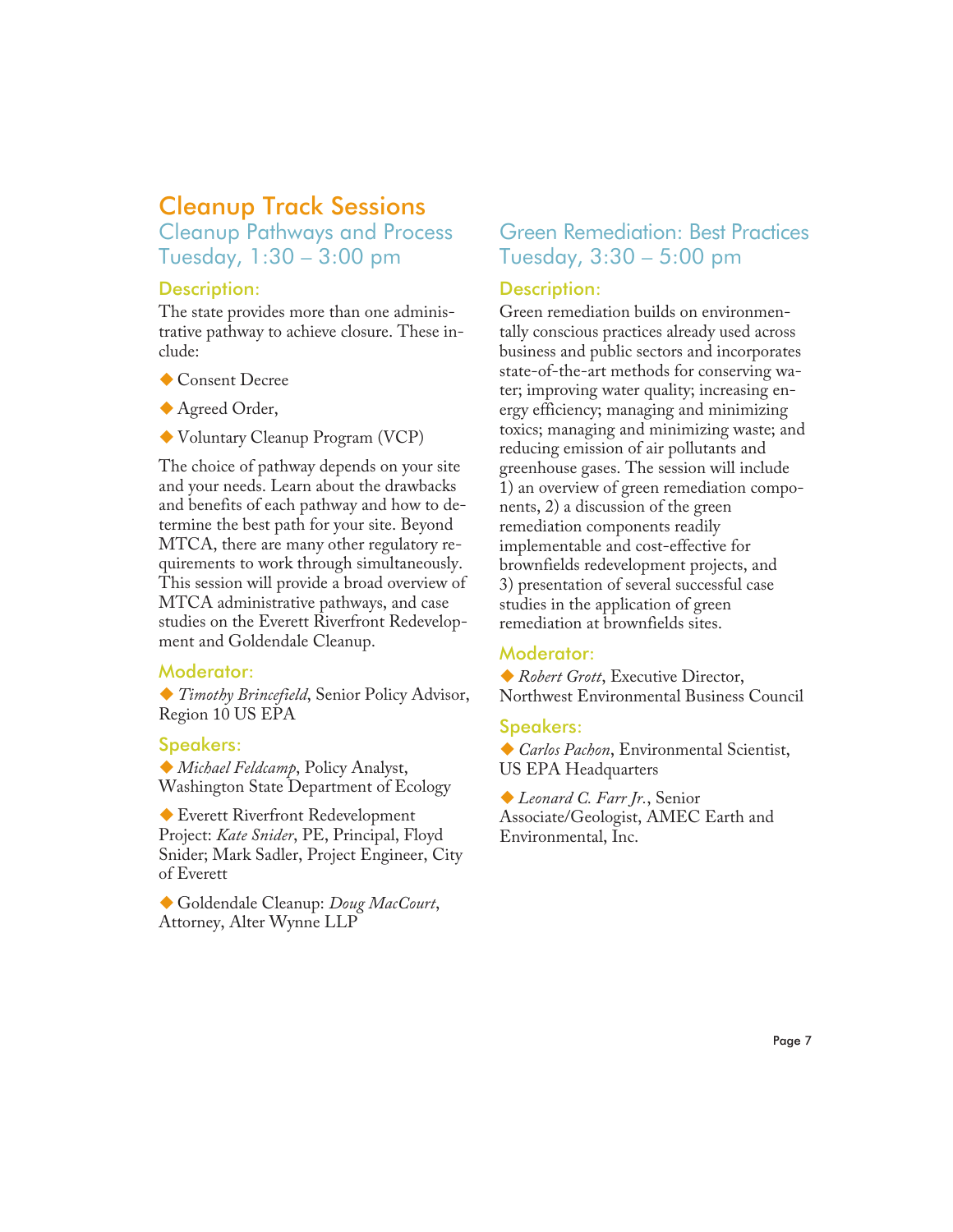## Shoreline Revitalization: Working with Wood Waste Wednesday, 8:30 – 10:00 am

#### Description:

A large number of brownfields sites in Western Washington are former mill sites located on high-value waterfront properties. Waterfronts are often focal points for community revitalization. This session will provide a discussion of technical and policy challenges associated with wood waste in relation to brownfields redevelopment along with case studies.

#### Moderator:

-*Charles San Juan*, PHg, Hydrogeologist Washington State Department of Ecology,

#### Speakers:

-*Kathleen Goodman*, PH, PHg, Principal, Geomatrix Consultants, Inc.

-*Teri A. Floyd*, Ph.D., Principal, Floyd Snider

-*Russ McMillan*, Puget Sound Initiative Sediments Coordinator, Washington State Department of Ecology

## Emerging Issues Related to Brownfields: Vapor Intrusion, Terrestrial Ecological Evaluations (TEE), and Cultural Resources Wednesday, 10:30 am – Noon

#### Description:

This session on Vapor Intrusion will explain the importance of integrated planning from the start, visioning the end use at the beginning, and redevelopment with site specific information in mind.

This session on TEE will provide a brief overview of the TEE process and provide specific examples related to use of bioassays and site-specific factors in determinations of more environmentally realistic cleanup levels.

This session on cultural resources examines the current issues association with Intersection of cleanup and cultural resources review.

#### Moderator:

-*Martha Hankins*, Policy Analyst, Washington State Department of Ecology

#### Speakers:

-*Blayne Hartman*, Ph.D., Co-Founder, H&P Mobile Chemistry

-*David Sternberg*, Environmental Toxicologist, Washington State Department of Ecology

-*Melissa Rourke*, Assistant Attorney General, Washington State Attorney General's Office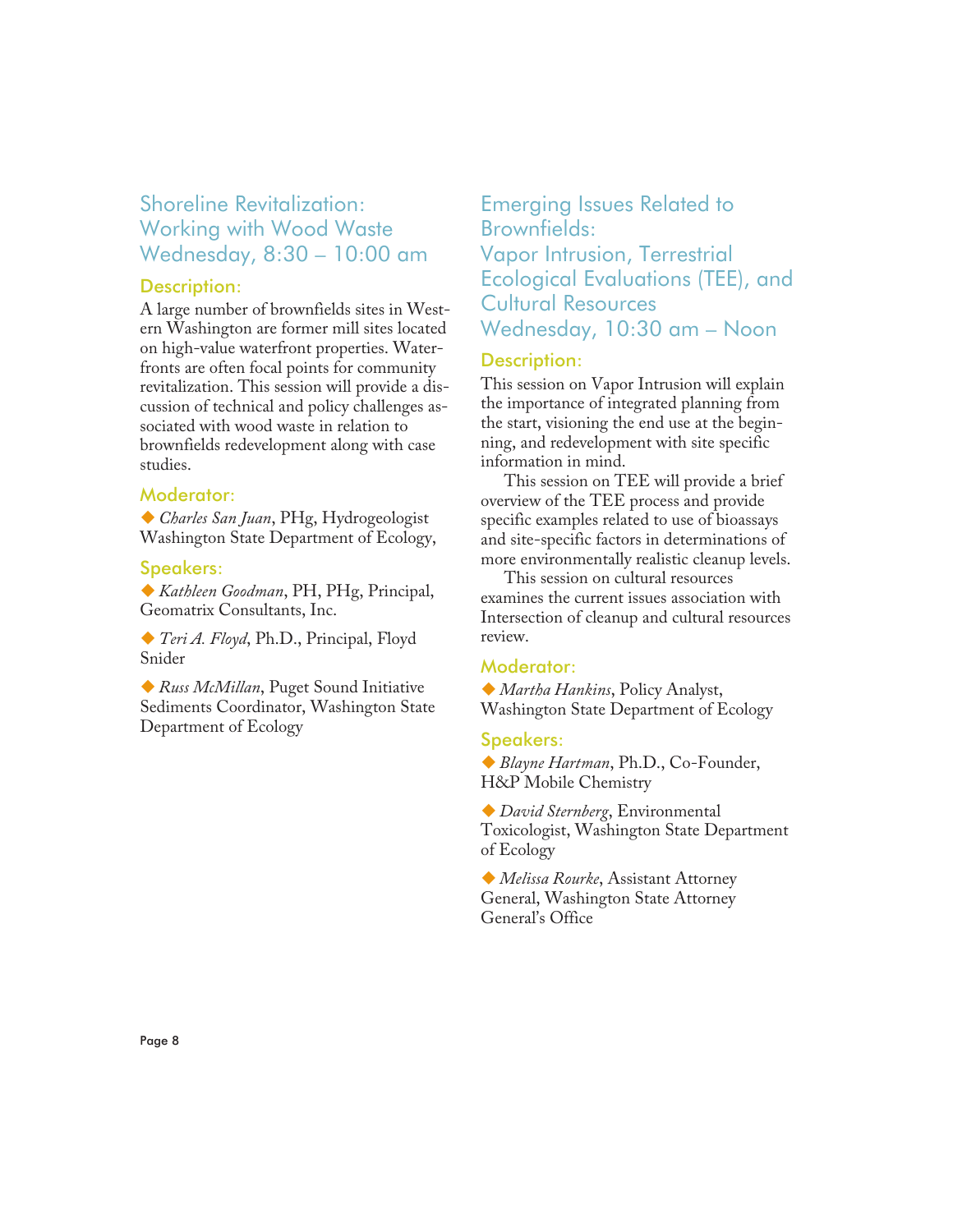## **Workshops**

## Planning 101: Brownfields and Cultural Resources Wednesday, 8:30 am - noon

#### Description:

The Short Course on Local Planning is a "Planning 101" program designed to introduce elected officials, planning commissioners, government staff, interested residents and stakeholders to land-use and natural resource planning in Washington State. The course will provide an overview of the legal basis of planning, the requirements for comprehensive planning at the local level.

The Short Course is often tailored around specific topics. This course will include discussion and examples of using planning and the State Environmental Protection Act (SEPA) as tools specifically for brownfields and land revitalization. The course will also include an informative discussion of cultural and archaeological resources, Federal and State laws adopted for their protection, and strategies to integrate these within the overall context of planning, project environmental review and permitting processes.

The Short Course on Local Planning is jointly sponsored throughout the state at no charge by the Washington State Department of Community, Trade and Economic Development and the Planning Association of Washington. All persons attending will receive a CD of the Short Course Manual.

#### Moderator:

*Janet Rogerson*, Senior Planner, Department of Community, Trade and Economic Development

#### Panelists:

-*Stephenie Kramer*, Assistant State Archaeologist, Department of Archaeology and Historic Preservation

-*Russell Holter*, Preservation Design Reviewer, Department of Archaeology and Historic Preservation

-*Laura Hudson*, Long-Range Planning Manager, City of Vancouver

-*Phil Olbrechts*, Attorney at Law, Ogden Murphy Wallace

#### Agenda:

 $\triangle$  8:30 – 8:45 Welcome and Introductions *Janet Rogerson*

 $\triangle$  8:45 – 9:30

Cultural Resource Planning *Stephenie Kramer* and *Russell Holter* An informative discussion of cultural and archaeological resources, Federal and State laws adopted for their protection, and strategies to integrate these within the overall context of planning, project environmental review and permitting processes.

 $9:30 - 10:00$ 

Comprehensive Planning Basics *Laura Hudson*

An overview of the basic components of a comprehensive plan, including the goals of the plan, the basic elements which need to be addressed, and the concepts of consistency and concurrency; and, suggestions for integrating the SEPA process, brownfields and land revitalization goals and strategies with the comprehensive planning effort.

 $\triangle$  10:00 - 10:30 Break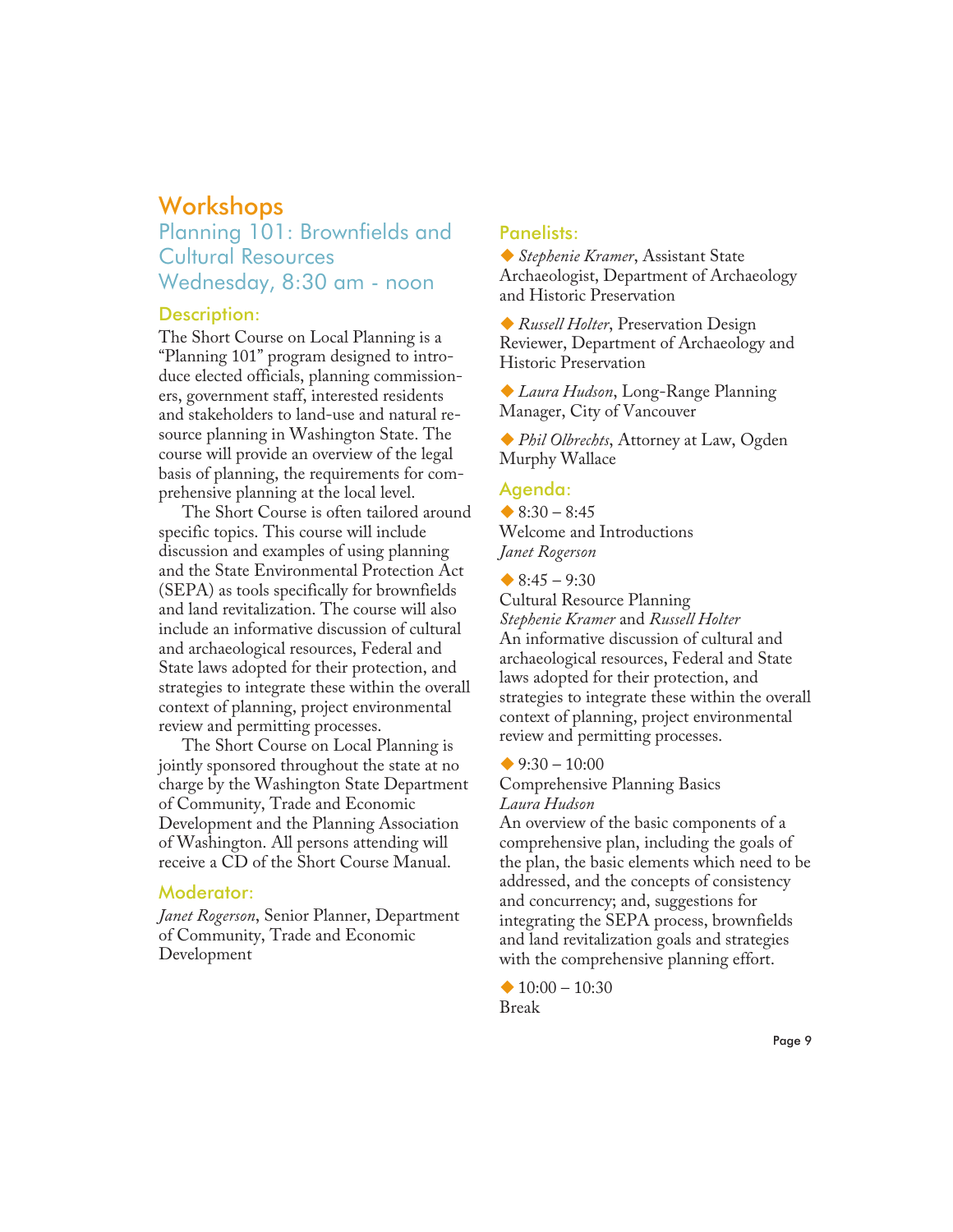$\triangle$  10:30 - 12:00 Conference Session 4

 $\triangle$  10:30 – 11:30 The Legal Basis of Planning in Washington State *Phil Olbrechts* The statutory basis of planning in Washington State, Constitutional issues in land use planning, the Open Public Meetings Act, the Appearance of Fairness Doctrine, conflicts of interest, quasi-judicial and legislative functions of the planning commission, ex parte communications and how to deal with them, the conduct of meetings, the uses (and misuses) of email, and recent case law affecting land-use planning.

 $\triangle$  11:30 - 12:00 Questions and Answers

## EPA Tools and Resources:

Meeting the Brownfields **Challenge** Wednesday, 10:30 a.m. - noon

#### **Description**

Local governments and potential project partners who are interested in developing brownfields programs and increasing the competitiveness of their brownfields grant proposals. This workshop will provide an updated list of comprehensive tools for brownfields work and provide a checklist for producing a competitive application for funding.

#### Moderators:

-*Deborah Burgess*, Region 10 Project Officer, US EPA

-*Laura Caparroso*, Region 10 Project Officer, US EPA

#### Panelists:

-*Peter Guzman*, Local Employment Apprenticeship and Training Program (LEAP) Coordinator, City of Tacoma

-*Lucy Auster*, Senior Planner, King County Solid Waste Division

-Region 10 EPA Project Officers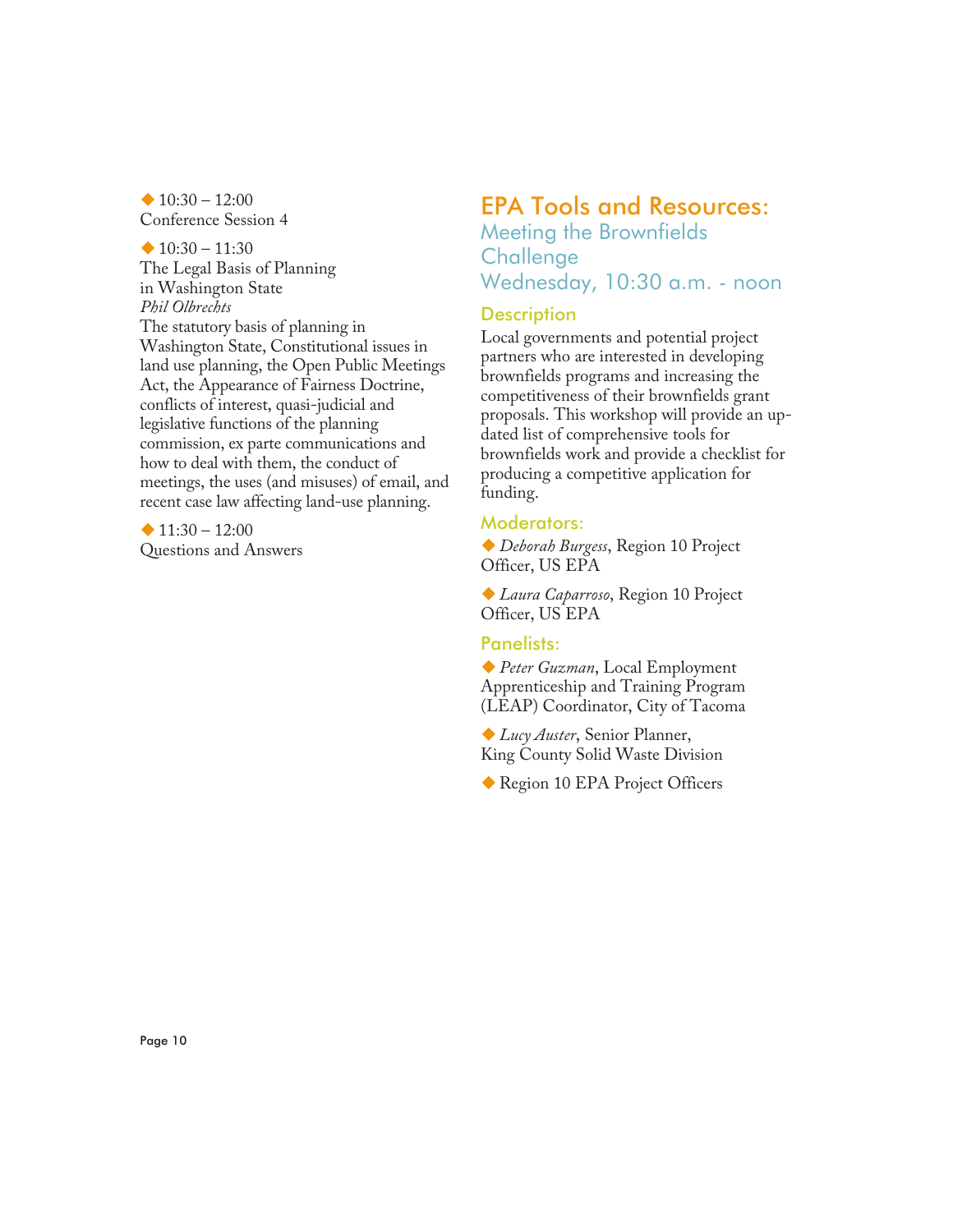#### Agenda:

 $\bigstar$  10:30-10:40 Welcome and Introductions *Deborah Burgess*

 $\triangle$  10:40 - 10:45 EPA Tools and Resources *Deborah Burgess* and *Brooks Stanfield*

 $\triangle$  10:45 - 11:25 Success Stories - EPA Job Training Grants and Brownfields *Peter Guzman*, LEAP Coordinator, City of Tacoma - Working with Assessment Grants and Cleanup Grants *Deborah Burges*s - Assessment and Cleanup Projects Q &A *Lucy Auster*, Senior Planner, King County Solid Waste Division

 $\triangle$  11:25 - 11:45 Your Projects- How to Create a Competitive Proposal Region 10 Project Officers

 $\triangle$  11:45 - 12:00 Questions and Answers

## Brownfields Boat Tour

Thea Foss Waterway: An Urban Waterfront Renaissance Wednesday, 1 p.m. - 3 p.m.

#### About Thea Foss…

The Thea Foss Waterway is a 1.5-mile inlet off Commencement Bay that runs along the downtown's shoreline. More than 100 years ago, the waterway was developed as a bustling industrial area. It was the site of numerous mills and marine activities and the terminus of the Northern Pacific Railroad. After that first half century of commercial success, the western side of the waterway gradually began to lose its traditional tenants, leaving a legacy of vacant buildings and contaminated properties. In 1981, the federal Environmental Protection Agency named three polluted "hot spots" in the waterway as part of a Superfund site.

In the 1980s, local government leaders took another look at the Foss — and this time they saw the greatest single opportunity to usher in Tacoma's economic revival. In 1991, the City of Tacoma and the Metropolitan Park District purchased nearly 27 acres of property on the western side of the Thea Foss Waterway for \$6.8 million. The City, in the unfamiliar role of property developer, has been turning the barren land into a residential, commercial and recreational area linking downtown Tacoma and the Ruston Way shoreline to the north of downtown.

The City's plans for this former industrial area have one overriding thing in mind – public access. Picture this: 1.5 miles of waterfront walkway, public event plazas, marinas, shops and cultural centers stretching along the Thea Foss Waterway's western shore.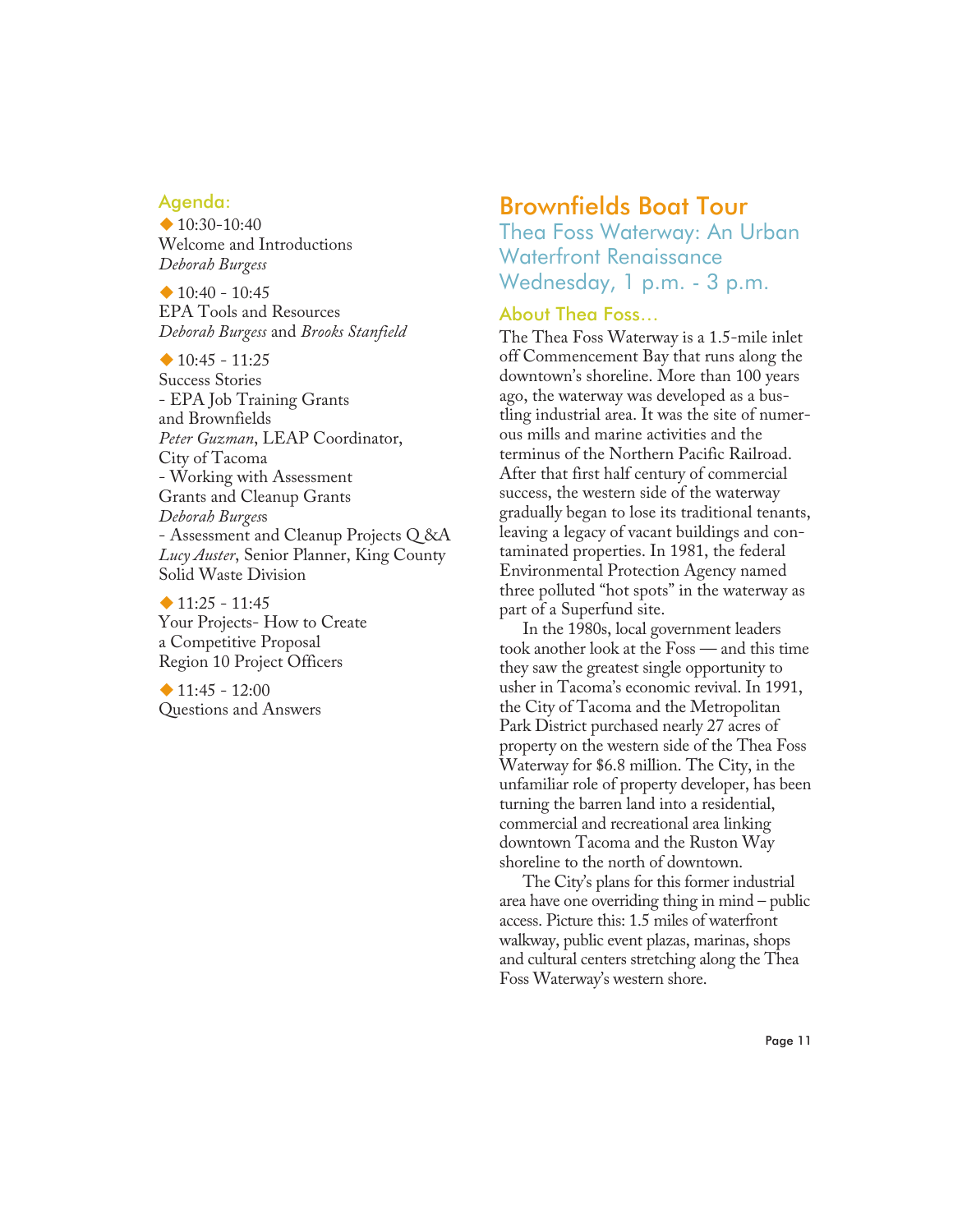Participants in this redevelopment effort include: City of Tacoma, Foss Waterway Development Authority, U.S. Environmental Protection Agency, Washington State Department of Ecology, Federal Highway Administration, Washington State Recreation and Conservation Office, Washington State Department of Natural Resources, Washington State Department of Community Trade and Economic Development, Pierce County Conservation Futures, other PRPs. (*www.cityoftacoma.org*)

#### **Tour Logistics:**

 Shuttle from Convention Center to the boat dock leaves the convention center at 12:40 p.m.

- Boat departs at 1:00 p.m.
- Boxed lunches and beverages served on board
- Boat returns at 3:00 p.m.
- **\* Shuttle returns to Convention Center**

*Pre-registration required- limited to 100 participants*

#### Tour Guides:

-*Joyce Mercuri*, Washington State Department of Ecology

-*Su Dowie*, Thea Foss Waterway Redevelopment Authority

 $\blacklozenge$  The National Brownfield Associations - Washington State Chapter



#### Special Thanks

-*Mike Cohen*, MC Construction Consultants, Inc. and *Marv Coleman*, Dept. of Ecology



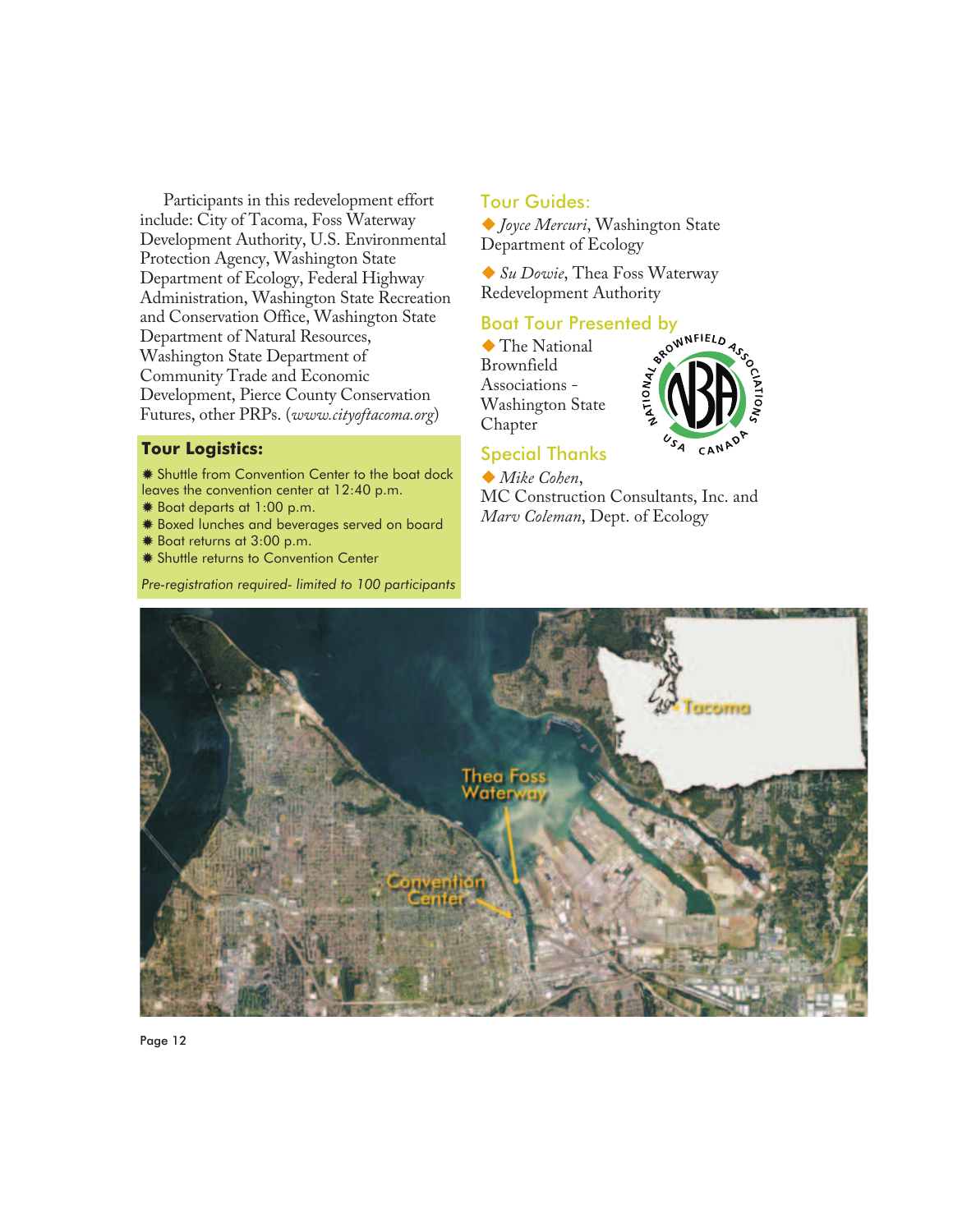## Poster Gallery Participants

Accomplishments of the Tacoma-Pierce County Health Department Brownfields Assessment Program

*Kurt Easthouse*, Parametrix, Inc.

#### Abstract:

In a bid to revitalize the neighborhoods and industrial quarters of Tacoma and greater Pierce County, the Tacoma-Pierce County Health Department (TPCHD) Brownfields Assessment Program has been identifying, evaluating and cleaning up former gas station locations throughout the county since 2004. The Brownfields Assessment Program uses grants from state and federal regulatory agencies to protect valuable resources such as groundwater as well as provide new commercial, residential and green spaces for the community. Utilizing a grant from the United States Environmental Protection Agency (EPA), TPCHD assessed brownfields redevelopment opportunities in Pierce County. TPCHD also received a Site Hazard Assessment Grant from the Washington State Department of Ecology (Ecology) for site inventory purposes. From the list of former gas station locations compiled using these grants, the TPCHD has been performing Phase I and II Environmental Site Assessments to identify environmental concerns and assist with the cleanup required to protect human health and the environment. Following cleanup, these brownfields are ideal for converting vacant or underdeveloped properties into the foundation of new development in commercial and industrial areas or community development in neighborhoods. Successful brownfield cleanups in Tacoma are currently in various stages of development, including new

commercial and affordable housing spaces as well as daycare facilities and park spaces.

#### Contact Name:

*Kurt A. Easthouse*, Division Manager Parametrix, Inc. 411 108th Ave NE, Suite 1800 Bellevue, WA 98004 Phone: (425) 458-6376

## Bothell Downtown Revitalization/ Transportation Improvements

*Arnie Sugar* ( HWA GeoSciences Inc.) *Don Ranger, Steve Morikawa, Terrie Battuello*, (City of Bothell) *Lucy Auster* (King County) *Dan Hansen* (Perteet Inc.)

#### Abstract:

The City of Bothell (City) is in the preliminary design phase of two major transportation improvement projects, the Bothell Crossroads and the SR 527 Multiway Boulevard. These are part of an overall Downtown Revitalization Plan, which includes multiple projects and planning initiatives aimed at transforming Bothell into a more vibrant, sustainable and thriving community. The transportation projects include 1) realignment of an inefficient intersection of two major roadways (SR 522 and SR 527), and 2) creation of a multiway boulevard, the first of its type in the region, with a combination of central arterial and turn lanes, bordered by tree-lined local access and parking lanes. The project will impact multiple contaminated properties, and affords a unique opportunity to perform an integrated area-wide cleanup on soil, ground water and surface water, including several multiple-property ground water plumes. The City is implementing a comprehensive assessment of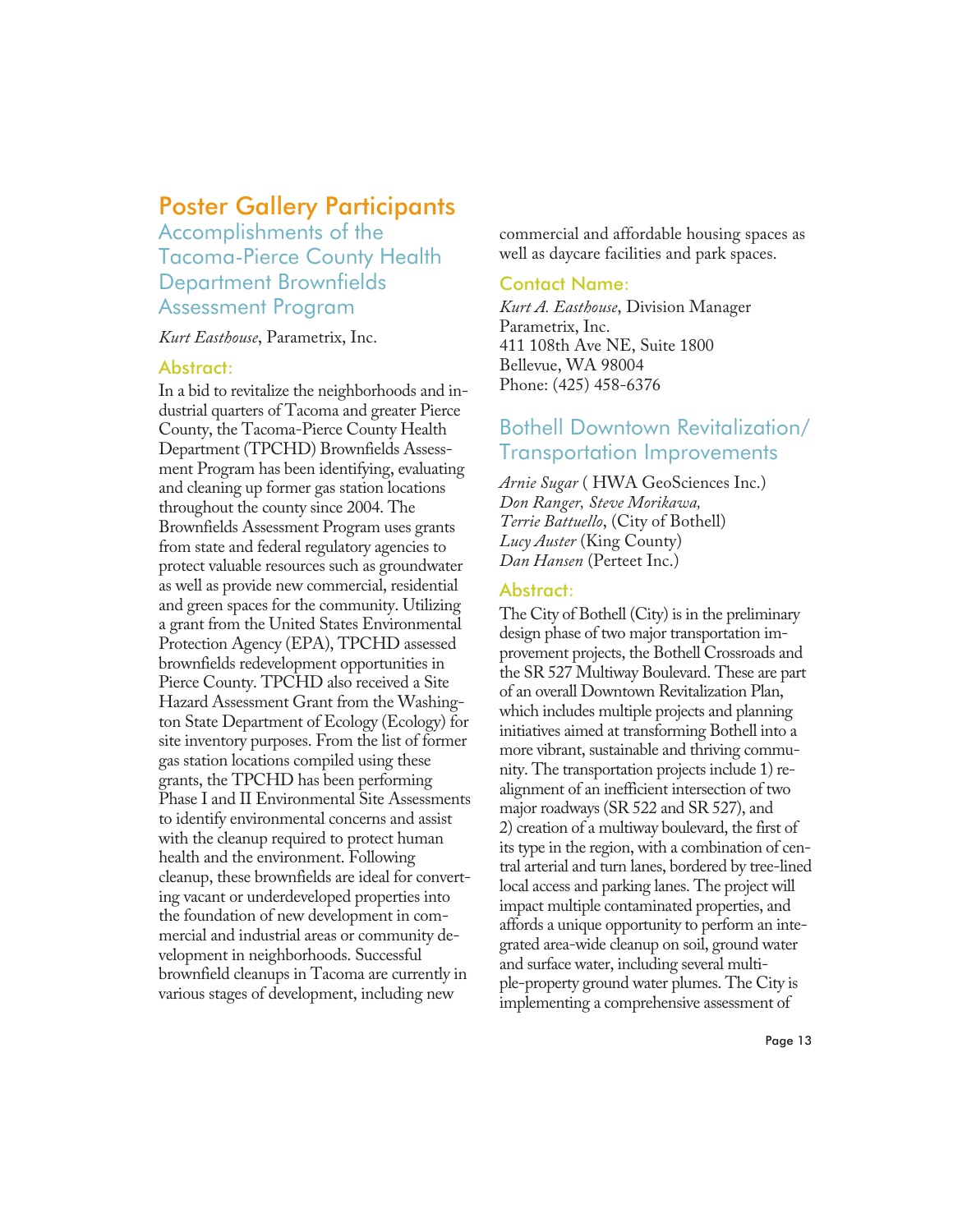potentially contaminated properties, including free technical assistance from the King County Solid Waste Division's Brownfields Program. The assessment so far has identified several sites impacted by petroleum hydrocarbons, metals and chlorinated solvents. Chlorinated solvent impacts to several properties have been attributed to potential off-site sources, which may include three former dry cleaner sites. In additional to the known contaminated sites, releases of petroleum and solvents from the Horse Creek outfall into the Sammamish River have been occurring for many years. Efforts to locate the source have been unsuccessful due to site access issues, complex site hydrogeology and potential underground utility migration pathways. Soil and ground water remediations will be conducted as part of transportation improvements, to protect human health and environmental resources, as well as allow redevelopment of remaining land not needed for rights-of-way.

#### Contact:

*Arnie Sugar*, LG, LHG Vice President, HWA GeoSciences Inc 19730 64th Avenue West, Suite 200 Lynnwood, Washington 98036-5957 Phone: (425) 774.0106 (extension 227)

## Des Moines Creek Regional Detention Facility: Arsenic Containment, SeaTac, WA

*Scott W. Gaulke*, PE, LHG / *Agnes C. Tirao*, PE Shannon & Wilson, Inc., Seattle, WA

#### Abstract

The Des Moines Creek Basin Planning Committee (BPC) is a coalition of agencies working together to protect and restore the Des Moines Creek Watershed through a series of projects (Des Moines Creek Basin Plan). One of the projects, the Des Moines Creek Regional Detention Facility (RDF), is located southwest of the Sea-Tac Airport, within an arsenic-contaminated area. It was constructed to provide stormwater storage, reduce peak flows and erosion, and enhance habitat. Upon discovery of arsenic contamination in wetland soils, Ecology raised concerns about the potential impact of soils releasing dissolved arsenic to surface water of Des Moines Creek. Therefore, the design was revised to address these impacts, which could have caused delays to the original construction schedule. King County retained Shannon & Wilson to design a liner to incorporate into the RDF design as a remedial measure. We developed a creative solution with design team members that included reactive iron layer technology to inhibit the release of arsenic. Keeping the established construction schedule was paramount. Therefore, remedial design occurred concurrently with regulatory agency negotiations and treatability testing. Shannon & Wilson completed the design, studies and regulatory discussions within six months. The project was completed and operational by the end of 2006, meeting the original set schedule. Shannon & Wilson's solution enabled the construction to proceed, while accomplishing the environmental regulatory requirements of the project. With the completion of this project, the BPC has been able to move for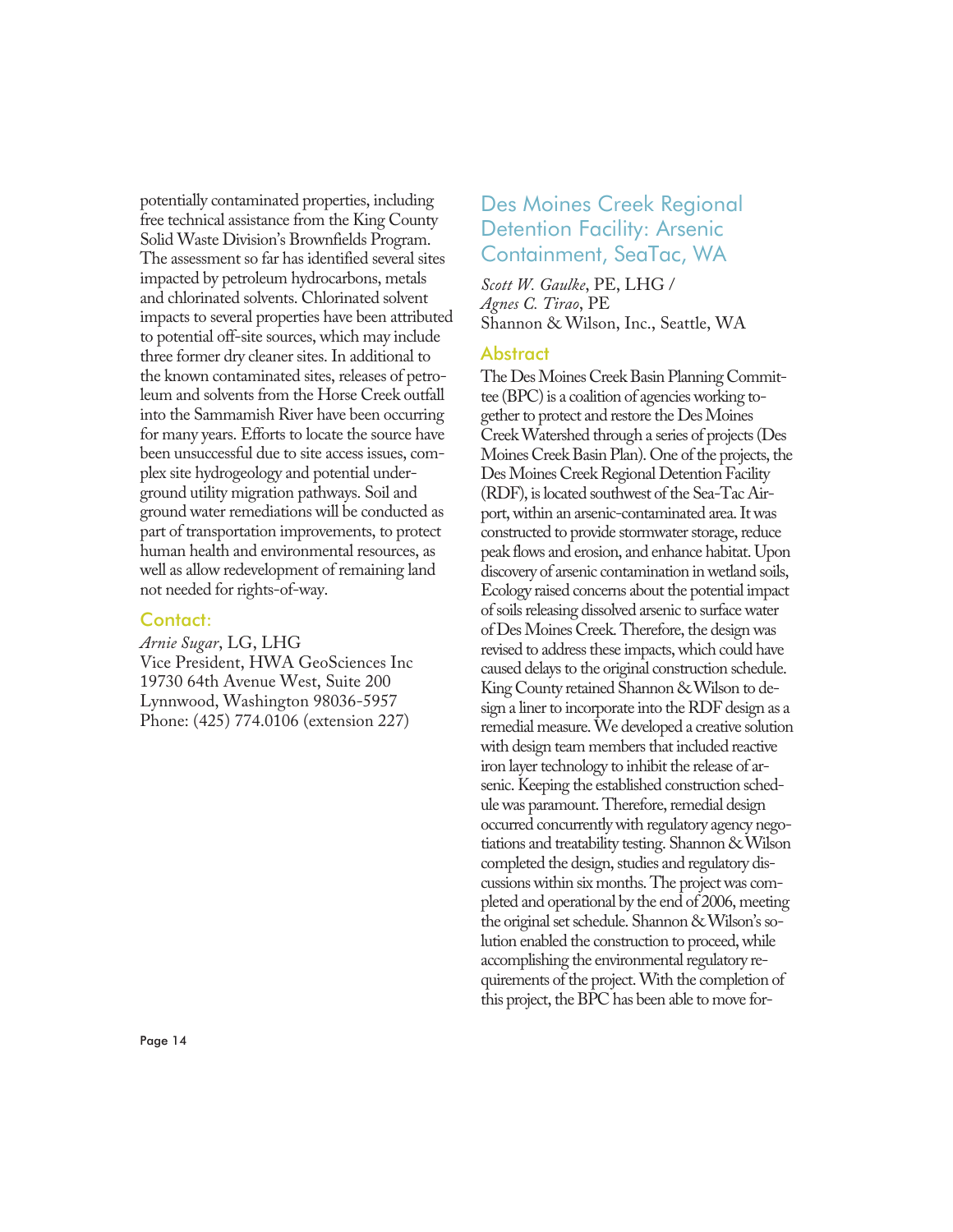ward with other major projects associated with the restoration of the watershed.

#### Contact Name:

*Scott W. Gaulke*, PE, LHG Vice President, Shannon & Wilson, Inc. 400 North 34th Street, Suite 100, Seattle, WA 98103 Phone: (206) 632-8020

## Everett Landfill Redevelopment – *Technical Challenges and Engineering Solutions*

*Bard Horton*, PE (BHC Consultants, LLC, Seattle, WA)

*Arnie Sugar*, LG, LHG (HWA GeoSciences Inc., Lynnwood, WA)

#### Abstract:

Planned redevelopment of the 140-acre former Everett Landfill and Tire Fire site will include building retail, office, residential, and public facilities over the closed landfill. Technical challenges associated with development over the landfill require methods and systems to address: 1) site preparation and foundation systems designed for extremely high settlement caused by building over waste and compressible alluvial sediments;

2) protection of ground water and surface water resources; and 3) landfill gas control issues. Initial landfill cleanup actions implemented prior to site development included site grading and fencing; soil cover; stormwater controls; installation of a 3,000-foot perimeter landfill gas extraction system and a 4,000-foot leachate collection system; and a compliance monitoring program. The purpose of the landfill gas and leachate extraction systems was to prevent off site migration of landfill gas and leachate.

Measures to address these factors prior to and during site development include:

-*Site preparation/foundation*: 1) Site preloading (surcharge) to partially consolidate compressible waste and underlying peat deposits 2) Pile foundations designed to support

- 
- -*Ground water /surface water*: 1) Hydraulic barrier and site grading to limit

structures and protect the underlying aquifer

- infiltration into the landfill
- 2) Stormwater quality treatment facilities
- 3) Continued ground water monitoring
- 4)Continued leachate collection

-*Landfill gas*:

1) Hydraulic barrier and active landfill gas extraction beneath all new development 2) Gas barriers in on site structures 3) Landfill gas monitoring and alarm systems in on site structures and off site areas

#### Contact Names:

*Bard Horton*, PE, Senior Project Manager BHC Consultants, LLC 1601 5th Avenue, Suite 500, Seattle, WA 98101 Phone: (206) 505-3400

*Arnie Sugar*, LG, LHG, Vice President HWA Geosciences Inc. 19730-64th Avenue, Suite 200, Lynnwood, WA 98036 Phone: (425) 774-0106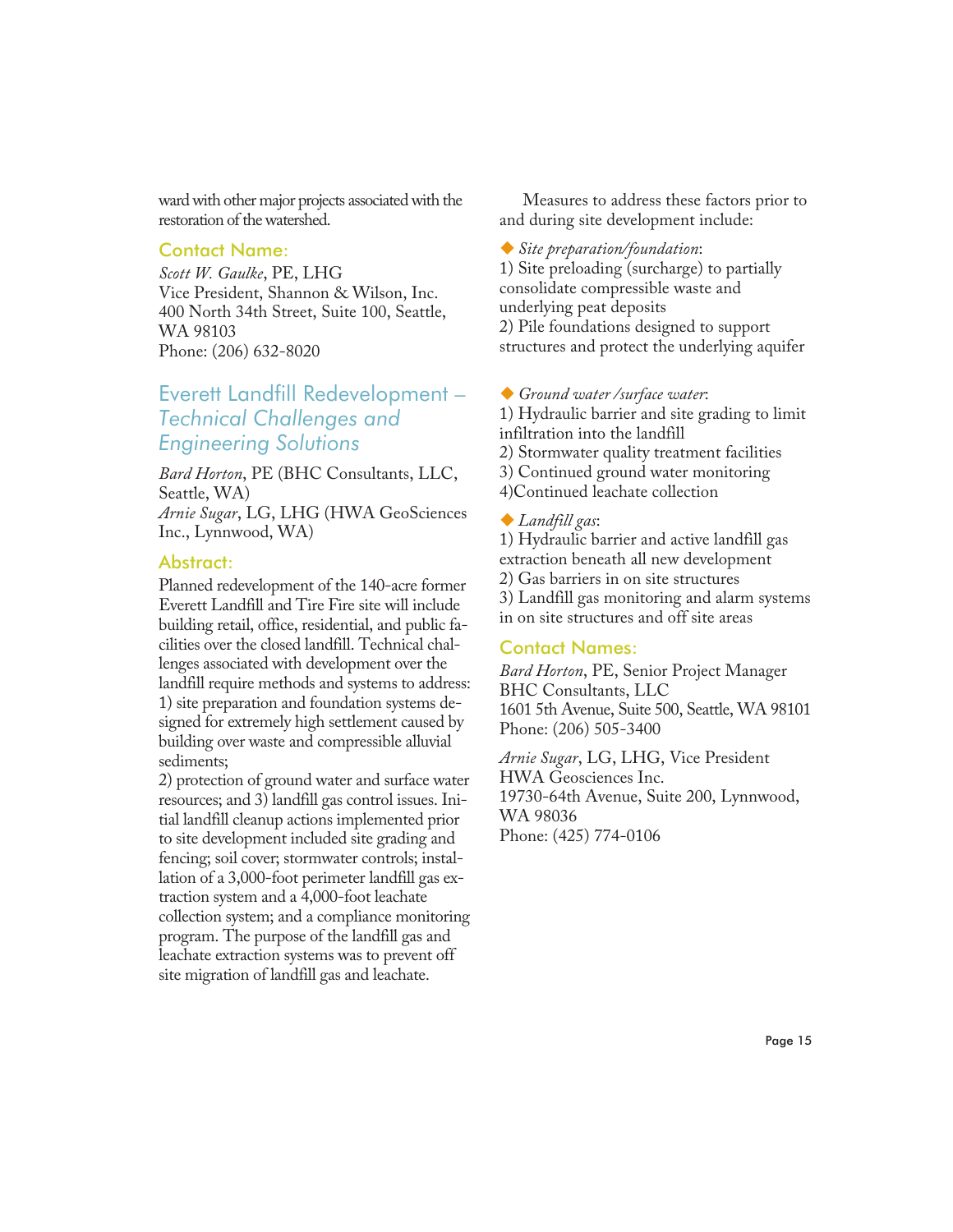## Focused Sediment Remediation and Oyster Habitat Restoration at Former Ore Transfer Facility in Coos Bay, OR

*Betsy Day* and *Deborah Rudnick* (Integral Consulting Inc., Mercer Island, Washington, USA) *Randi Wexler* (Integral Consulting Inc., Portland, Oregon, USA) *Kris McCaig* (Teck Cominco American Incorporated, Spokane, Washington, USA) *Scott Groth* (Oregon Department of Fish and Wildlife, Charleston, Oregon, USA)

#### Abstract:

Integrating habitat restoration objectives into remediation planning can help projects not only achieve contaminant removal, but also recover habitat and native species. An example of such integrated planning is sediment remediation and restoration at the Teck Cominco American Incorporated Former Glenbrook Nickel Facility, an ore transfer operation in upper Coos Bay, Oregon. In January 2007 and August 2008, the owner obtained no further action letters for upland and inwater areas of the property. Elevated nickel concentrations were identified in surface and subsurface site sediments. An upper-bound background nickel concentration was developed using U.S. Army Corps of Engineers nickel concentration and grain size data from the nearby navigational channel. Land-based excavation and backfill was used to meet the remediation goal of reducing sediment nickel concentrations in the biologically active zone (0–10 cm below surface) below background concentrations. Prior to remediation, native oysters (Ostrea conchaphila) were salvaged for replanting following remediation. Salvaged oysters could not be allowed to contribute to site recontamination. Therefore, a concentration of

nickel in oyster tissue below which site recontamination would not be expected was calculated and compared to nickel concentrations measured in oysters from the site. Measured concentrations in oysters were far below calculated threshold concentrations, indicating that oysters would not contribute to site recontamination and could be replanted. Sediment characteristics beneficial to native oysters were also enhanced using a habitat mix of well-graded sand and gravels combined with whole oyster shell. Oregon Department of Fish and Wildlife will continue to monitor the oyster recovery and habitat.

#### Contact Name:

*Randi Wexler*, Managing Scientist/Regulatory Affairs Integral Consulting Inc. 319 SW Washington St., Ste 1150, Portland, OR 97204 Phone: ( 503) 284-5545

## The North Coast Chemical Brownfields Success Story: *A Pioneer in the Revitalization of the Duwamish Industrial Corridor*

*Jeffrey Kaspa*r (jkaspar@farallonconsulting.com) *Riley Conkin*, Farallon Consulting, L.L.C., Issaquah, Washington, USA)

#### Abstract:

The former North Coast Chemical Company manufacturing facility began operations in the uplands area of Seattle's Duwamish River industrial corridor in 1919. Between 1919 and 1991, the company used over 600 chemicals to manufacture detergents, cleaning solvents and bleach. Shortly after shutdown of operations, North Coast Chemical Company realized that contaminated soil and groundwater beneath their site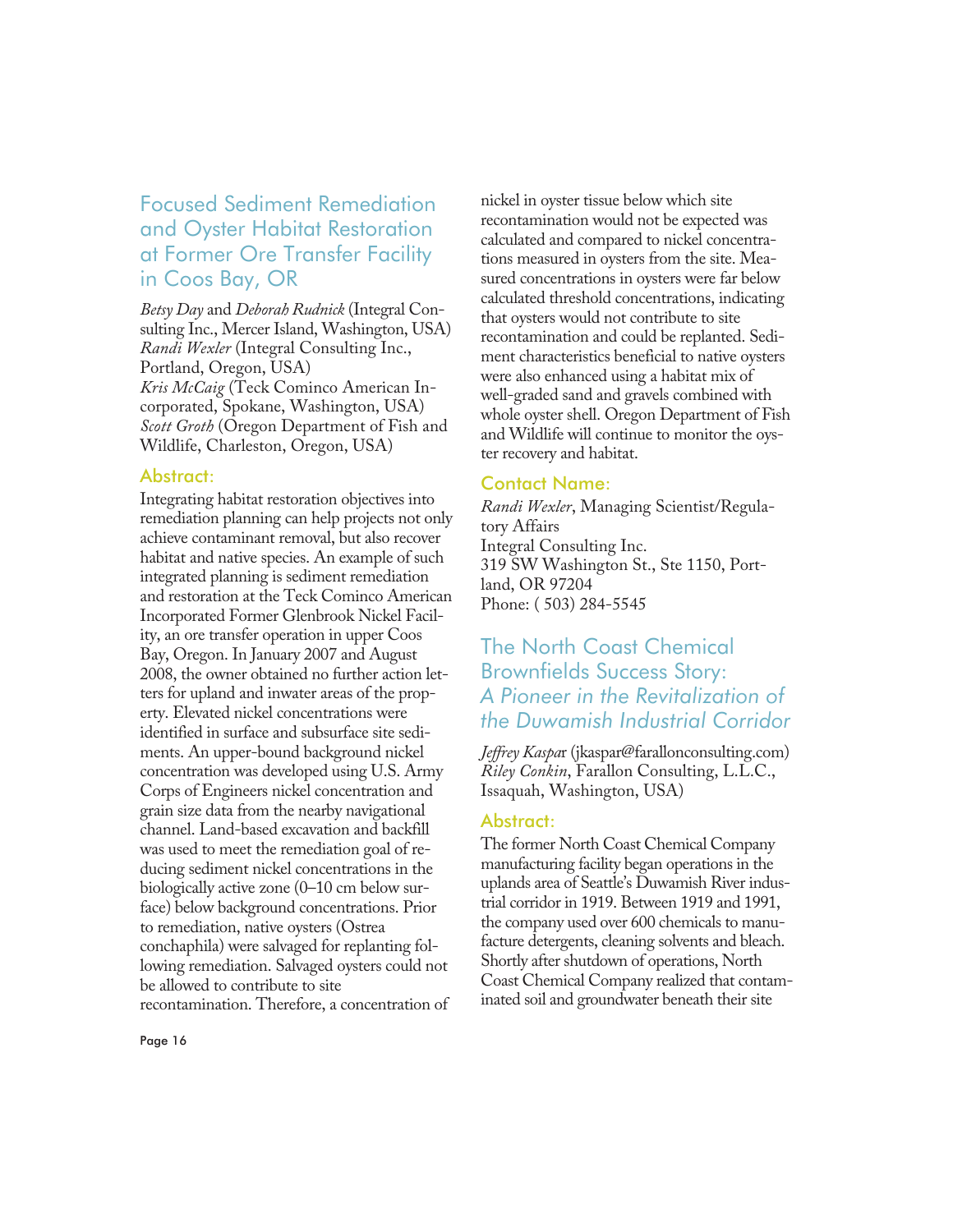would become a major impediment to redevelopment of the property. In 1999, Farallon Consulting was retained by North Coast Chemical Company to develop and implement a cleanup action at the property in an effort to revitalize the property for sale or lease. Farallon worked closely with the Environmental Coalition of South Seattle to transform the property from an unusable vacant eyesore to a viable location for a successful industrial business that would boost the local economy while providing funding to subsidize ongoing cleanup activities. In 1999, North Coast Chemical Company was introduced to Ultrablock, Inc., a manufacturer of concrete blocks. Ultrablock entered into a lease with North Coast Chemical Company and has been successfully operating its business on the property since 2000. During this time, Farallon successfully implemented an innovative enhanced natural attenuation cleanup alternative that has allowed the property to be leased with minimal interference to Ultrablock's business operations. The redevelopment of the property was declared a brownfields success story by the mayor of Seattle and North Coast Chemical Company was cited as a pioneer in brownfields redevelopment by the Environmental Coalition of South Seattle.

#### Contact Name:

*Jeff Kaspar*, Farallon Consulting, L.L.C 975 5th Avenue Northwest, Issaquah, WA 98027 Phone: (425) 295-0800

## Rainier Court Cleanup and Brownfield Redevelopment Revitalizes South Seattle and Wins National Phoenix Award, Seattle, Washington

*Dave Cook*, LG, RBP (GeoEngineers Inc., Seattle, Washington, USA)

*Pat Chemnick* (SouthEast Effective Development, Seattle, Washington, USA)

#### Abstract:

Rainier Court is more than an environmental success story. It has become a signature project indicative of a community's will to turn around negativity. Bricks, concrete and steel represent a new beginning, investment and pride. Here is the story of how two significantly contaminated city blocks in Rainier Valley were reengineered to become a seed for community revitalization. Phases I and II of this project resulted in a 2005 national Phoenix Award, EPAs highest brownfield honor. Phases III and IV are next.

#### Contact Name:

*Dave Cook*, LG, RBP, Principal, GeoEngineers, Inc. Phone: (206) 239-3229

## Sustainable Brownfield Redevelopment

*Laura Musikanski*, JD, MBA, CEM (ENTRIX, Inc.) *Carol B. Baker*, MS (ENTRIX, Inc.)

#### Abstract:

This poster will portray, in graphic and written format, the sustainable development of brownfields. Basing the definition of sustainable development on that put forth by the UN's Brundtland Commission as "development that meets the needs of the present generation without compromising the ability of future generations to meet tier needs," the poster will cover sustainable development in environmental, social and economic terms regarding the remediation process and outcome. Drawing from the EPA's material on brownfields and sustainability; the EPA's Green Remediation technology primer issued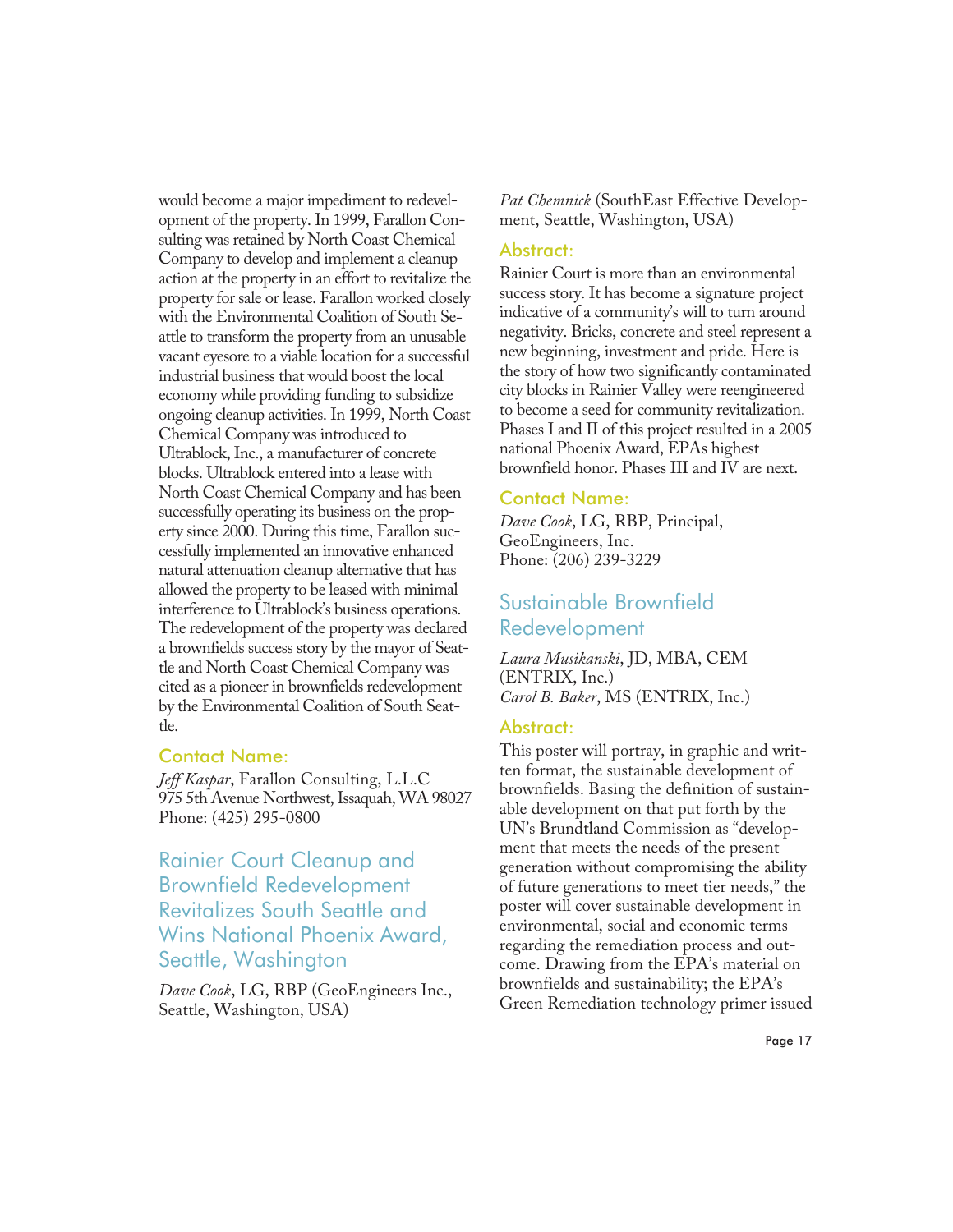in April 2008; trends and movements in brownfields regarding sustainability; as well as frameworks for environmental, social and economic sustainability including the Global Reporting Initiative, UN's Indicators of Sustainability, Agenda 21 and other international, national, regional and locally based sustainability indicators; the poster will set out in written and graphic form a set of principles and indicators for the sustainable development of brownfields within the context of environmental, social and economic stewardship. The poster will include illustrative before and after Charrettes drawn from current and completed relevant projects addressed within the CERCLA and state-led regulatory frameworks to demonstrate fulfillment of the principles of Brownfield sustainable development on a number of platforms.

#### Contact name:

*Laura Musikanski*, Senior Consultant, Sustainability and Sustainability Manager ENTRIX, Inc., 200 First Avenue; Seattle, WA 98109 Phone: (206) 239-0276

## Thea Foss Redevelopment: An Urban Renaissance

*Marv Coleman* (Washington State Department of Ecology)

#### Abstract:

Ecology began a process of contamination source discover in Commencement Bay in the early 1990s to support the EPA Commencement Bay Nearshore/Tideflats Superfund project. Rapid industrialization beginning in the 1870s had resulted in many areas of abandoned and contaminated property. The Urban Bay Action Team (UBAT) went through a process of inspecting active facilities and doing historical research on

former facilities and abandoned properties to determine the sources of contamination entering Commencement Bay. These discovery processes resulted in the establishment of dozens of cleanup sites and, working with the City of Tacoma, the establishment of a very robust stormwater source control program. Cleanups along Thea Foss Waterway also created a platform upon which the City could attract new development to the downtown area. Many new residential, commercial and arts-related developments have resulted in the resurrection of a formerly rundown and abandoned downtown core. The University of Washington has established a Tacoma campus that is growing rapidly. Cleanup of waterway sediments and upland properties have included habitat restoration and new habitat creation. Ecology has also contributed to this resurgence by providing state remedial action grant funds to local government to help pay for much of the needed cleanups.

#### Contact Name:

*Marv Coleman*, Site Manager, Inspector Southwest Regional Office Toxics Cleanup Program Phone: (360) 407-6259

## Using Bioassays to Provide a More Cost Effective Cleanup

*Lance Peterson*, CDM; Co-authors include: *Lucy Auster* from King County, *David Sternberg* from the Department of Ecology, and *Karin Tobiason* from Nautilus Environmental

#### Abstract

The Ellisport Creek Greenspace Project site on Vashon Island, Washington, contains Bunker C oil contamination from past industrial use, complicating transfer of this wetland site for use as open space. A site-specific Terrestrial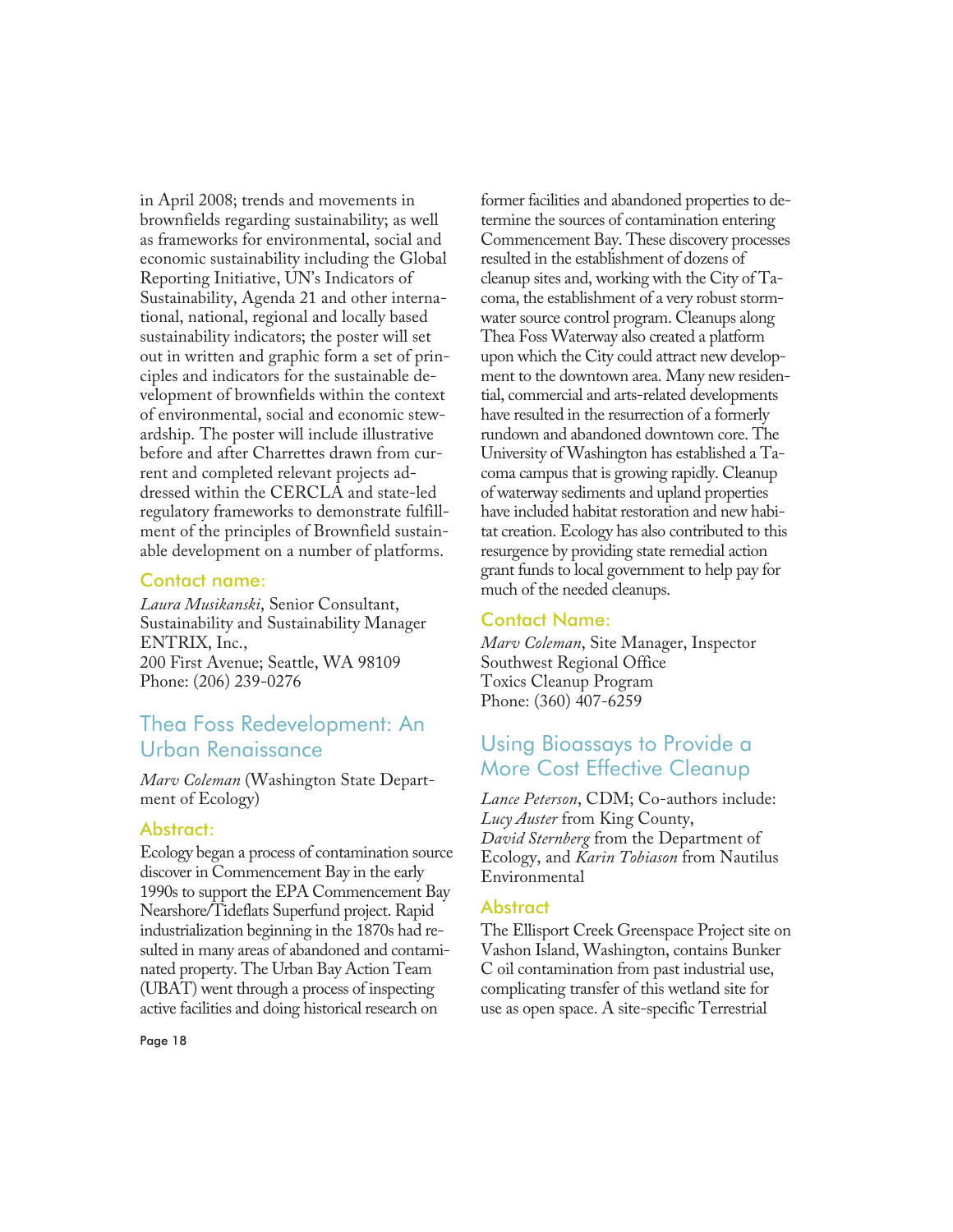Ecological Evaluation (TEE) was performed pursuant to the Washington State Model Toxics Control Act (MTCA) to ensure protection of plants and animals from exposure to environmental contamination at levels likely to cause significant or adverse toxic effects. In the absence of available ecotoxicity data for Bunker C, bioassay testing was used to determine potential impacts to ecological receptors. Earthworms (Eisenia fetida) and lettuce (Lactuca sativa) represented indigenous soil invertebrates and terrestrial plants in laboratory bioassay tests that measured toxic effects from exposure to samples of contaminated soil collected at the site. Earthworm exposure to soil samples containing the highest concentrations of Bunker C (18,000 milligrams per kilogram [mg/kg]) produced a mean survival rate of 26.7% over the 14-day exposure, but exposures at all other test concentrations produced survival rates of 80% or higher, and no significant effect at exposures of 6,700 mg/kg or less. After consulting with the Washington State Department of Ecology it was agreed that the soil cleanup value for Bunker C be based on protection of apparently more sensitive soil invertebrates represented by earthworms. This study represents the first use of bioassays under MTCA to develop a site-specific soil cleanup level for a weathered hydrocarbon. The 6,700 mg/kg site-specific cleanup level for Bunker C is significantly higher than the MTCA 200 mg/kg default ecological indicator soil concentration for soil biota.

#### Contact Name:

Lance E. Peterson, LHG; CDM 11811 N.E. 1st Street, Suite 201 Bellevue, Washington 98005 Phone: (425) 453-8383

## Wonder Bread – Soup to Nuts

*Neil Gilham* (Golder Associates Inc.)

#### **Abstract**

The poster is of a typical redevelopment property near downtown Seattle and how it evolves through the environmental process from Phase I Environmental Site Assessment (ESA) to ultimately No Further Action, as well as the preservation of the iconic "Wonder Bread" sign. The Phase I ESA identifies past land use and recognized environmental conditions. This leads to further investigation that included soil sampling and a geophysical survey for buried tanks. The soil investigation identified and characterized the limits of soil impacted by petroleum hydrocarbons and carcinogenic polynuclear aromatic hydrocarbons. The planned demolition required a comprehensive hazardous materials survey for asbestos and lead-in-paint. The demolition of the buildings made way for the removal of impacted soil. Oversight and soil sampling was conducted during the impacted soil removal. A remedial action report was prepared and submitted to the Washington State Department of Ecology (Ecology) Voluntary Cleanup Program. Upon review of the report, Ecology issued a determination of "No Further Action." The property redevelopment is nearly completed as a mixed-use, multi-story development with ground-level retail space, residential units on the upper floors and underground parking. The iconic "Wonder Bread" is being preserved and will be installed on top of the new building.

#### Contact:

*Debbie Behrens*, Business Development Manager, Golder Associates Inc. 18300 NE Union Hill Road, Suite 200, Redmond, Washington, USA 98052 Phone: (425) 883-0777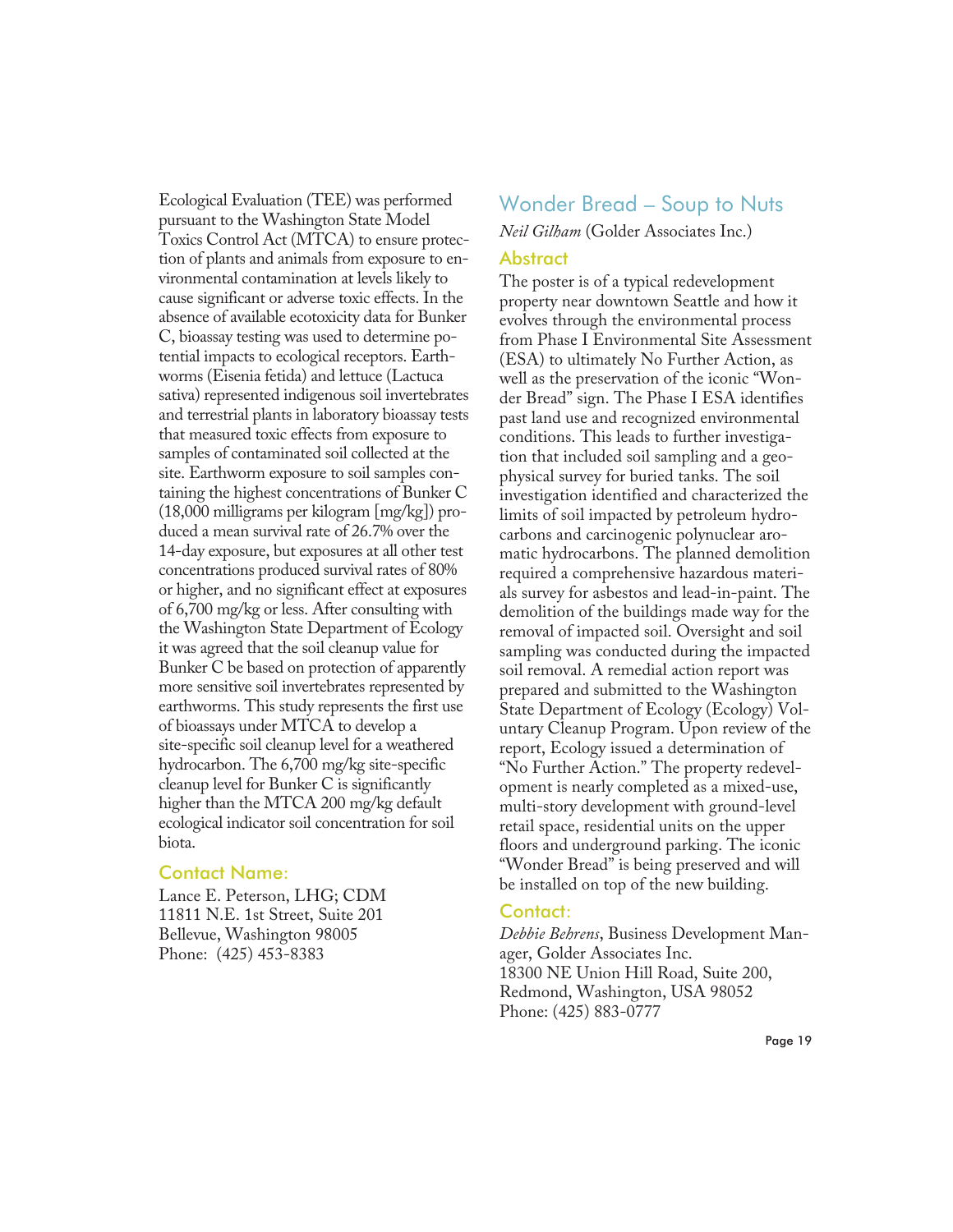## **Exhibitors**

#### -Waste Management

801 Second Ave., Ste. 614; Seattle, WA 98104 (206) 264-3061; *www.wm.com* Waste Management is a national solid waste services company that provides comprehensive, cost-effective solutions for waste disposal, including petroleum contaminated and other non-hazardous waste, municipal solid waste and TSCA/RCRA hazardous waste. Waste Management owns and operates six non-hazardous landfills and one hazardous waste TSDF in the Northwest. *Booth 1*

#### -Kleinfelder

2405 140th Ave. NE, A-101; Bellevue, WA 98005 (425) 562-4200; *www.kleinfelder.com* Kleinfelder is a leading employee-owned, professional services firm with the capacity and diversity to provide comprehensive services in environmental science, water resources, geotechnical engineering, hydrogeology and materials testing. Kleinfelder has 70 offices across the United States and offers an expansive network of professionals to provide timely, innovative or specialized solutions for our clients. *Booth 2*

#### -Environmental Resolutions, Inc.

815 Industry Dr.; Tukwila, WA 98188 (206) 575-6220; *www.eri-us.com* Environmental Resolutions, Inc. (ERI) is an environmental engineering and consulting firm dedicated to providing quality, cost-effective responses: Phase 1 Environmental site assessment; Phase 2 Subsurface investigations; Phase 3 Soil and groundwater remediation; Litigation/expert witness services. *Booth 3*

#### -Anderson Environmental Contracting

705 Colorado St.; Kelso, WA 98626 (360) 577-9194; *www.aecllc.net* Anderson Environmental Contracting (AEC) provides a wide range of environmental contracting services for government and private sector clients, including federal, state and local government agencies, petroleum companies and other commercial industries. AEC is a Certified HUBZone Small Business Enterprise and a Small Veteran-Owned Business. *Booth 4*

#### ◆ GeoEngineers

1101 Fawcett Ave., Ste. 200; Tacoma, WA 98402 (253) 383-4940; *www.geoengineers.com* Founded in 1980, GeoEngineers has hundreds of engineers, scientists, and GIS specialists working locally and across the globe from 16 offices. We operate at the intersection of earth science and technology, calling on our expertise in both disciplines to deliver results for our clients in the energy, transportation, water and natural resources, development and federal markets. *Booth 5*

#### -Instrumentation Northwest, Inc. 8902 122nd Ave. NE; Kirkland, WA 98033 (425) 822-4434; *www.inwusa.com* Instrumentation Northwest, Inc. manufactures, sells and rents a wide variety of environmental equipment, including REEL E-Z® portable sampling systems, AquiStar® Smart Sensors (level, pressure, temperature, conductivity, pH, redox, and ISE), and WaveData® Wireless Data Collection Systems. *Booth 6*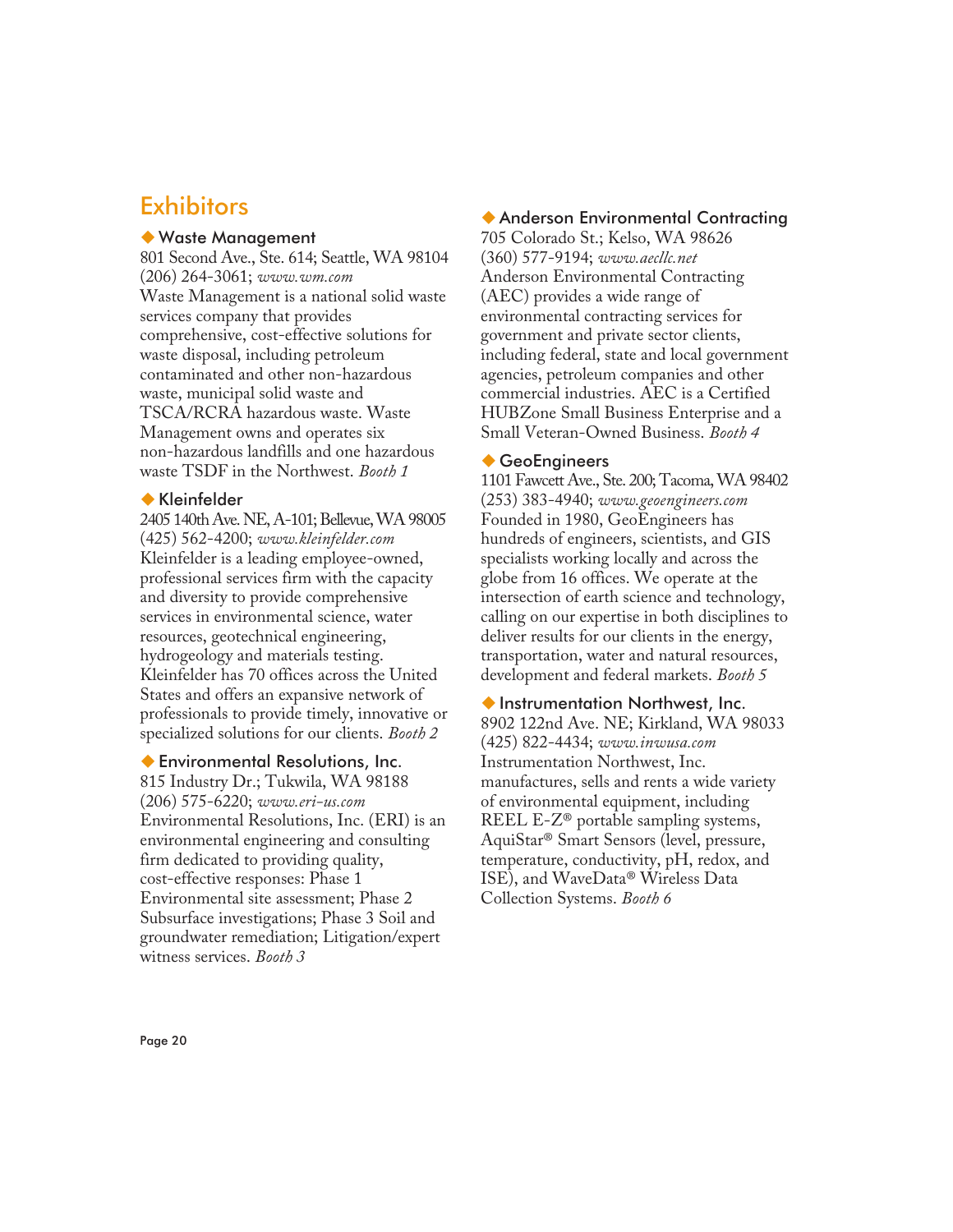#### ◆ TestAmerica

1720 North Creek Pkwy. N.; Bothell, WA 98011 (206) 255-8508; *www.testamericainc.com* TestAmerica is the leading environmental testing firm in the United States, including 40 laboratories and 27 service centers. TestAmerica provides the most innovative technical expertise and comprehensive analytical testing services available in the country. *Booth 7*

#### ◆ The Riley Group, Inc.

7406 - 27th St. W., Ste. 301; University Place, WA 98466 (425) 415-0551; *www.riley-group.com* The Riley Group, Inc. offers environmental/hazardous waste remediation, geotechnical engineering, and wetland consulting services and has been providing these services throughout the Pacific Northwest since 1996. We are supported by two locations, Bothell and University Place. *Booth 8*

#### -TerraGraphics Environmental Engineering, Inc.

121 S. Jackson St.; Moscow, ID 83843 (208) 882-7858; *www.terragraphics.com* TerraGraphics Environmental Engineering, Inc. is a majority woman-owned, HUBZone certified consulting firm serving the Western U.S. from our offices in Idaho, Washington, Montana, and Nevada. TerraGraphics has been working to solve our clients' environmental and engineering challenges since 1984. *Booth 9*

## -Clear Water Compliance Services, Inc.

12314 Beverly Park Rd., #134; Lynnwood, WA 98087 (800) 992-4202; *www.ch2ocsi.com* Clear Water Compliance Services is a comprehensive storm, ground and industrial wastewater treatment provider specializing in advanced chemical treatment application. *Booth 10*

#### ◆ PSC

18000 72nd Ave. S., Ste. 217, Kent, WA 98032 (206) 510-1356; *www.pscnow.com* PSC provides environmental and waste management services operating a network of facilities across the U.S. PSC provides remediation, consulting, emergency response, and lab pack services. *Booth 12*

#### CETCO Liquid Boot Company

1001 S. Linwood Ave., Santa Ana, CA 92705 (714) 384-0111; *www.liquidboot.com* LIQUID BOOT® is a cold, spray-applied, impermeable gas vapor membrane installed under buildings to prevent subsurface vapor intrusion. LIQUID BOOT® is widely used for the redevelopment of former industrial sites, landfills and other brownfields where soil contamination must be mitigated. *Booth 13*

#### -NRC Environmental Services

PO Box 39; Kent, WA 98035 (206) 423-0287; *www.nrces.com* NRC Environmental Services provides emergency response, site remediation, industrial cleaning, and vacuum truck and air mover services to private and public sector clients since the 1980s. NRCES has five division offices throughout the West, a full-time staff totaling more than 150, and standby pool of over 400 persons, and annual revenues in excess of \$50 million. *Booth 14*

◆ PBS Engineering + Environmental 4412 SW Corbett Ave.; Portland, OR 97239 (503) 417-7583; *www.pbsenv.com* PBS Engineering + Environmental provides professional consulting and management services throughout our eight offices in Oregon, Washington and Idaho. Our core services include: geo-environmental, health & safety, geotechnical & civil engineering,and natural resource planning. We pride ourselves in offering experienced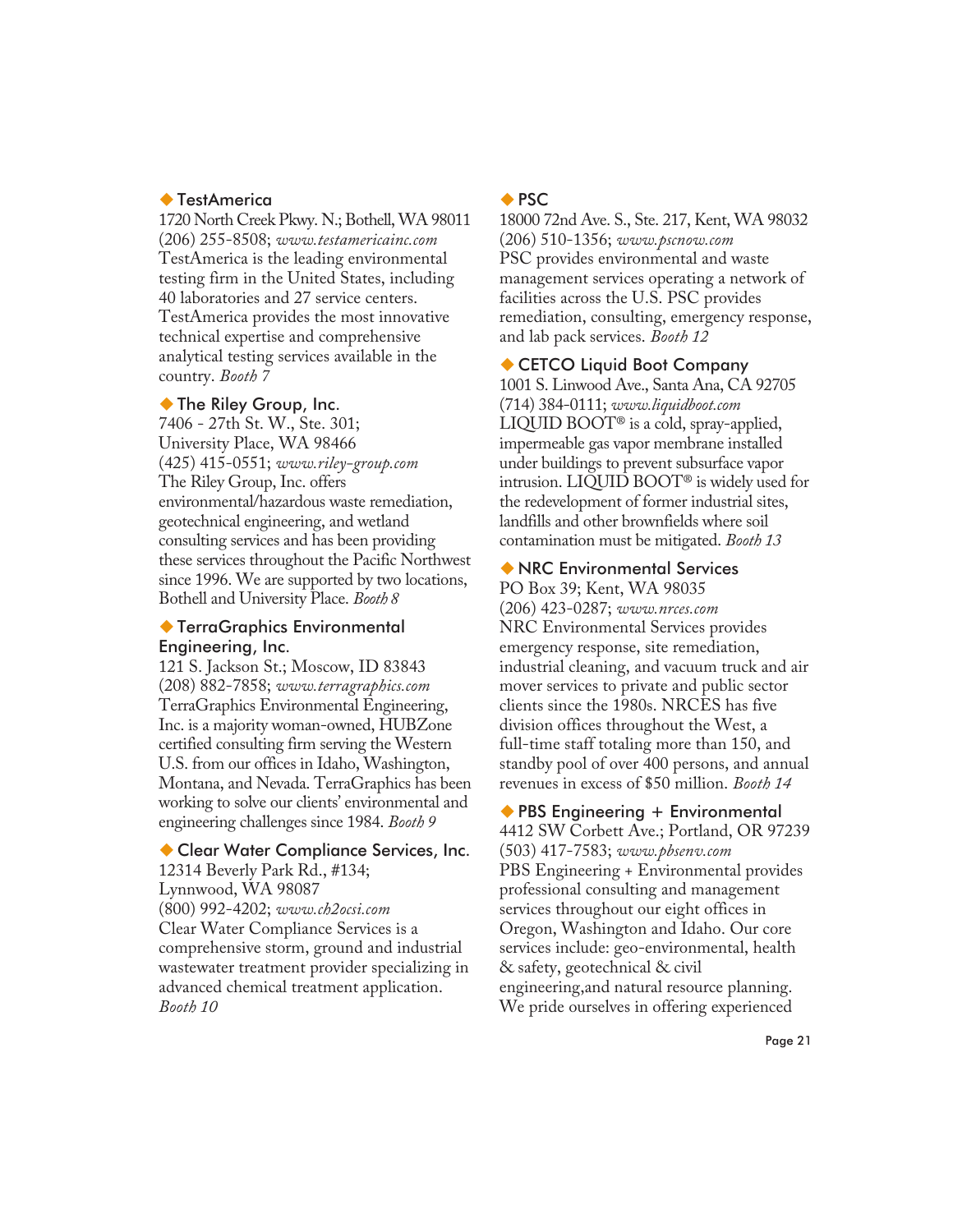local staff and responsive project delivery services to a variety of clients. *Booth 15*

#### -Farallon Consulting LLC

975 - 5th Ave. NW; Issaquah, WA 98027 (425) 295-0800; *www.farallonconsulting.com* Farallon Consulting, L.L.C. is an environmental consulting firm specializing in site characterization and remediation services, due diligence, litigation support, and engineering services. The company has a professional staff of 30, with offices in Issaquah and Bellingham, Washington. *Booth 16*

#### -Pace Analytcial Services

940 S. Harney St.; Seattle, WA 98108 (206) 767-5060; *www.pacelabs.com* Pace Analytical is a full-service analytical testing firm¯operating a nationwide network of laboratories and service centers. The regional laboratory in Seattle, Washington, and regional support staff located in Portland/Vancouver and Medford, OR, service areas can provide vast experience in all facets of DOD, CERCLA, RCRA and CWA programs. *Booth 17*

#### ◆ Envirocon, Inc.

101 International Dr.; Missoula, MT 59808 (406) 523-1150; *www.envirocon.com* Envirocon provides full-service environmental remediation, demolition, geotechnical, and water-related services to public and private sector clients. We apply multidisciplinary scientific, engineering, and construction expertise to serve the environmental needs of our national and international clientele. Our focus is on implementing the highest quality and most cost-effective solution to each environmental challenge faced by our clients. *Booth 18*

#### -Geosyntec Consultants

33530 1st Way S. #102; Federal Way, WA 98003 (253) 237-0722; *www.geosyntec.com* Geosyntec is a specialized consulting and engineering firm that works with private and public sector clients to address their new ventures and complex problems involving the environment, our natural resources, and our civil infrastructure. *Booth 20*

#### ◆ Golder Associates

18300 NE Union Hill Rd. #200; Redmond, WA 98052 (425) 883-0777; *www.golder.com* Golder Associates is an international group of science and engineering companies. The employee-owned group of companies provides comprehensive consulting services in support of environmental, infrastructure, natural resources, and industrial projects. We now employ over 6,000 people who operate from more than 150 offices in Africa, Europe, Australia, Asia, and North and South America. *Booth 21*

#### ◆ ECOSS

8201 10th Ave. S.; Seattle, WA 98108 (206) 767-0432; *www.ecoss.org* ECOSS is a non-profit organization working with Puget Sound neighborhoods towards building an environmentally responsible community. ECOSS operates with the King County Brownfields Program to provide free site research, assessment advice, document reviews and referrals to qualified environmental consultants. *Booth 22*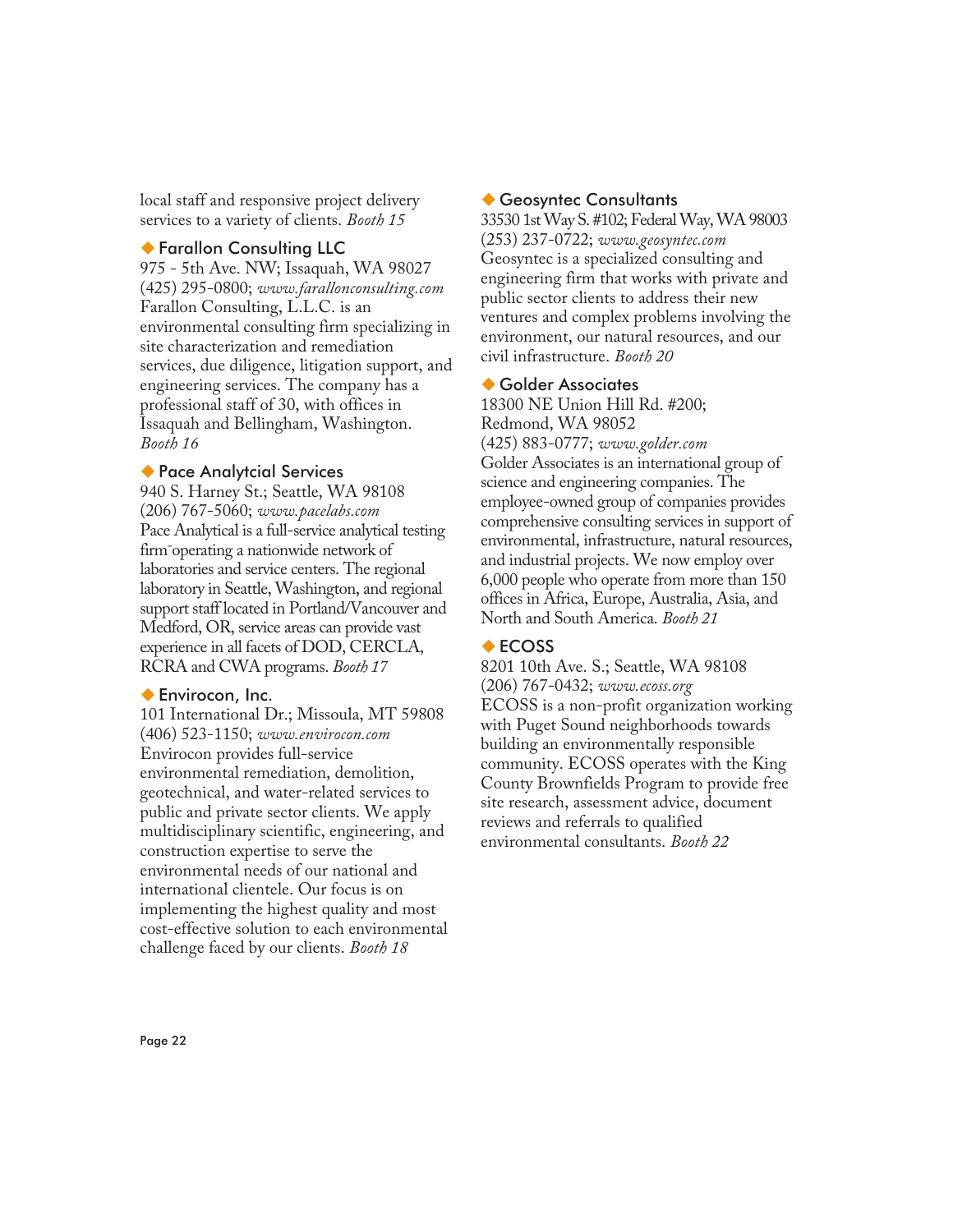#### -The Remediators, Inc.

905 W. 9th St., Ste. 222; Port Angeles, WA 98363 (360) 565-2065; *www.theremediators.com* An environmental company that specializes in on-site treatment of contaminated soils through an innovative process that relies on fungi's ability to degrade toxins. Ours is a truly "green" technology that has no toxic waste stream associated with its use." *Booth 23*

#### ◆ BakerCorp

6100 238th St. SE; Woodinville, WA 98072 (425) 487-6503; *www.bakercorp.com* Bakercorp, formerly Baker Tanks is the leader in providing tank, pump, and filtration rental equipment to industry and construction with a proven reputation for dependability, integrity and financial stability since 1942. *Booth 24*

-Glacier Environmental Services, Inc.

4416 Russell Rd., Ste. A; Mukilteo, WA 98275 (425) 355-2826; *www.glacierenviro.com* Glacier Environmental Services, Inc. (Glacier) is an environmental construction company specializing in remedial site work and mechanical system installation. Since 1990, we have provided these services to private, industrial and government clients throughout the Pacific Northwest, California and Alaska. *Booth 26*

#### ◆ Cascade Drilling

PO Box 1184; Woodinville, WA 98072 (425) 485-8908; *www.cascadedrilling.com* Cascade Drilling offers full service environmental, geotechnical, and commercial drilling. Located in Seattle, Portland, Sacramento, Los Angeles. Committed to safe, efficient, professional operations. Services include: Sonic, Probe, Hollow-Stem Auger, Air&Mud Rotary, Coring, Vac Trucks & Injection. Equipment includes

limited access & track rigs, angle and barge drilling. *Booth 27*

#### ◆ CCS a Division of PNE Corp

55 International Way; Longview, WA 98632 (360) 423-6316; *www.pnecorp.com* CCS, a division of PNE Corp., provides industrial and environmental services throughout the Pacific NW and beyond. Based in Longview, WA, CCS has a total of six offices throughout the NW to best serve our customers. CCS's most distinct operations include environmental emergency response (land and marine), industrial cleaning, commercial sweeping and hazardous and non-hazardous disposal. *Booth 28*

#### -Blaine Tech Services, Inc. 1680 Rogers Ave; San Jose, CA 95112 (408) 573-0555; *www.blainetech.com* BLAINE TECH is an environmental services contractor that specializes in groundwater sampling. BLAINE TECH serves as a dependable subcontractor to both environmental consultants and RP/PRP's, providing groundwater sampling services on all types of remediation and monitoring sites including retail fuel site portfolios, DOD, DTSC, RCRA & CERLA Sites, refinery, fuel terminal & pipeline sites. *Booth 29*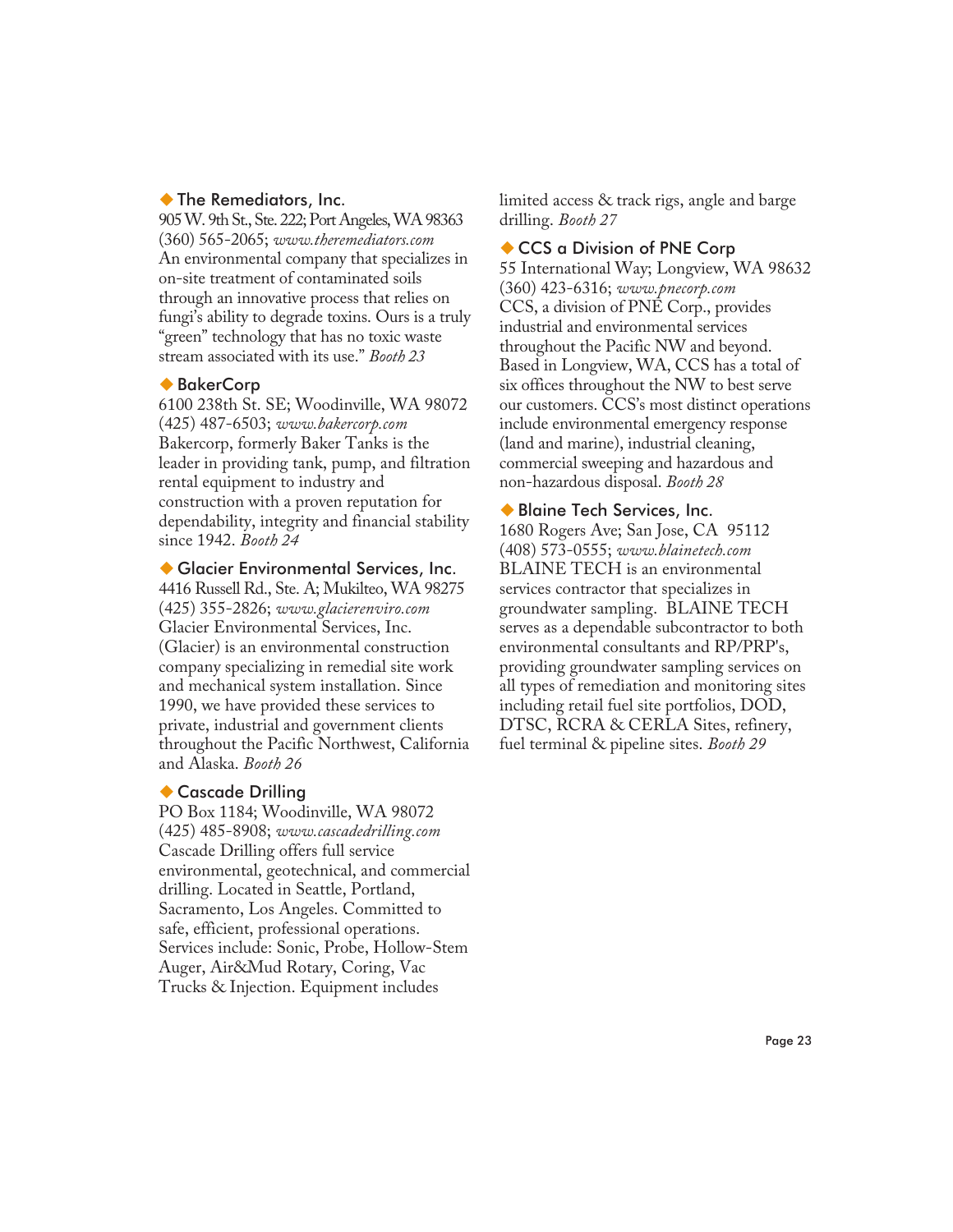Reception Sponsor **A K K K A A A A A A A A A** LEGAL MANTRA #22 \ View Sustainability  $\frac{1}{100}$  as the natural as the naturement We believe brownfield cleanup and resuse is sustainability. That's our view. It's why we look at your company, your industry and your issue with an eye toward the future. Legal counsel from We help you grow your bottom line while both sides of the brain. managing your environmental, economic and social impacts. At Ater Wynne, we do more than give legal advice. We help you do well, while doing right. PORTLAND MENLO PARK **ATERWYNNELLP** SEATTLE SALT LAKE CITY aterwynne.com **ATTORNEYS AT LAW**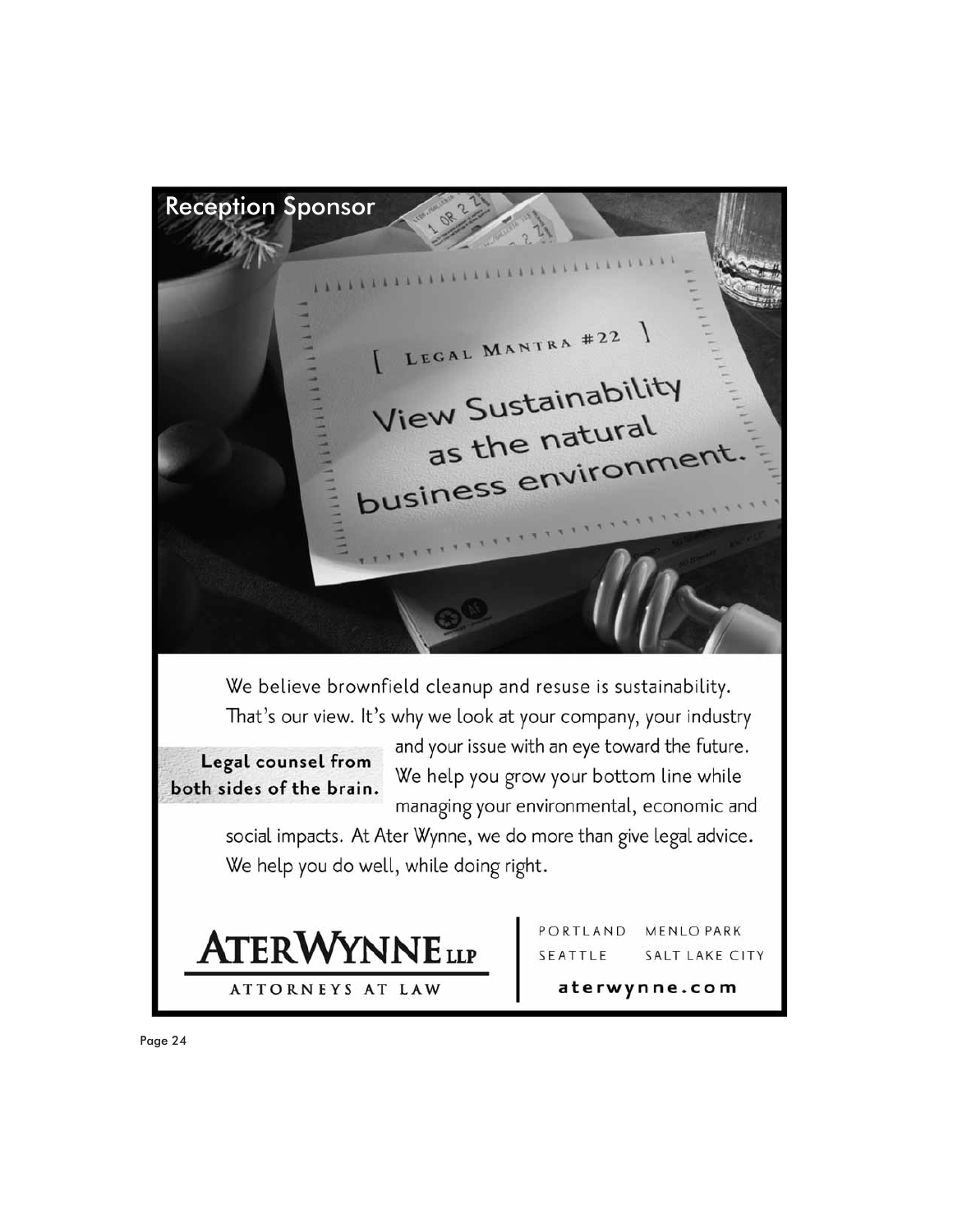## Reception Sponsor

# Let's Talk Dirty

- 
- 
- Hazardous Substances<br>- Heavy Hydrocarbons<br>- Volatile Organic Compounds<br>- Pesticides/PCBs<br>- Cyanide Wastes<br>- Flammable Solvents
- 
- 
- 
- Corrosives

## If you like to do the dirty work<br>but need financing, call us.

rownfield Lending Specialists.<br>nance Group specializes in financing namo<br>Iisitio L remediatio ed land pa



For more information: 916-326-5225

www.envirofinancegroup.com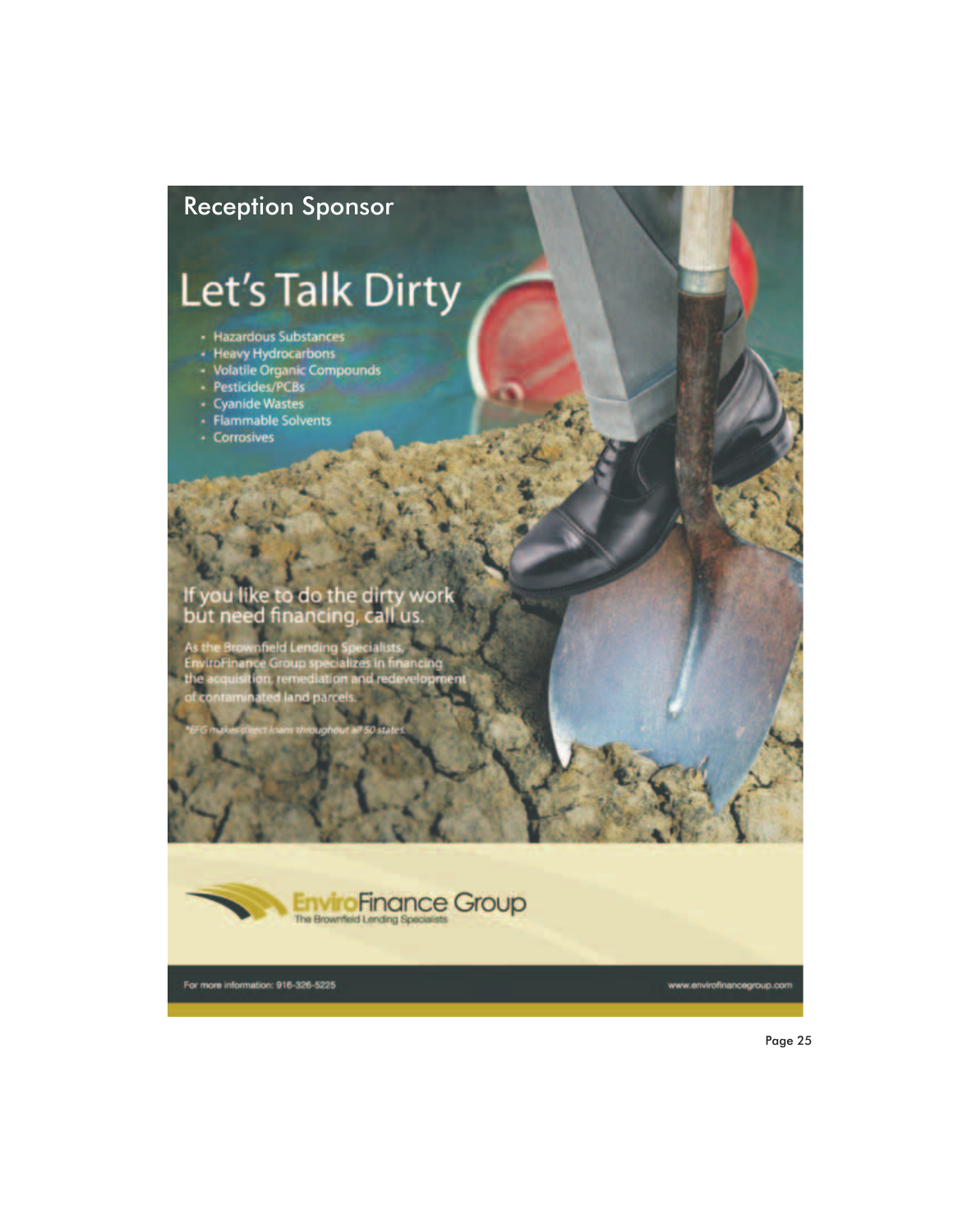## **Reception Sponsor**

# Celebrating 25 Years<br>of Assisting Clients with<br>Environmental Projects





Edmonds - Seattle - Tacoma - Spokane - Kennewick - Portland www.landauing.com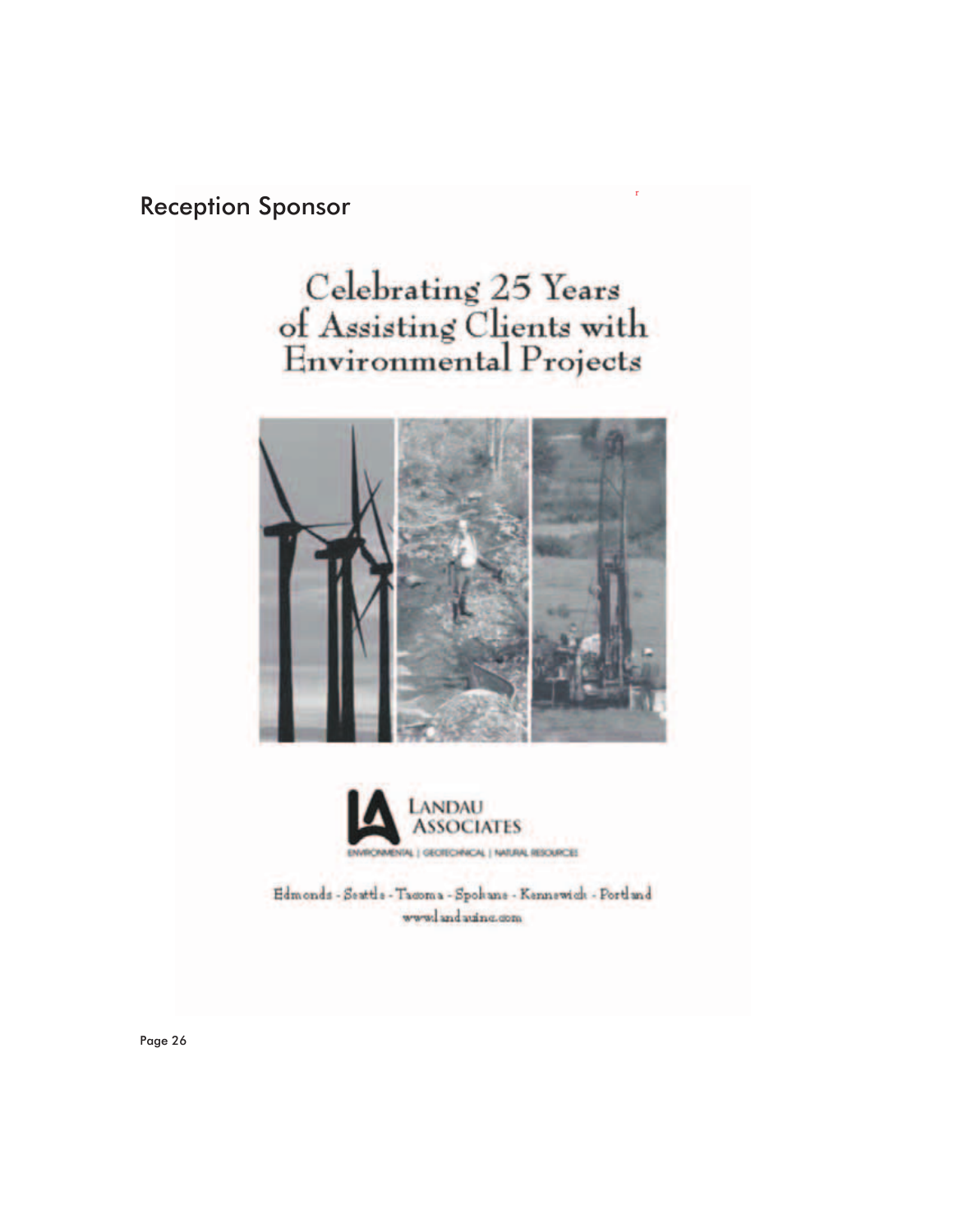## Bios

#### Layne Alfonso

*Development Market Director, GeoEngineers* Layne is the development market director at GeoEngineers. His responsibilities include developing and implementing strategies for development clients and expanding GeoEngineers' presence in the development market company-wide. Layne has 14 years of experience in environmental consulting with environmental audits, site characterizations, remediation of hazardous waste sites, underground storage tank management, regulatory negotiations and property transfers. In addition to his environmental consulting experience, Layne has several years experience with commercial real estate transactions while working for LandAmerica Commercial Services as a Commercial Account Manager. Layne is one of the founders and chairman for the National Association of Industrial and Office Properties (NAIOP) South Sound committee. He was instrumental in bringing the real estate program to UW Tacoma in 2006 and is an Urban Land Use Institute member.

#### Bart Alford

*City Planner, Community and Economic Development Department, City of Tacoma* Bart is a Senior City Planner and Economic Development Specialist with experience in waterfront planning and community urban redevelopment. He has supervised the implementation of various waterfront redevelopment plans and supervised the implementation and construction of public waterfront parks. Bart has a Master of Business Administration from the University of Puget Sound and.a Bachelor of Arts in Environmental Design from the University of Washington.The Thea Foss Waterway developments won a Brownfield Phoenix Award presenter, National Brownfield Conference, Detroit, Michigan in 2008.

#### Bill Baarsma

#### *Mayor, City of Tacoma*

Bill Baarsma became Tacoma's Mayor in 2002 after a 33-year career teaching business and public administration at the University of Puget Sound. Bill, a native Tacoman, served on the Tacoma City Council from 1992 to 1999. Previously, he served on two Tacoma charter review commissions, the City's 1980 redistricting committee and three citizen advisory committees to Pierce County government. He continues as a member of the Tacoma Urban League. Bill, who holds a bachelor's degree in political science, a master's degree in government and a doctorate in public administration, lives in Tacoma's North End with his wife, Carol.

#### Charles Bartsch

*Vice President and Senior Fellow, ICF International* Charlie Bartsch has more than 25 years experience in economic and community development program and policy analysis, focusing on brownfield reuse. He is a nationally recognized authority on emerging public-private and state and federal brownfield financing and process initiatives. Currently, he is Vice President and Senior Fellow for Human Services and Community Development at ICF International. He serves ICF as its brownfields policy expert. Formerly, he was Director of Brownfield Studies at the Northeast-Midwest Institute.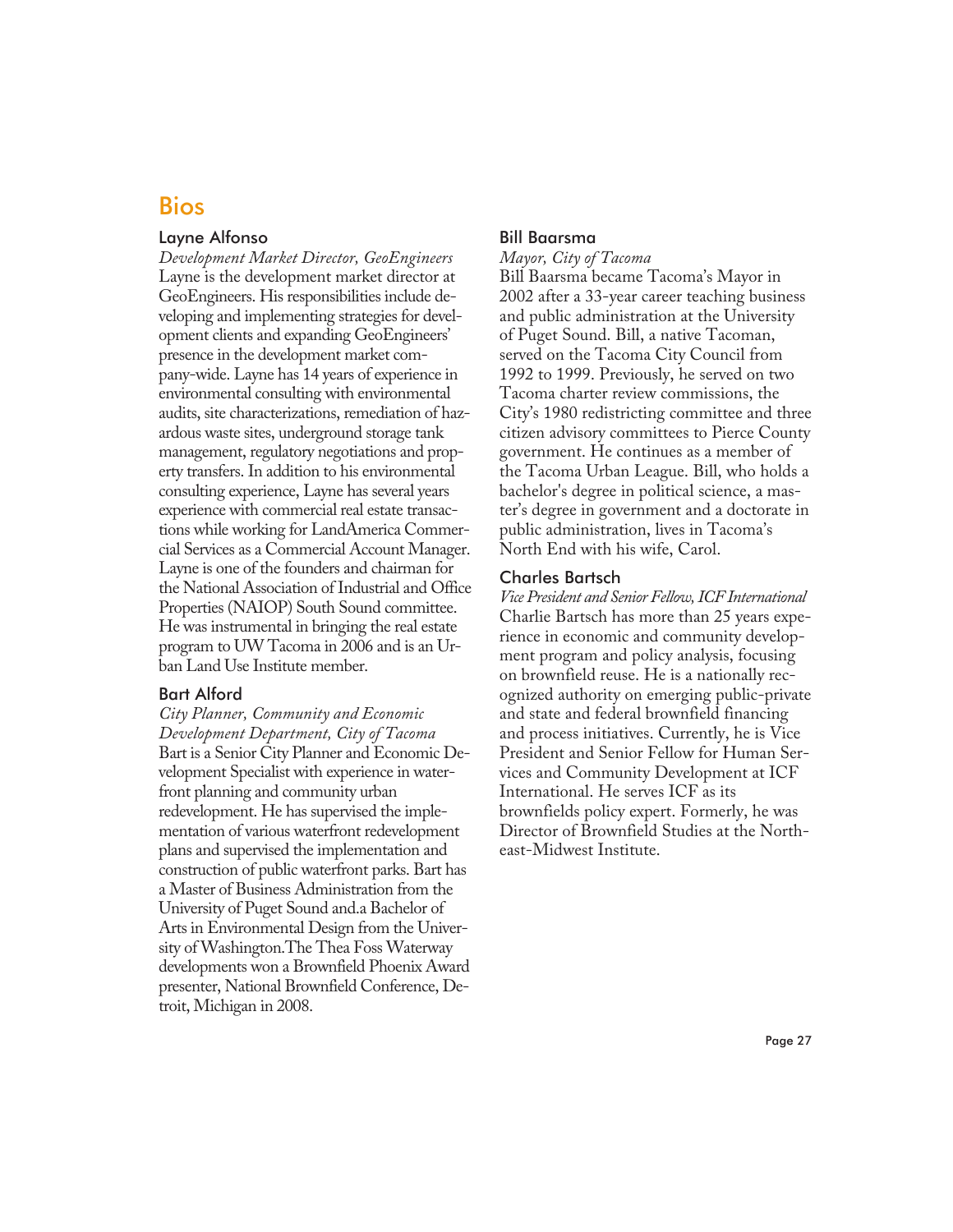#### Michael Bellamente

*Environmental Program Manager, NADO Research Foundation, Washington D.C.* Mike Bellamente joined the NADO Research Foundation in March 2007 as Program Manager of the Environmental Stewardship and Rural Brownfields Awareness Programs. Through his work with the Foundation, Mike has coordinated several nationwide outreach initiatives and training seminars for rural and small metropolitan communities around the country. He has authored numerous rural brownfields and environmental stewardship reports for NADO, and he has appeared in Brownfields News magazine as co-author for the community column. Prior to joining NADO, Mike worked in the private sector managing business development strategies for environmental remediation projects. Bellamente traveled to Edinburgh, Scotland, to pursue an MBA in International Business. Mike received his undergraduate degree in marketing from Plymouth State University, New Hampshire where he graduated magna cum laude.

#### Jenn Bildersee

#### *Environmental Assessments Coordinator, City of Portland*

Jenn Bildersee coordinates environmental site assessments for the City of Portland Brownfield Program. The City of Portland was an early entrant into the brownfields scene, selected as a Showcase Community in 1998. Since then Portland has been working to build government, business and community-supported processes that foster brownfield restoration and reuse. Today's Portland Brownfield Program provides environmental site assessments, cleanup funds, and technical assistance for properties throughout the city. Jenn came to Oregon from New York City, where she worked with the Brooklyn Center for the Urban Environment.

#### Hilda Blanco

*Professor of Urban Design and Planning, University of Washington* Hilda Blanco is Professor of Urban Design and Planning and Adjunct Professor of Public Administration at the University of Washington, Seattle, where she is Co-Director of the Northwest Center for Livable Communities, and Director of the Master's Program in Strategic Planning for Critical Infrastructures. She served as Chair of the Department of Urban Design and Planning at the University of Washington from 2001-2007. She holds a B.A. in Philosophy and Classics from the City College of New York, a Masters in City and Regional Planning and a Ph.D. in City and Regional Planning from the University of California at Berkeley. Her current work focuses on urban growth management, brownfields redevelopment, theories of decision-making, and infrastructure finance. She is the principal investigator in the Washington State Brownfields Study.

#### Timothy Brincefield

#### *Senior Policy Advisor and Land Revitalization Coordinator, EPA Region 10*

Timothy Brincefield has been the EPA Region 10 Office of Environmental Cleanup Senior Policy Advisor and Land Revitalization Coordinator since June 2006. He has 30 years experience with EPA, including 22 years in Region 10 Superfund and Brownfields cleanup programs. Prior to his current position, he has served as Regional Brownfields Coordinator, Superfund Remedial Project Manager and Superfund Community Relations Coordinator. Before coming to the region, he worked for 5 years at EPA Headquarters as a budget and policy analyst in the Office of the Assistant Administrator for Air, Noise and Radiation.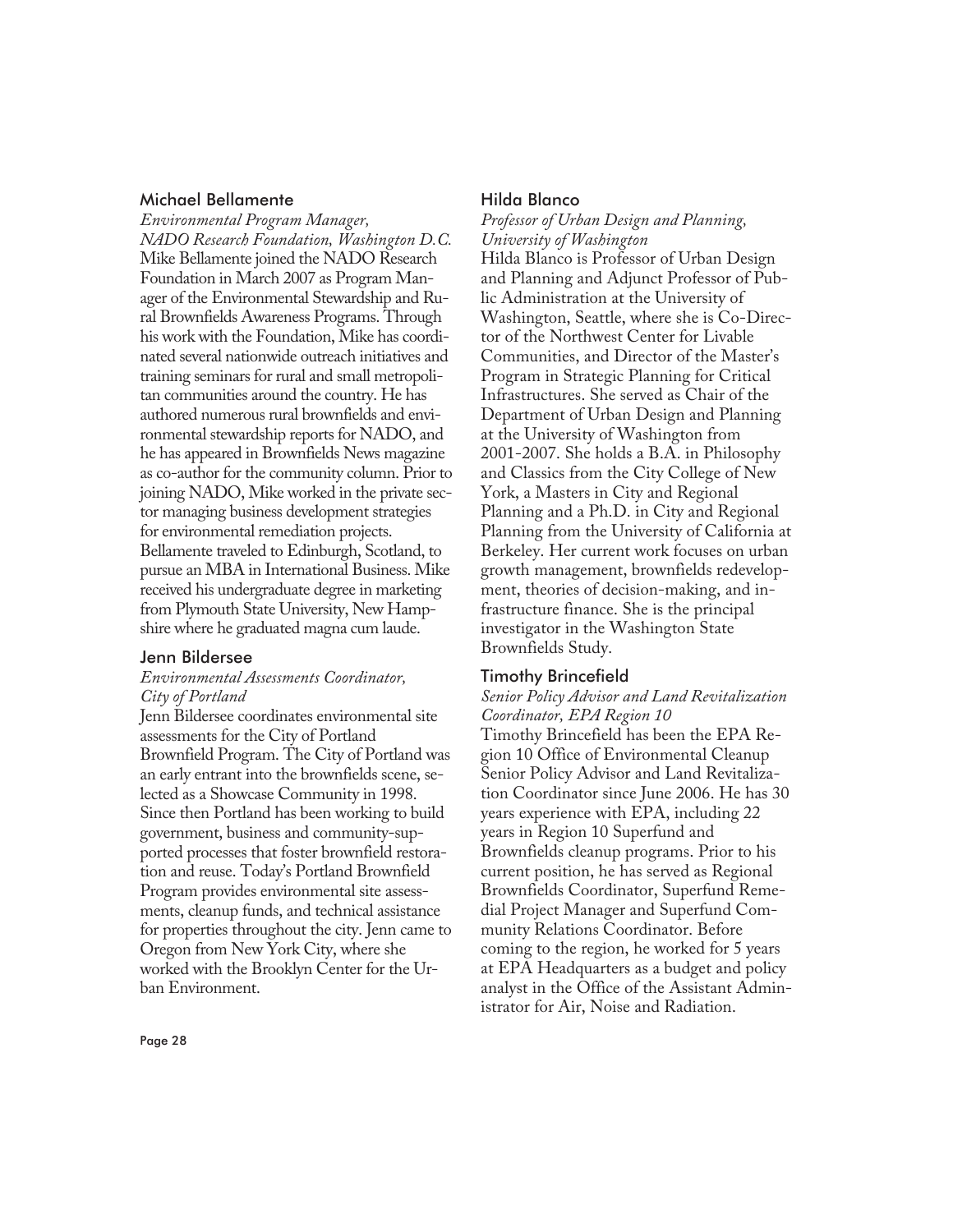#### Laura Caparroso

*Project Officer, EPA Region 10 Brownfields Program* Laura is an EPA Region 10 Brownfields Team Project Officer and has worked in the Assessment and Brownfields unit for the last four years. She is the Job Training Lead for the region and has worked as the primary project officer for the City of Tacoma's Job Training program and King County Department of Natural Resources and Parks Brownfields program. Laura graduated from Wellesley College with a Bachelor of Arts in Latin American studies. Prior to joining EPA Laura was an industrial small business owner in the home improvement industry specializing in home decor and accessories. Her business spanned three countries, Mexico, the United States and Canada.

#### Daniel Carlson

#### *Senior Lecturer and Director of Public Services Clinics, University of Washington,*

*Daniel J. Evans School of Public Affairs* Daniel Carlson is a senior lecturer and director of the public service clinics at the Daniel J. Evans School of Public Affairs at the University of Washington. His research and teaching interests are community and economic development and transportation and land use in metropolitan areas. He is the author or co-author of reports and books on these subjects including At Road's End: Transportation and Land Use Choices for Communities, ReUsing America's Schools, Transportation Corridor Management: Are We Linking Transportation and Land Use Yet?, Turning Regional Visions in Regional Results, Ten Steps to a High Tech Future: The New Economy in Metropolitan Seattle, and What the IT Revolution Means for Regional Economic Development (with Paul Sommers).

#### Manish Chalana

*Senior Full-Time Lecturer, University of Washington, College of Architecture and Urban Planning* Manish Chalana is an Assistant Professor in Urban Design and Planning at the University of Washington, where he has been teaching since 2005. His brownfields-related research focuses on the intersection of environmental restoration and historic preservation, and brown-to-green redevelopment. In 2007, he facilitated a park planning project for Pritchard Park in the city of Bainbridge Island, for which his class received the Washington State American Society of Landscape Architects (ASLA-WA) award for best student project in 2008. In addition he is co-PI for Toxics Cleanup and Redevelopment Programs Across the States: Lessons Learned from Washington State.

#### Su Dowie

*Director of Planning and Operations, Foss Waterway Development Authority* Su Dowie is the Director of Planning & Operations at the FWDA. She has been with the agency sense its beginning in 1998. Prior to that time she worked in the private sector. She has her undergraduate degree from Western Washington University and did graduate studies in Urban & Regional Planning at Eastern Washington University.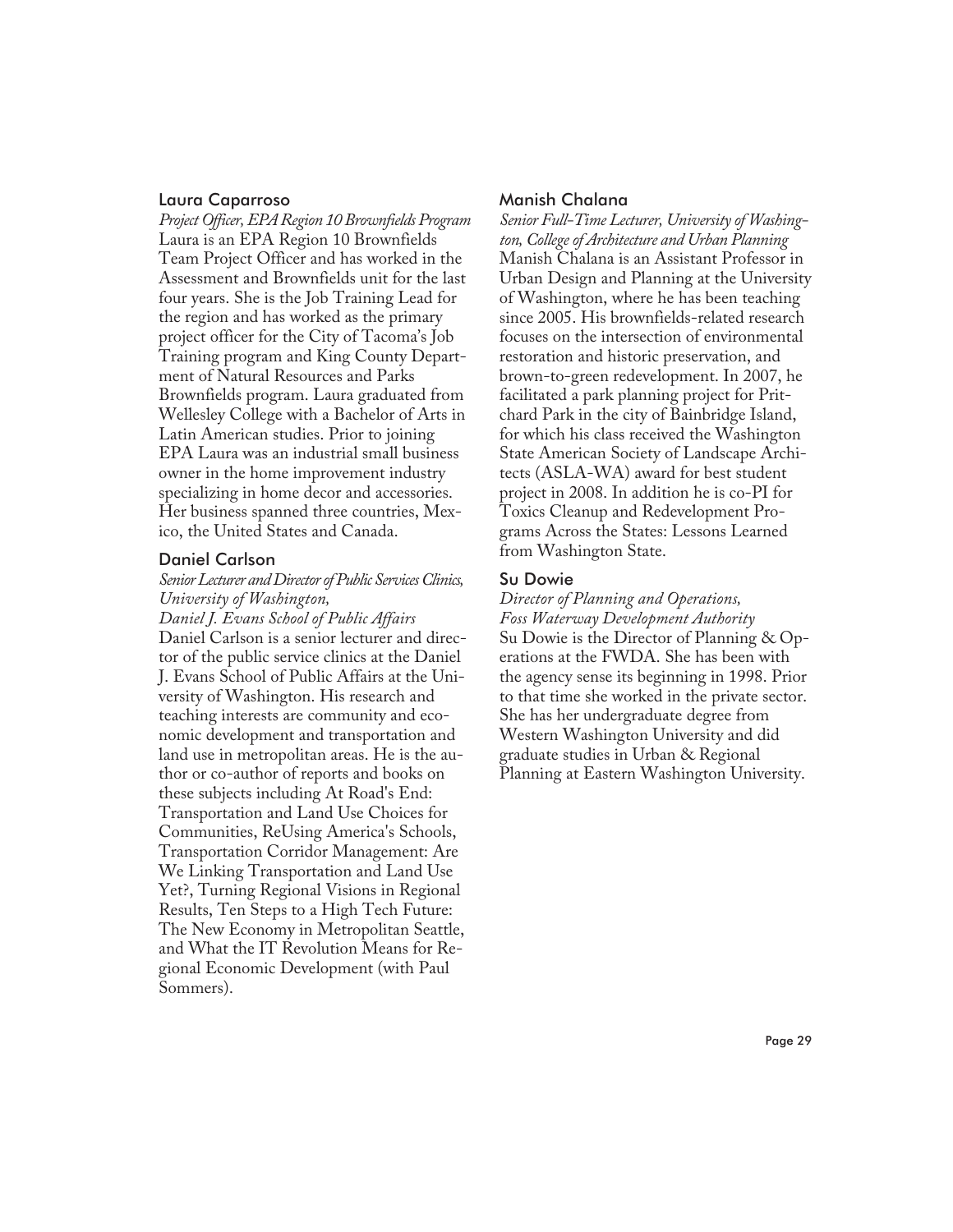#### Leonard C. Farr Jr.

*Senior Principal/Geologist, AMEC Earth & Environmental, Inc.* Leonard Farr received his master's degree in geology from Portland State University in 1989. He has worked as an environmental consultant in the Portland, Oregon, office of AMEC Earth & Environmental, Inc. for 19 years. For the last decade his focus has been brownfields redevelopment projects. He has managed two brownfields projects that have received national recognition from the U.S. Environmental Protection Agency through the receipt of Phoenix Awards for excellence in brownfields redevelopment. He acts in the role of national brownfields coordinator for AMEC, and as a result works with AMEC offices across the U.S. on brownfields projects.

#### Michael Feldcamp

*Policy Analyst, Washington Department of Ecology* Michael Feldcamp is a Senior Legal and Policy Analyst for the Toxics Cleanup Program at the Washington State Department of Ecology, responsible for implementing the Model Toxics Control Act.

#### Richard Ferguson

#### *Vice President and Chief Environmental Compliance Officer, U.S. Bank*

Richard Ferguson is a Vice President and the Chief Environmental Compliance Officer for U.S. Bank. He is a registered geologist in Oregon and Washington with over 25 years of experience. He has worked for the Minnesota Pollution Control Agency overseeing the investigation and remediation of hazardous waste sites. As a private consultant he investigated and remediated soil and ground water contamination. Currently he manages the Bank's environmental due diligence program and is the primary author of the Bank's

environmental policy. In addition, he provides guidance and training for environmental review staff and loan officers on the Bank's acceptable level of environmental risk. He is also responsible for establishing the qualifications and the selection of the pool of environmental consultants for obtaining Phase I and II site assessments.

#### Felix Flannigan

#### *Executive Director, Martin Luther King Housing Development Association*

Felix Flannigan is the Executive Director for Martin Luther King Housing Development Association in Tacoma, Washington. He has 29 years of for-profit and non-profit experience in deploying capital derived from the private sector, foundations and governmental agencies in mixed-use and residential real estate development primarily in distressed communities. He is a recognized leader in positioning development projects in LMI communities and leveraging multiple sources of financing in difficult urban projects. He has obtained and deployed over \$45 million of financing from public and private sources, resulting in the development and/or rehabilitation of over 375 units of housing in the Upper Tacoma community on behalf of MLKHDA.

#### Kathleen Goodman

*Principal, Geomatrix Consultants Inc.* Kathleen Goodman is a principal Hydrogeologist at AMEC Geomatrix in Seattle. She has been conducting environmental studies in the Northwest, and predominantly western Washington, for 22 years. Her expertise is in property transaction-related due diligence studies, and brownfields site investigations through remediation and redevelopment, with a particular focus on industrial waterfront properties.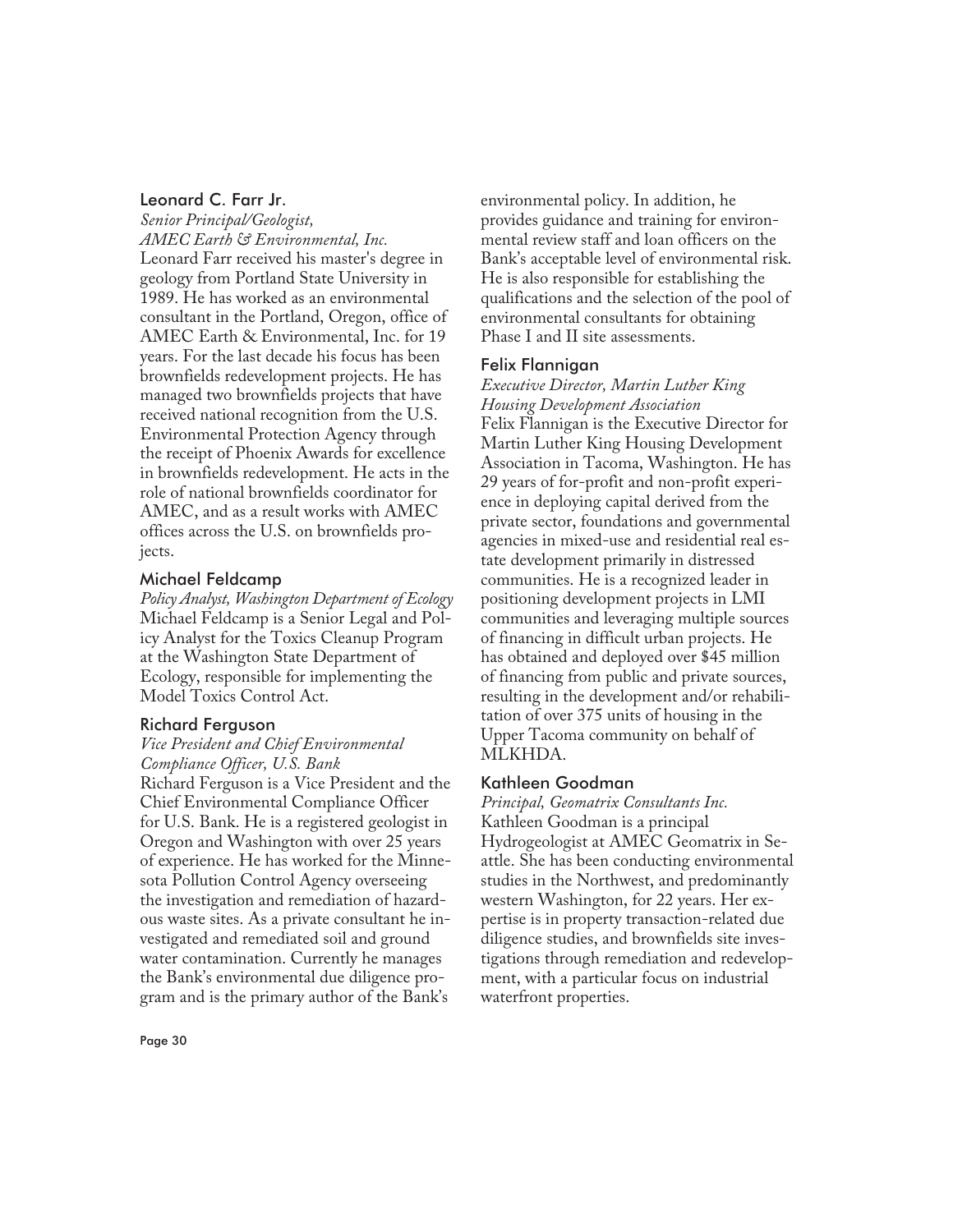#### Nancey Green Leigh

*Professor of City and Regional Planning, Georgia Institute of Technology* Nancey Green Leigh has been a Professor of City and Regional Planning at the Georgia Institute of Technology since 1994. She holds a B.A. in urban studies and master's in regional planning from the University of North Carolina at Chapel Hill, and a master's in economics and a Ph.D. in city and regional planning from the University of California at Berkeley. She is a former Woodrow Wilson Fellow and Regents Fellow of the University of California at Berkeley and past Vice President of the Association of Collegiate Schools of Planning. She is a Fellow of the American Institute of Certified Planners and on the Board of the Chattahoochee Hill Country Alliance.

#### Robert Grott

*Executive Director,*

*Northwest Environmental Business Council* Robert Grott is Executive Director of Northwest Environmental Business Council, a five-state business association for providers of environmental and energy technologies and services. Before joining NEBC, Robert worked on renewable energy projects using waste gas from landfills and wastewater treatment plants. Prior to that, he spent 12 years as a business consultant doing research and business planning for a wide variety of clients, ranging from utilities and governmental agencies to technology start-ups and non-profits. Earlier, he managed special projects for a PacifiCorp subsidiary and the Port of Portland.

#### Peter Guzman

*LEAP Coordinator, City of Tacoma* Peter is the Coordinator of the City of Tacoma's Local Employment and Apprenticeship Training Program (LEAP). LEAP's Mission is to provide residents of Tacoma, particularly those residing in the Renewal Community/ Community Empowerment Zone, with training and support services necessary to complete apprenticeship and training requirements which lead to family-wage jobs in building and construction trade occupations. He has more than 17 years of experience in directing job seekers to employment and training opportunities in the construction industry.

He is also serves as a board member on the Tacoma-Pierce County Workforce Development Council & Youth Council, Youth Building Tacoma, Tacoma Housing Authority HOPE VI Oversight Committee, Sound Transit Diversity Oversight Committee and Tacoma Goodwill Industries Youth Build Program. Peter has a Bachelor of Arts in Political Science.

#### Martha Hankins

#### *Policy Analyst,*

*Washington State Department of Ecology* Martha Hankins is acting supervisor for the Department of Ecology Toxics Cleanup Program's Policy and Technical Support Unit where she is working on updates to the Model Toxics Control Act Cleanup Regulation. Martha has a master's degree in physical chemistry and has contributed to vapor intrusion and other ongoing guidance projects. She finds the whole concept of Brownfield redevelopment – and the opportunity for creating livable communities – to be enormously exciting.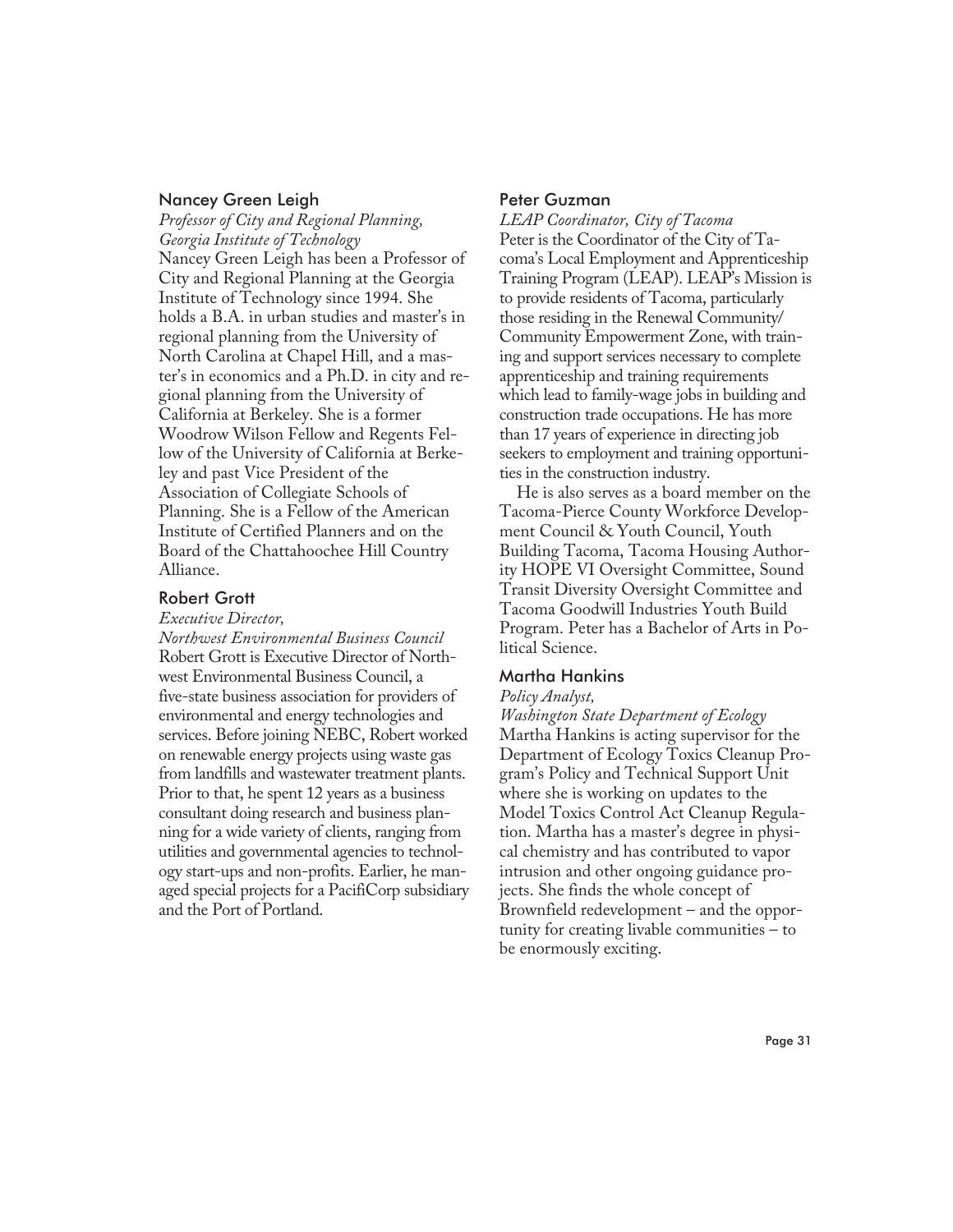#### Blayne Hartman

*Co-founder, H&P Mobile Geochemistry* Blayne Hartman is a nationally recognized expert on soil vapor sampling, soil vapor analysis, and vapor intrusion. He has provided training on soil gas methods and vapor intrusion to County and State regulatory agencies in over 30 states, many of the EPA regions, the DOD, and numerous stakeholder groups and consultants.

#### Russell Holter

*Project Compliance and Training Coordinator, Washington State Department of Archaeology and Historic Preservation*

Russell Holter is the Project Compliance and Training Coordinator for the Washington State Department of Archaeology and Historic Preservation (DAHP). Russ works closely with state and federal agencies on issues surrounding cultural resource preservation laws. Russ is currently working with the State Board of Community and Technical Colleges to write the curriculum for a Historic Preservation Program. Russ provided technical expertise in the Morton Depot Brownfields mitigation project and consulted for the History Channel on their documentation of the historic structure's removal.

#### Eric Hovee

*Principal, E.D. Hovee & Company* Eric Hovee is Principal of the economic and development consulting firm E.D. Hovee & Company, LLC. Based in Vancouver, Washington, since 1984 the firm has provided market and feasibility assessment services for real estate development and major capital investment project - primarily focused in the Pacific Northwest states of Washington and Oregon. Last Year, E.D. Hovee prepared a model Economic & Fiscal Impact Model for Brownfields Property Reuse for

the State of Washington Department of Community, Trade and Economic Development. Mr. Hovee has also been involved with brownfields reuse on both industrial and mixed use sites in Portland and with mill site reuse in rural Oregon communities.

#### Laura Hudson

*Urban Planner and Manager of the Community Planning Department, City of Vancouver* Ms. Hudson is an urban planner and Manager of the Community Planning Department for the City of Vancouver. Her department is responsible for long-range planning, annexation, the community development block grant program and the Shoreline Management Master Program and Critical Areas Ordinance. Before joining the City of Vancouver, she was Vice President of Professional Services at David Evans and Associates, Inc. (DEA), a national professional services firm headquartered in Portland, Oregon. She has over 25 years of experience in urban and environmental planning in California, Idaho, Montana, Oregon and Washington.

#### Brett Hunter

*Environmental Project Manager, Chevron Environmental Management Company* Brett Hunter has experience managing a variety of environmental projects for Chevron throughout 8 western states. He is presently managing projects in WA, OR and UT. Brett has an M.S.in Petroleum Engineering from the University of Southern California and a B.A. in Geology from San Diego State University.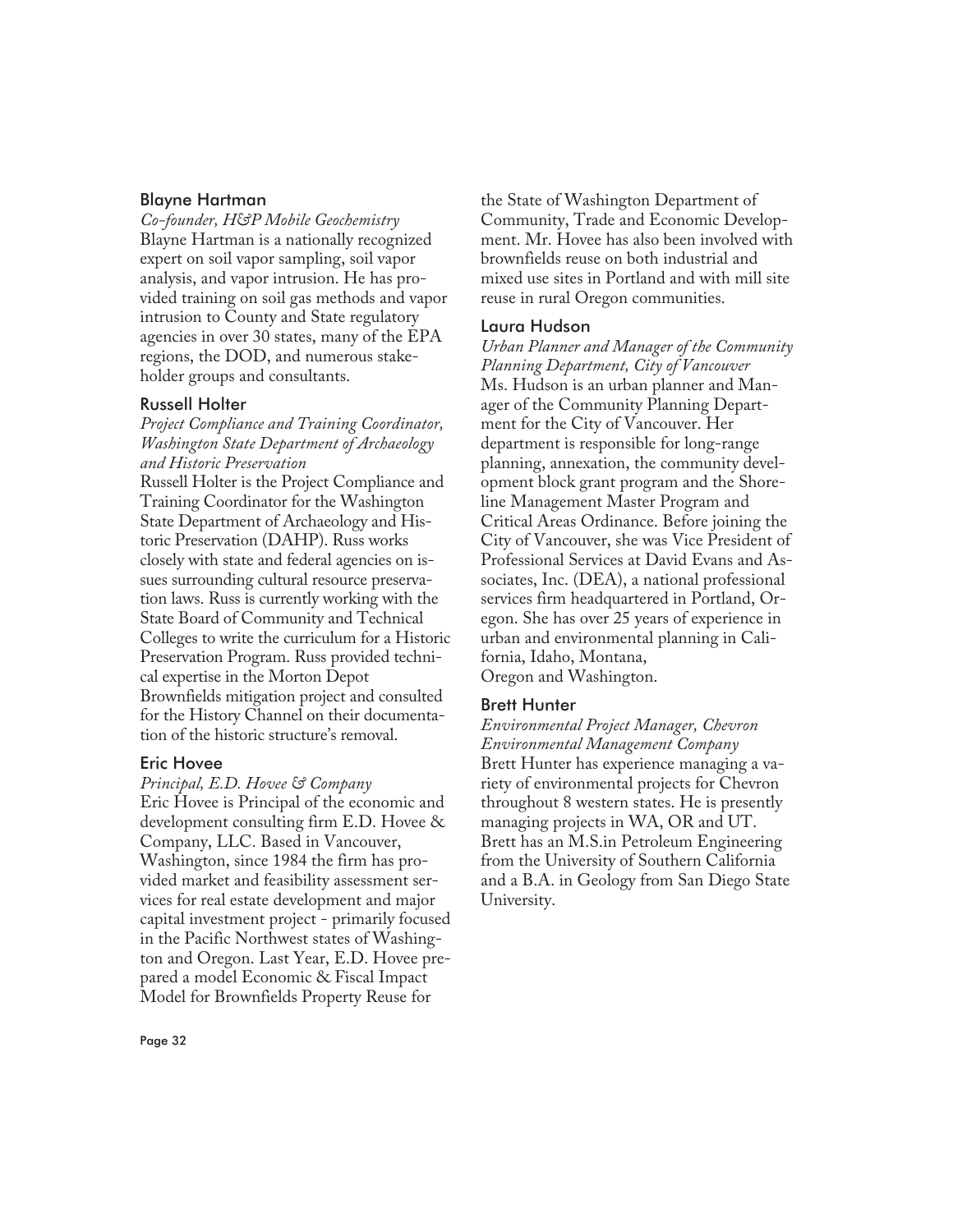#### David E. Koch

*Senior Principal, Terracon Consultants Inc.* Dave is a Senior Principal and Corporate Sector Leader of Terracon's Renewable Energy and Brownfields Service. Dave is a Registered Brownfields Professional providing specialized expertise in the fields of risk-based assessment and mitigation for redevelopment to offices and clients throughout Terracon's 95+ offices, coast-to-coast and border-to-border. With 30 years environmental experience in numerous regulatory programs, Dave was an early risk-based corrective action pioneer and Brownfields practitioner. Dave provides clients with Brownfields remedies founded in balanced business decisions through Terracon's client philosophy of "consult beyond the chemistry."

#### Dan Koroma

*Brownfields Program Coordinator, Washington State Department of Ecology and Department of Community Trade and Economic Development*

Dan Koroma has over 19 years of experience with the Washington State Department of Ecology as an environmental grants manager, environmental planner in the solid and hazardous waste program; and in the solid waste and financial assistance program; manager for the policy and technical assistance unit in the Toxics Cleanup Program, and currently serves as coordinator for the brownfields program at the Department of Ecology and the Department of Community, Trade and Economic Development. He holds a Master of Science from the University of Nebraska and a Ph.D. in Environmental and Natural Resource Sciences from Washington State University.

#### Max Kummerow

*Analyst, Greenfield Advisors*

Max Kummerow, a research analyst at Greenfield Advisors since 2006, studied at the University of Wisconsin under the late James Graaskamp. He spent 15 years in real estate teaching, consulting and research at three universities. He has published a number of papers on appraisal issues in journals including the Journal of Real Estate Research, Real Estate Finance and the Appraisal Journal.Since 1976, Greenfield Advisors (formerly Mundy Associates) has specialized in complex valuations and market research, especially expert witness work in contaminated site cases and trophy property valuations. The firm has an international practice and has been involved in such high profile cases as the Exxon Valdez and several Hurricane Katrina cases. At present, John Kilpatrick, Greenfield Advisors principle and CEO, is taking the firm into broader investment, wealth management and development advising roles.

#### Stephenie Kramer

#### *Assistant State Archaeologist*

*Washington State Department of Archaeology and Historic Preservation*

Stephenie Kramer is the Assistant State Archaeologist for the Washington State Department of Archaeology & Historic Preservation (DAHP). Stephenie's primary duties at DAHP include processing archaeological excavation permit applications, investigating intentional and inadvertent damage to sites, liaisonning with archaeologists, local governments, Tribes, and landowners regarding archaeological discoveries. She also provides technical assistance to local governments establishing archaeological protection ordinances and updating their Shoreline Master Plans, manages the DAHP Cemetery Database Program, and processes and negotiates data sharing agreements.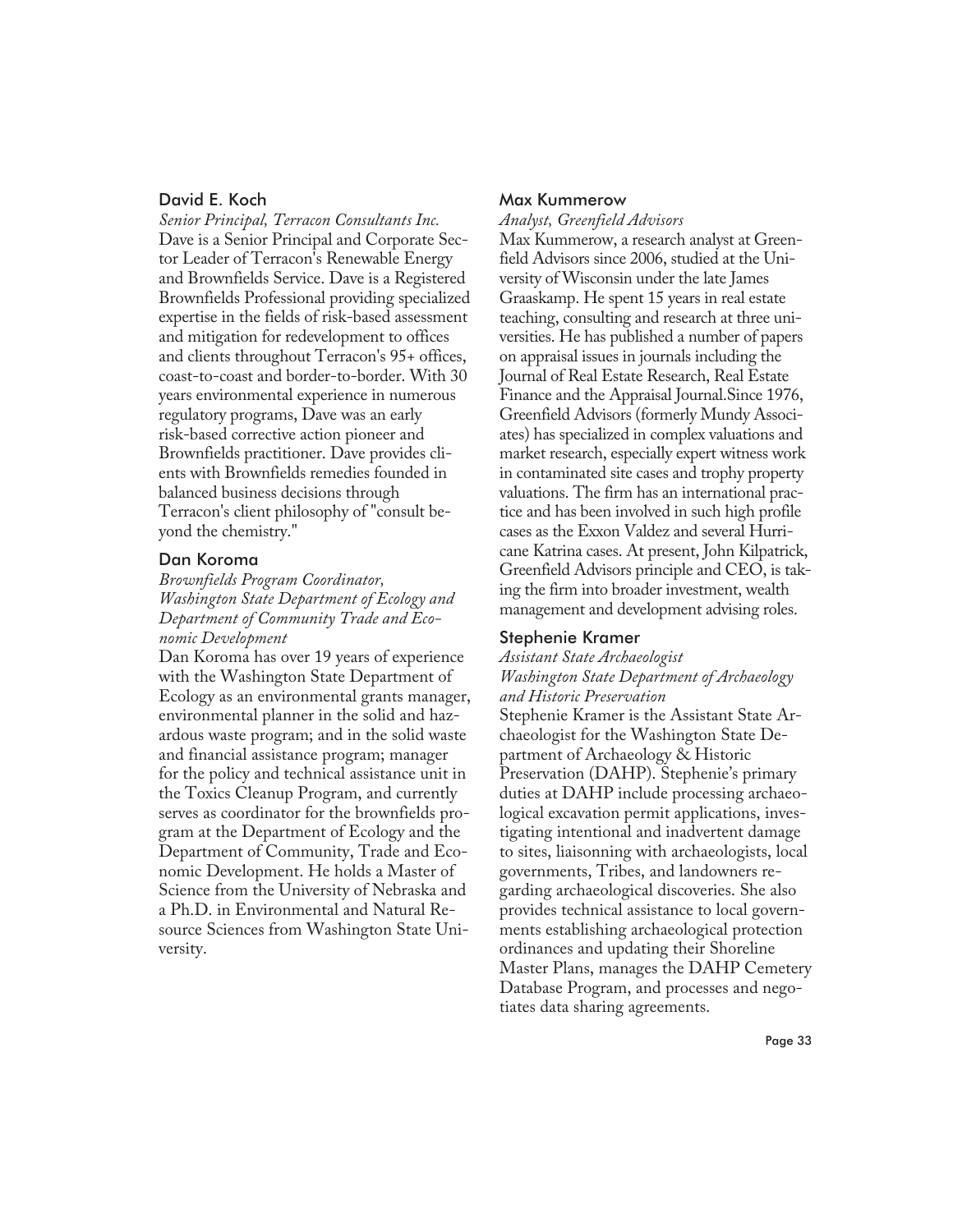#### David R. Lloyd

*Director of the Office of Brownfields and Land Revitalization, EPA Office of Solid Waste and Emergency Response, Headquarters* David assumed this position in January of 2006 after holding a variety of positions in the areas of private and government legal practice, real estate operations and development. From 2002 to 2005, he served as the national director of EPA's facilities and real estate program. In this position, David oversaw the construction, alterations, leasing operations and maintenance of the Agency's 191 facilities nationwide, focusing on sustainable design and development. David held the position of EPA's Assistant General Counsel for Claims and Property Law, and prior to that worked in private law practice in the areas of commercial real property and civil litigation. David received his undergraduate degree from George Washington University in 1985, and a law degree from Washington and Lee University in 1988.

#### Doug MacCourt

#### *Attorney, Alter Wynne, LLP*

Doug MacCourt is a partner at Ater Wynne LLP's Portland, Oregon, office where he is Chair of the Indian Law Practice Group and Co-Chair of the Sustainable Practices Advisory Group. Doug specializes in environmental law and regulation, energy development, land use and government affairs. He represents industry, local government and tribal clients in development, permitting, purchase and sale of contaminated properties and businesses with environmental liabilities. Doug developed and managed the City of Portland's EPA-funded Brownfield Programs throughout the 1990's. He is a member of the US German Bilateral Working Group for sustainable reuse of brownfields, and serves on the Board of Directors for the

National Association of Local Government Environmental Professionals (NALGEP) based in Washington, D.C. Doug is a co-author of the Oregon Environmental Law Deskbook, published by the Oregon State Bar Association, and is listed in *Chambers USA: America's Leading Lawyers for Business*.

#### Jay Manning

*Director, Washington State Department of Ecology* Jay Manning was appointed as director of the Washington State Department of Ecology (Ecology) in February 2005. The Department of Ecology is the state's primary environmental agency, with programs addressing water quality and quantity, air quality, solid, hazardous and nuclear waste, oil spill prevention and response, and shoreline and wetland protection. Before coming to Ecology, Manning spent six years in private law practice, most recently as the managing partner of Brown, Reavis and Manning PLLC. From 2000-04, Jay was president of the Board of Directors for Washington Environmental Council. Before that, he spent 15 years working as an assistant attorney general, including nearly six years as head of the Ecology Division.

#### Sabine Martin

*TAB Coordinator, Kansas State University* Sabine Martin is the Technical Assistance to Brownfields (TAB) communities Coordinator for the Hazardous Substance Research Center at Kansas State University, assisting communities in EPA Regions 5 and 7 with revitalization issues. Before joining the Center for Hazardous Substance Research, she worked as a consultant in the environmental industry. She earned a master's degree in geology and a Ph.D. in hydrogeology from Justus-Liebig-University in Germany.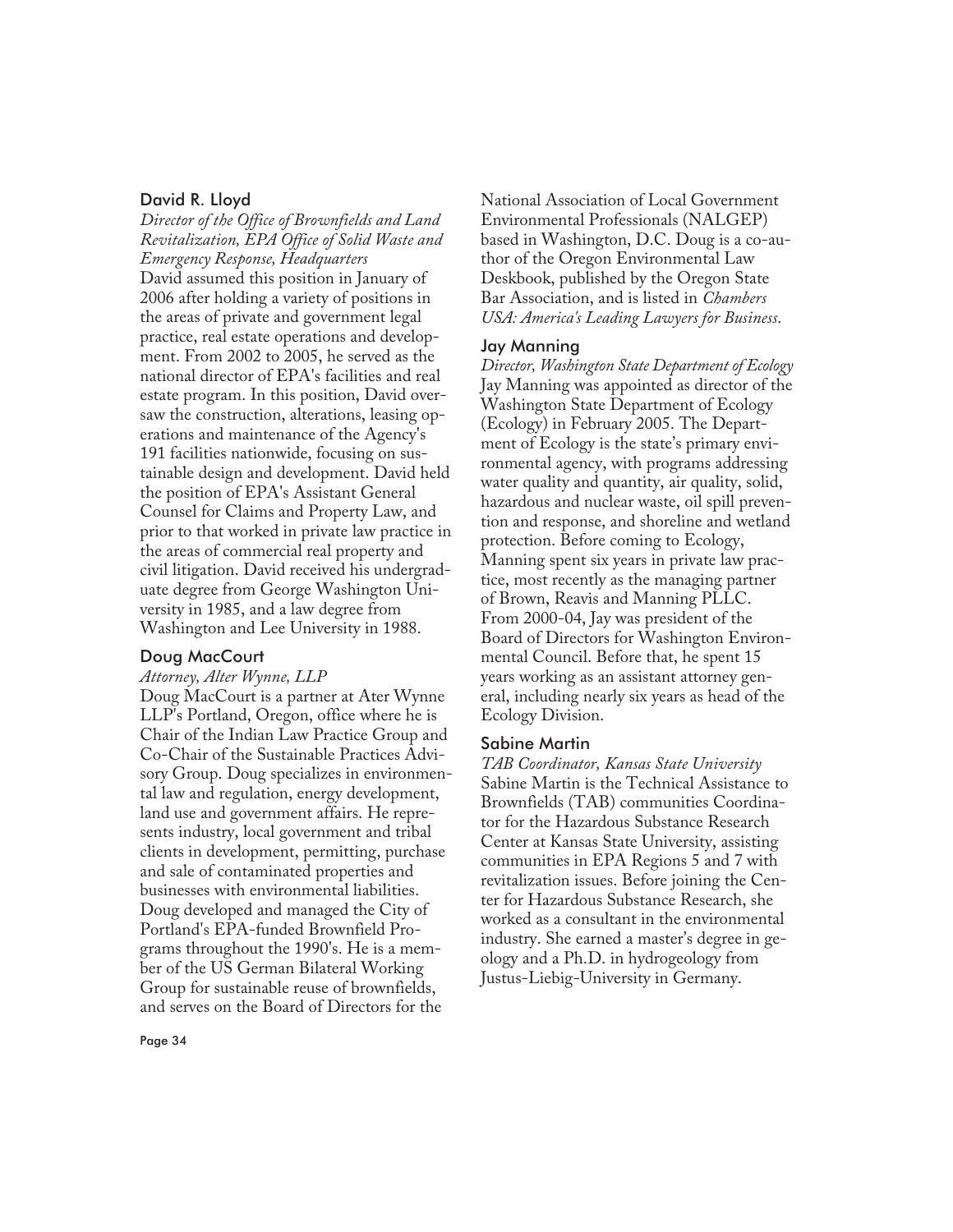#### Alex Martinac

*Business Development, CB Richard Ellis, Land Services Group* Alex Martinac joined the CB Richard Ellis Land Services Group in October 2007, working with a primary focus on providing consulting and brokerage services to owners of land, redevelopment and underutilized property assets. Through the CB Richard Ellis platform of services, Alex is a resource to clients for an extensive range of sophisticated services, including sale-leaseback, structured lease, and finance advisory services. Alex works closely with colleagues of the international land services group to design new and innovative ways to expand the group's service offering and share best practices from around the world. He brings to the team 10 years of experience in business management and entrepreneurship, having worked in the marine manufacturing business, asset management, and real estate acquisition and development fields.

#### Jill McCluskey

*Professor Washington State University* Jill J. McCluskey is Professor and Chair of Graduate Studies in the School of Economic Sciences at Washington State University. Her environmental research focuses is on the effect of environmental damage on property values and land use issues. She has served as Associate Editor for 3 academic journals. She received her Ph.D. in 1998 from the University of California at Berkeley with fields in economic theory and environmental and resource economics.

#### Russ McMillan

*Puget Sound Initiative Sediments Coordinator, Washington State Department of Ecology* Russ McMillan is a sediment specialist with the Toxics Cleanup Program of Washington State Department of Ecology. He has implemented cleanups under the Sediment Management Standards since their adoption in 1991 and is currently involved in wood debris cleanups at several Puget Sound Initiative sites.

#### Steve McNeeley

*U.S. Environmental Protection Agency* Steven D. McNeely is an EPS with the Office of Underground Storage Tanks (OUST) and has over 21 years of experience coordinating projects designed to improve the operation and performance of state UST/LUST programs. He served as the project officer managing EPA's petroleum risk-based corrective action (RBCA) training cooperative agreement with the American Society of Testing and Material (ASTM) and managed the Partnership In RBCA Implementation (PIRI). Steven serves as a petroleum revitalization liaison with the Office of Brownfields and Land Revitalization (OBLR), other Headquarters, Regional, State program and public-private entities.

#### John Means

*Brownfields Program Planner, Washington State Department of Ecology* John joined the Department of Ecology Toxics Cleanup Program in 2006, where he has been responsible for brownfield policy and program development and manages the EPA State and Tribal Response Program (Brownfields) grant program. John brings a strong interdisciplinary perspective to his work that emphasizes the integration of remediation and reuse planning within the local ecological, social and economic context. He has over 18 years of project management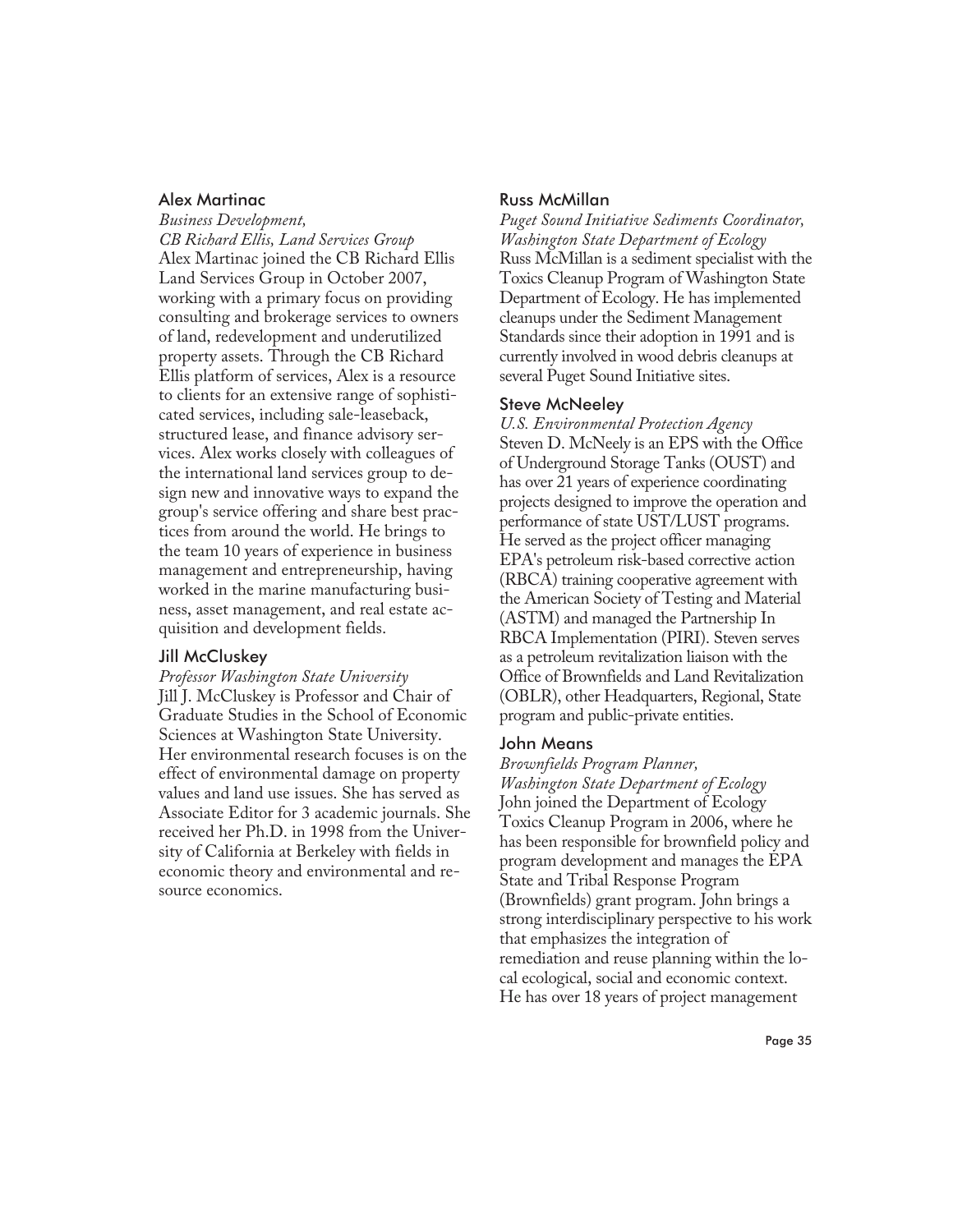in the private, public and non-profit sectors with a concentration in freshwater habitat restoration. John holds a master's degree in environmental studies with focus on brownfield policy and sustainable development. In his spare time John can be found running whitewater in backcountry rivers and fly fishing.

#### Joyce Mercuri

#### *Cleanup Site Manager,*

*Washington State Department of Ecology* Joyce Mercuri has been a cleanup site manager for the Toxics Cleanup Program at the Department of Ecology's Southwest Regional Office since 1992. Joyce is one of the original members of the "Urban Bay Action Team," a multi-disciplinary team formed by Ecology in the early 1990s to conduct inspections, implement source control measures and oversee upland cleanup sites within the Commencement Bay Nearshore/Tideflats Superfund site. Along with EPA, Joyce oversaw the initial efforts by the city of Tacoma to implement a stormwater source control program for Thea Foss Waterway. She acted as site manager for several sites along the Tacoma urban waterways. Today, she continues to manage contaminated sites within the Tacoma area, and has also been involved with Ecology's efforts to manage area-wide contamination in Pierce County resulting from the former Asarco copper smelter.

#### Peter B. Meyer

*Professor, University of Louisville, School of Urban and Public Affairs* Peter B. Meyer is President of The E.P. Systems Group, Inc., a private research firm that has done brownfields work for HUD, EPA, and EDA. He is Professor Emeritus of Urban Policy and Economics and Director Emeritus of the Center for Environmental Policy and Management at the University of Louisville,

and served as Director of the Local Economic Development Assistance Center at The Pennsylvania State University for over a decade before coming to Kentucky in 1988. He currently serves as an Expert Witness to the Environmental Finance Advisory Board to the U.S. Environmental Protection Agency. A specialist in community and local economic development, the author of well over 125 articles, chapters, papers and reports, and the author or editor of a half a dozen books, he has been engaged in brownfield redevelopment research and practice since 1993.

#### Elin Miller

## *Region 10 Administrator, US EPA*

Elin D. Miller is the Regional Administrator for EPA Region 10, which has jurisdiction in the Pacific Northwest states of Washington, Oregon, Idaho, and Alaska. EPA Administrator Stephen L. Johnson appointed her to serve as Regional Administrator, effective October 30, 2006. Most recently, she served as President and CEO of Arysta Life Science North America & Australasia, a crop protection company based in Tokyo. From 1996-2004, she held various positions at the Dow Chemical Company including Global Vice President of Public Affairs, Vice President of Global Pest Management and Vice President of Asia Pacific. Prior to joining Dow, Elin served as the Director of the California Department of Conservation, where she was responsible for regulating oil and gas production, as well as the state's mining, recycling and agriculture land conservation initiatives.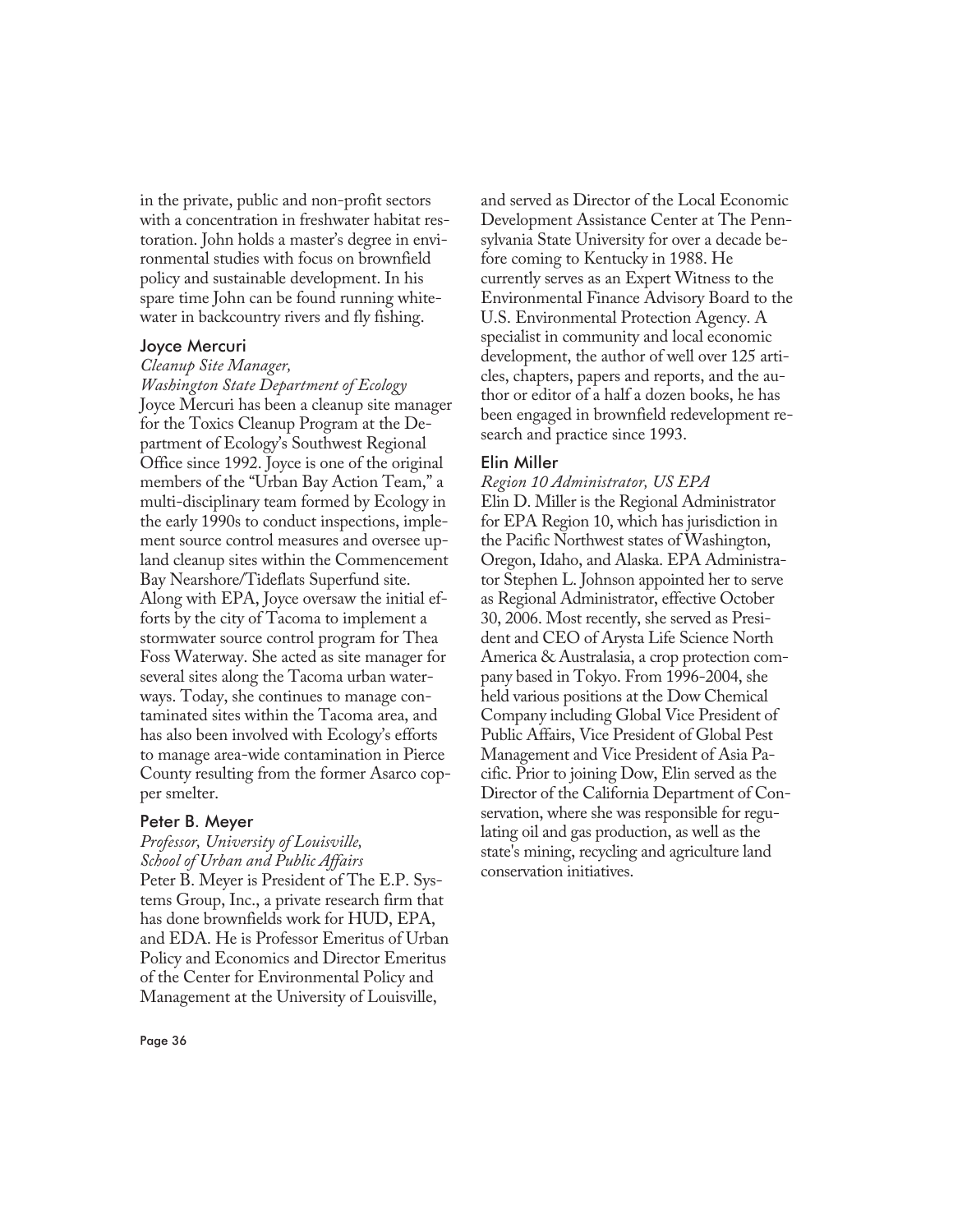#### Susan Morales

*Brownfields Coordinator, EPA Region 10 Brownfields Program* Susan has worked in EPA's Brownfields Program in a variety of roles since 1999. She has worked as a team lead on several program initiatives including Assessment Grants, Job Training Grants, Cleanup Grants, and the State & Tribal Response Program, as well as, serving as a project contact for a variety of projects throughout the Region. Her previous experience on environmental justice issues has served as a foundation for bringing resources to communities as she works with local governments and tribes to assess, cleanup, and redevelop properties. Currently, Susan serves as the Brownfields Coordinator for Region 10, serving the Pacific Northwest and Alaska.

Susan has a Master's degree in Public Administration (MPA) from the University of Washington. She also holds bachelor degrees in Economics and German. Prior to joining EPA, Susan worked on economic and business development projects in Thailand and Germany.

#### Maziar Movassaghi

*Deputy Director, Brownfields & Environmental Restoration Program California Department of Toxics Substances Control*

Maziar Movassaghi has been appointed Deputy Director of the Brownfields and Environmental Restoration Program for the California Department of Toxic Substances Control. Most recently, he served as Entitlement Manager at Namco Capital Group Incorporated, a finance and development firm located in Los Angeles. He worked for the City of Oakland as Assistant Development Director and Assistant to Mayor Jerry Brown. His accomplishments included the development of over 10,000 housing units in former brownfield sites. Prior to working for the City of Oakland, he was the Wetlands Program

Coordinator for the State of California. He is a graduate of University of California, Los Angeles and the Goldman School at University of California, Berkeley.

#### Lyn Muench

*Former Environmental Program Manager, Jamestown S'Klallam Tribe (Retired)* Lyn has a Masters Degree in City Planning. After a 15 year career in the East Coast, Africa and Asia as a planner, Lyn moved to Port Angeles WA with her husband and two children. She had the good fortune to be hired by the Jamestown S'Klallam Tribe. Over the next 21 years she was involved with shellfish aquaculture, water quality, public outreach and education, grant writing and obtaining permits for a variety of tribal projects. Her role in the Jimmycomelately Projects focused on grant writing and land acquisition. She retired as Environmental Planning Manager in 2007.

#### Phil Olbrechts

*Partner, Ogden Murphy Wallace*

Phil Olbrechts is a partner at Ogden Murphy Wallace specializing in land use. He is the hearing examiner or city attorney for 10 cities and counties. Phil is the former Planning Director & city attorney for both Forks and Sequim. He has taught several courses in planning law in the graduate planning program at UW and is a frequent speaker on land use topics at legal education seminars for attorneys. Phil has partcipated in a wide variety of professional and community involvement activities including being the former planning commissioner, for the City of Seattle, and a former planning commissioner for Clallam County. He has presented at more than 250 short courses and is the technical editor of the latest edition of the short course manual. Phil is a current member of the Board of Directors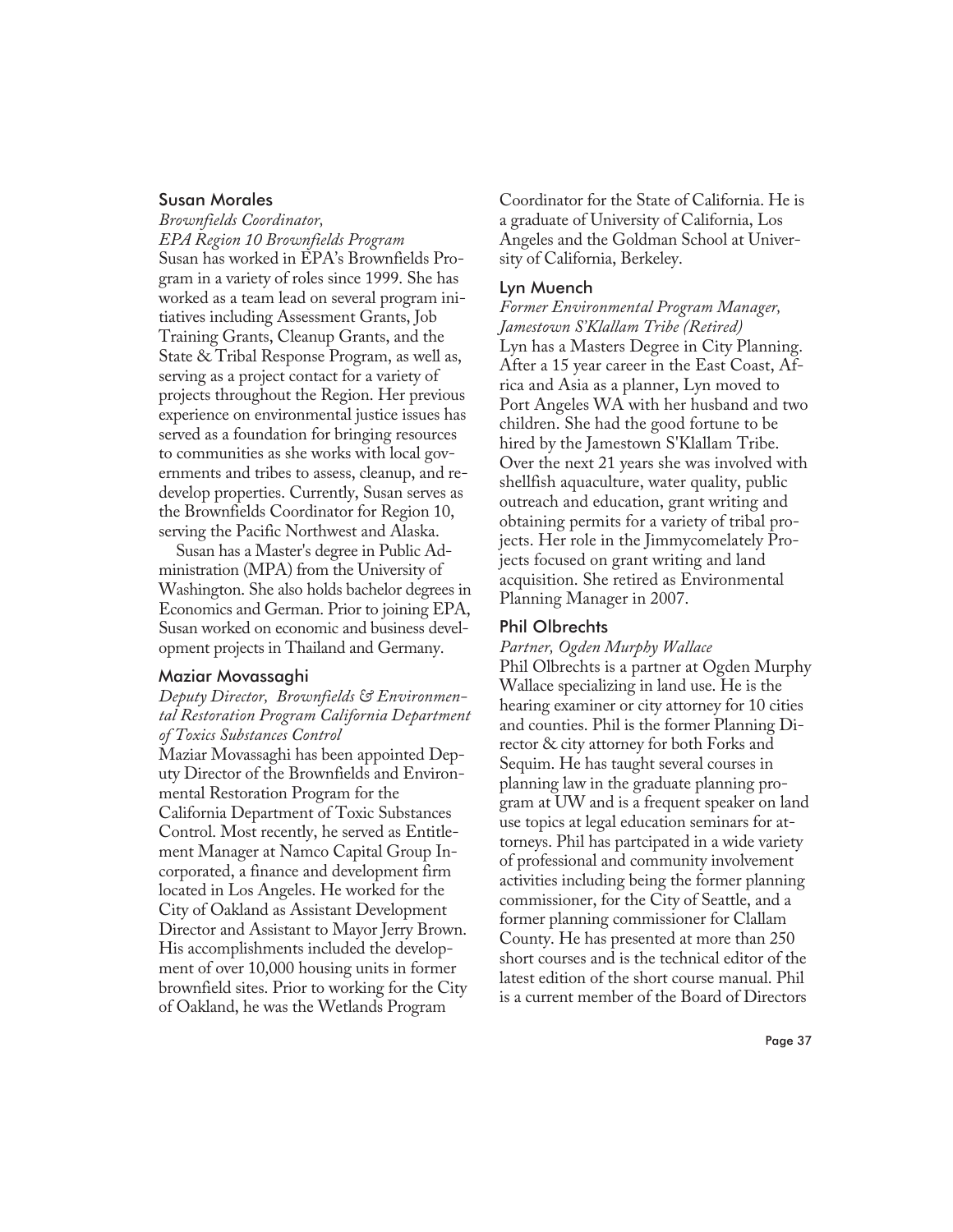of the Planning Association of Washington (PAW) - our co-sponsor of the short course. He is also a regular contributor to MRSC Planning Advisor.

#### Jim Pendowski

*Program Manager, Toxics Cleanup Program Washington State Department of Ecology* Jim has been at the Department of Ecology for 17 years. He has managed the Toxics Cleanup Program since 1998. His current responsibilities include administering the state's cleanup law (the Model Toxics Control Act) and Underground Storage Tank Program. He has also managed Ecology's Solid Waste Program. Prior to coming to Washington, Jim worked at both the Illinois Environmental Protection Agency and the Illinois Department of Transportation. He has also managed permitting water quality, solid waste and transportation projects at the local level in both Illinois and Arkansas. Jim received his Bachelor of Science Degree from the University of Wisconsin. He also has a master's degree from the College of Architecture and Design at Kansas State University.

#### William E. (Ed) Platt III, Esq.

*Senior Manager, Environmental Claims, Shell* Ed has been with Shell Oil Company for 15 years. He currently manages pre-litigation environmental claims, as well as CERCLA cost recovery actions and other multi-party soil and groundwater remediation projects nationwide, and for Shell's operations in Canada. He also manages Shell Downstream post closing rights and obligations for exited businesses, including the management of issues related to idle properties and residual environmental liabilities. Education: Doctor of Jurisprudence, Texas Wesleyan University School of Law, Fort Worth, Texas; Certified Mediator - Advanced Dispute Mediation Clinic, Dallas Dispute Mediation Services, Dallas, Texas; Master of Arts – Systematic Theology, Southwestern Theological Seminary, Fort Worth, Texas; Post Graduate Studies – Theology, Regent's Park College, Oxford University, Oxford, UK; Bachelor of Arts – Business, Baylor University, Waco, Texas.

#### Julie Poncelet

*Doctoral Candidate, University of Washington Ph.D. student in the built environment program at the U.W.*

Research focuses on children & youth, social & environmental justice, power & rights to the city coupled with a significant interest in urban revitalization & toxic built environments.

#### Brett Richer

*Environmental Compliance Manager, Walgreens* Brett Richer is the Environmental Compliance Manager at the Walgreen Company in Deerfield, Illinois. He currently is responsible for all due diligence, remediation and compliance issues related to the development of Walgreen stores. He has also worked in the utility industry and as an environmental consultant. He holds a bachelor's degree in Renewable Natural Resources from the University of Arizona and a master's degree in Environmental Management from the Illinois Institute of Technology.

#### Janet Rogerson

*Senior Planner, Washington State Department of Community, Trade and Economic Development (CTED)*

Janet Rogerson is a senior planner with the Washington State Department of Community, Trade and Economic Development. In her position within CTED's Growth Management Services Unit, Janet provides technical assistance to local governments on comprehensive planning, urban design and historic preservation. Janet coordinates the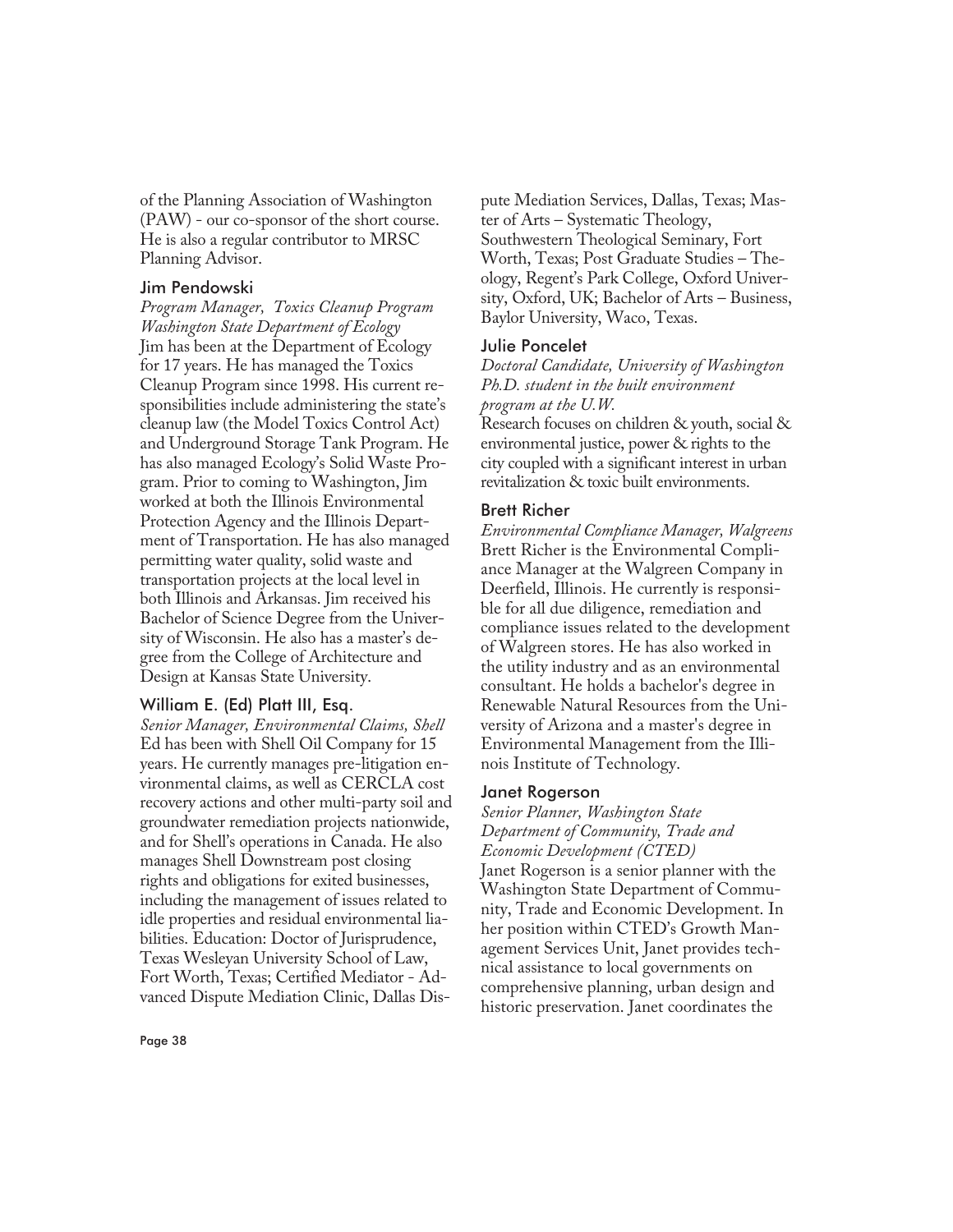Short Course on Local Planning, an outreach and education program jointly sponsored by CTED and the Planning and Association of Washington.

Janet earned a bachelor's degree in environmental design from the University of Washington. Her experience includes volunteer and professional work in the fields of architecture, historic preservation and planning, and she served two terms as an elected official for the City of Shelton.

#### Mark Sadler, P.E.,

*Maintenance Superintendent, City of Everett* Mark is the Maintenance Superintendent for the City of Everett's Public Works Department, and the City's Site Manager for the Everett Landfill and Tire Fire Site's Consent Decree compliance.

#### Charles San Juan

#### *Senior Hydrogeologist,*

*Washington State Department of Ecology* Charles San Juan is a Senior Hydrogeologist with Ecology's Toxics Cleanup Program. He has over 20 years experience working on cleanup sites, both here in Washington and in Michigan. Charles' main area of expertise is fate and transport of hazardous substances, particualarly the soil leaching to ground water exposure pathway.

#### Kate Snider

#### *Project Manager, Floyd Snider*

Kate Snider is a professional civil engineer with 25 years of experience in site engineering and site cleanup. She is one of the owners of Flody|Snider, a full-service environmental consulting firm with offices in Seattle and Tacoma. Kate has filled an integral role in many of the precedent setting brownfields, landfill development and waterfront cleanup projects in the Pacific Northwest. She has significant skills in facilitating diverse or multi-jurisdictional teams

to reach solutions that optimize group objectives, and has worked closely with Ecology and landowners to develop creative solutions for contaminated property redevelopment.

#### Dave Sternberg

*Environmental Toxicologist,*

*Washington Department of Ecology* Dave Sternberg is toxicologist with Ecology's Toxic Cleanup Program. He serves as Ecology's senior environmental toxicologist charged with ensuring that complicated environment cleanups throughout Washington meet the requirements of MTCA Terrestrial Ecological Evaluation procedures. His use of bioassays to determine the true bioavailability and toxicity of contaminants has been credited with minimizing costs of cleanup while protecting human health and the environment at sites across Washington. He has continued to use and develop novel methods to solve complex environmental problems in the spirit of the US EPA Science to Achieve Results (STAR) Fellowship program which supported his graduate research and development as an innovative ecological risk assessor.

#### Mike Stoner

#### *Director of Environmental Programs, Port of Bellingham*

Michael Stoner is the Director of Environmental Programs at the Port of Bellingham and project leader for the Port's waterfront redevelopment team. Mike has been working on environmental cleanup, habitat restoration and commercial property redevelopment in the Puget Sound area for over 25 years. Since 1995 his primary responsibility at the Port has included co-management of the multi-agency effort to clean up Bellingham Bay. Prior to joining the Port, he served for 7 years in the Region 10 Superfund Branch of the USEPA.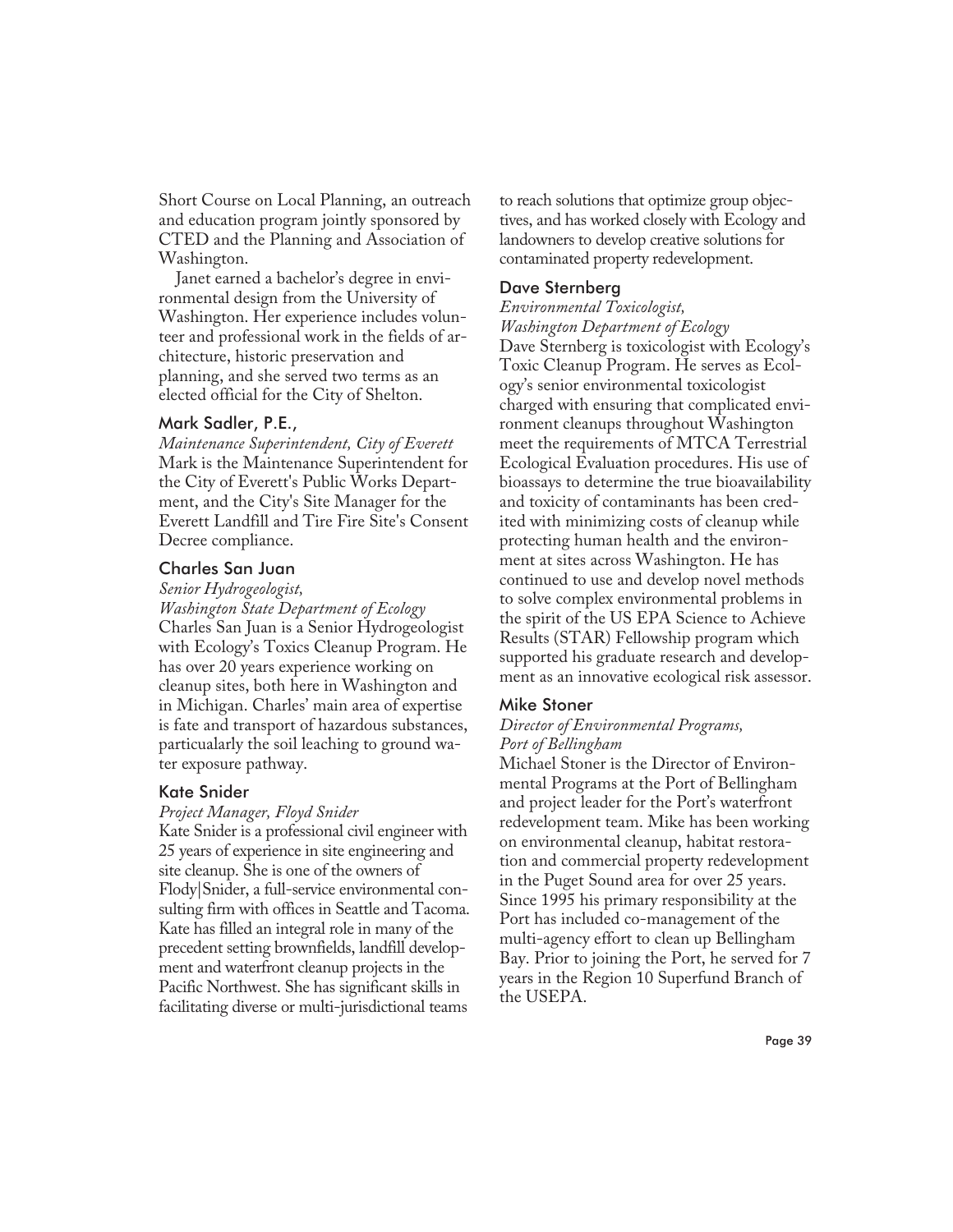#### Greg Tanbara

*Brownfields Coordinator, Tacoma Pierce County Health Department*

A lifelong resident of Tacoma, WA, Greg has focused his attention over the past three years on the redevelopment of former gas station sites in his community through the Tacoma-Pierce County Health Department and an EPA Brownfields community-wide assessment grant. The Health Department's Former Gas Station Assessment Program is in the midst of its third EPA grant to continue its work in eliminating the unknown hazards that over 350 former gas station sites pose to Tacoma's drinking wells. Greg's background includes nearly 27 years of experience working in environmental health, economic development, workforce training, business development, and higher education; a master's degree in business from Antioch University Seattle; and a lifetime of involvement in his favorite community and charitable organizations.

#### Fritz Wagner

*Chairman of Department of Landscape Architecture, University of Washington, College of Architecture and Urban Planning* Fritz Wagner has a Ph.D. in urban and Regional Planning from the University of Washington (1974). On completion of his degree he moved to New Orleans, where he joined the University of New Orleans as an assistant professor. During his 28-year tenure at UNO, he served for 20 years as Dean/Director of the College of Urban and Public Affairs and its prior academic unit names. While at UNO he started the Louisiana Urban Technical Assistance Center, the public service arm of the College. This entity conducted community development work through out the region.

#### Chuck Wolfe

*Attorney at law, Charles R. Wolfe* For more than 24 years, Chuck Wolfe has helped clients maximize investments in real estate and development projects, and anticipate and resolve the complex, multifaceted issues that arise with redevelopment of urban and constrained suburban properties. His law practices focuses on redevelopment and brownfields issues and related due diligence, permitting, negotiation and administrative advocacy and has worked on several of the region's most prominent brownfields sites. He has been named one of the Top 10 environmental and natural resources lawyers in Washington State by Washington CEO Magazine and has been designated a "Super Lawyer" by Washington Law and Politics annually since 2003. He is an Affiliate Associate Professor at the University of Washington and is the current Treasurer of the Urban Land Institute, Seattle District Council.

#### Lon Yandell

#### *Principal Geologist, Kleinfelder*

Lon Yandell is a Licensed Geologist and Registered Brownsfields Professional with over 25 years of experience. Lon has extensive experience in redevelopment of contaminated property owner outreach as well as innovative assessment, cleanup and redevelopment strategies. Lon is currently working on several EPA Assessment Grant projects in the Northwest, as well as multiple privately funded brownfields redevelopment projects including a large industrial waterfront brownfields redevelopment project in Vancouver, WA.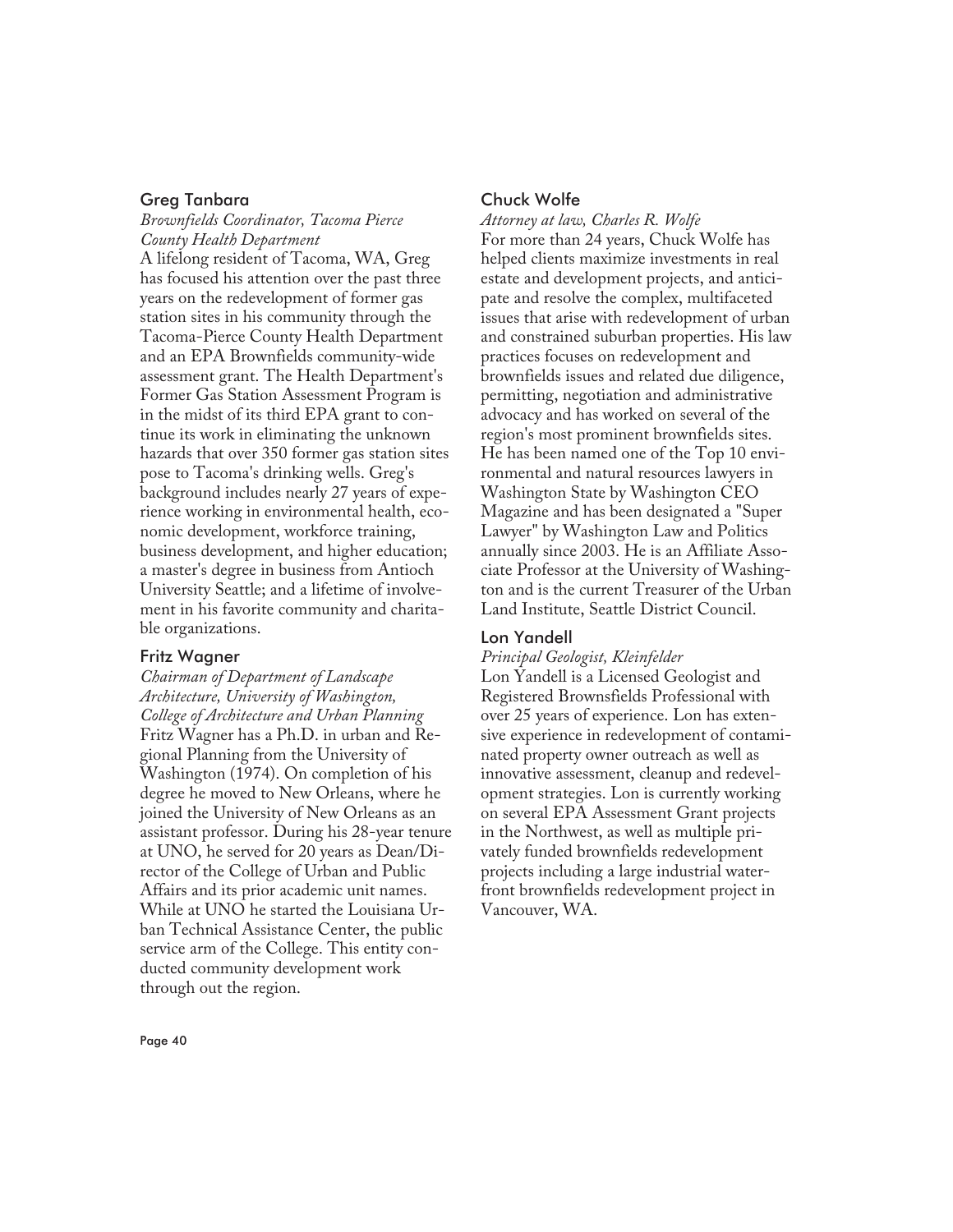#### Kristen Yount

*Professor, Northern Kentucky University* Kristen R. Yount received her Ph.D. from the University of Colorado at Boulder and currently is a Professor of Sociology at Northern Kentucky University. Since 1993, her research has focused on analysis of programs and policies designed to stimulate brownfields regeneration. Her studies have been funded by EPA, HUD and the Lincoln Institute of Land Policy. She has authored/co-authored numerous federal research reports, journal articles, and book chapters on brownfields and presented on the topic at local, national, and international forums. She currently is providing technical assistance to state and local governments on brownfields insurance and conducting research for EPA to examine environmental risk management strategies of use to government-led brownfields programs.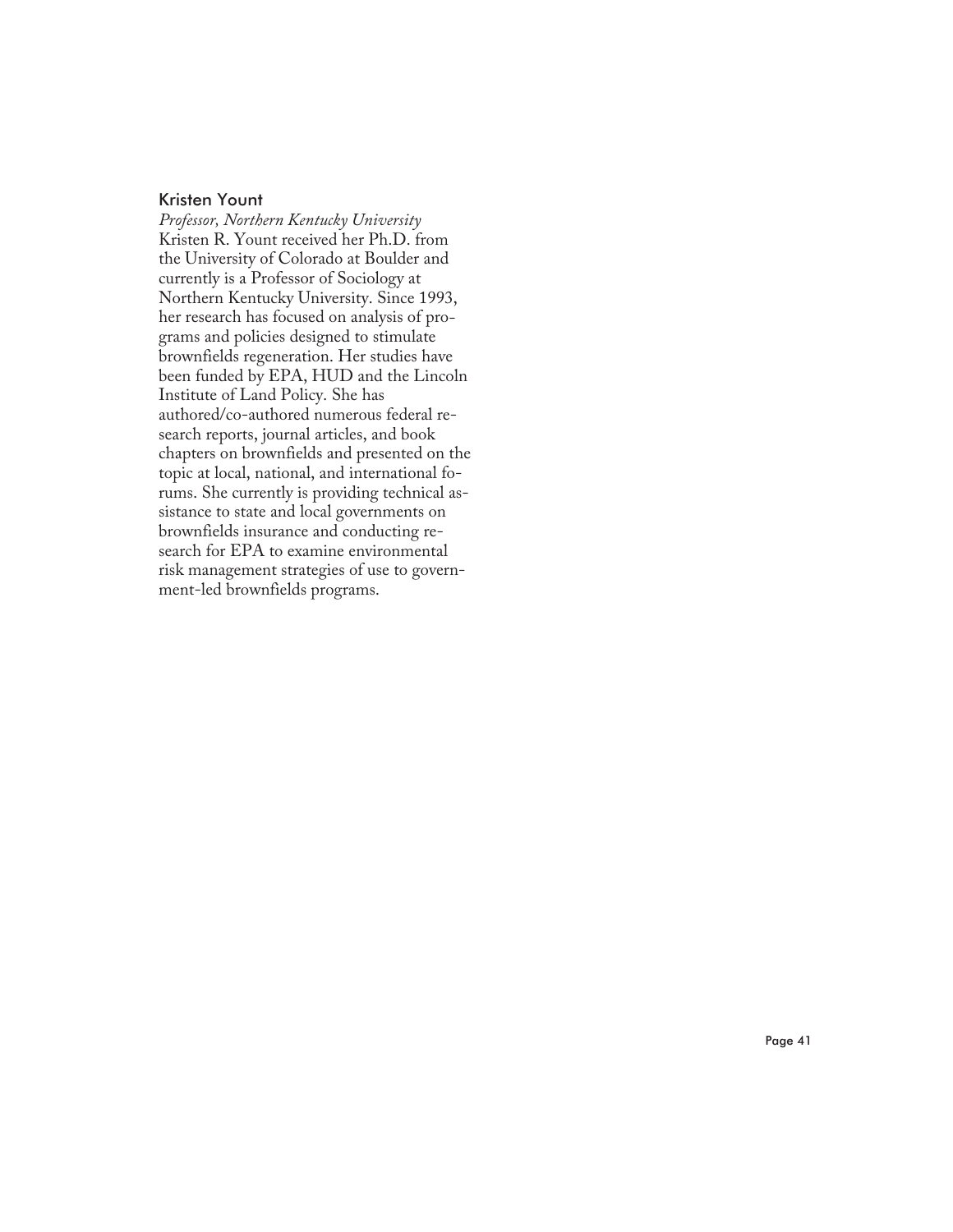If you need this publication in an alternate format, please call the Washington State Department of Ecology's Toxics Cleanup Program at (360) 407-7170. Persons with hearing loss can call 711 for Washington Relay Service. Persons with a speech disability can call (877) 833-6388.